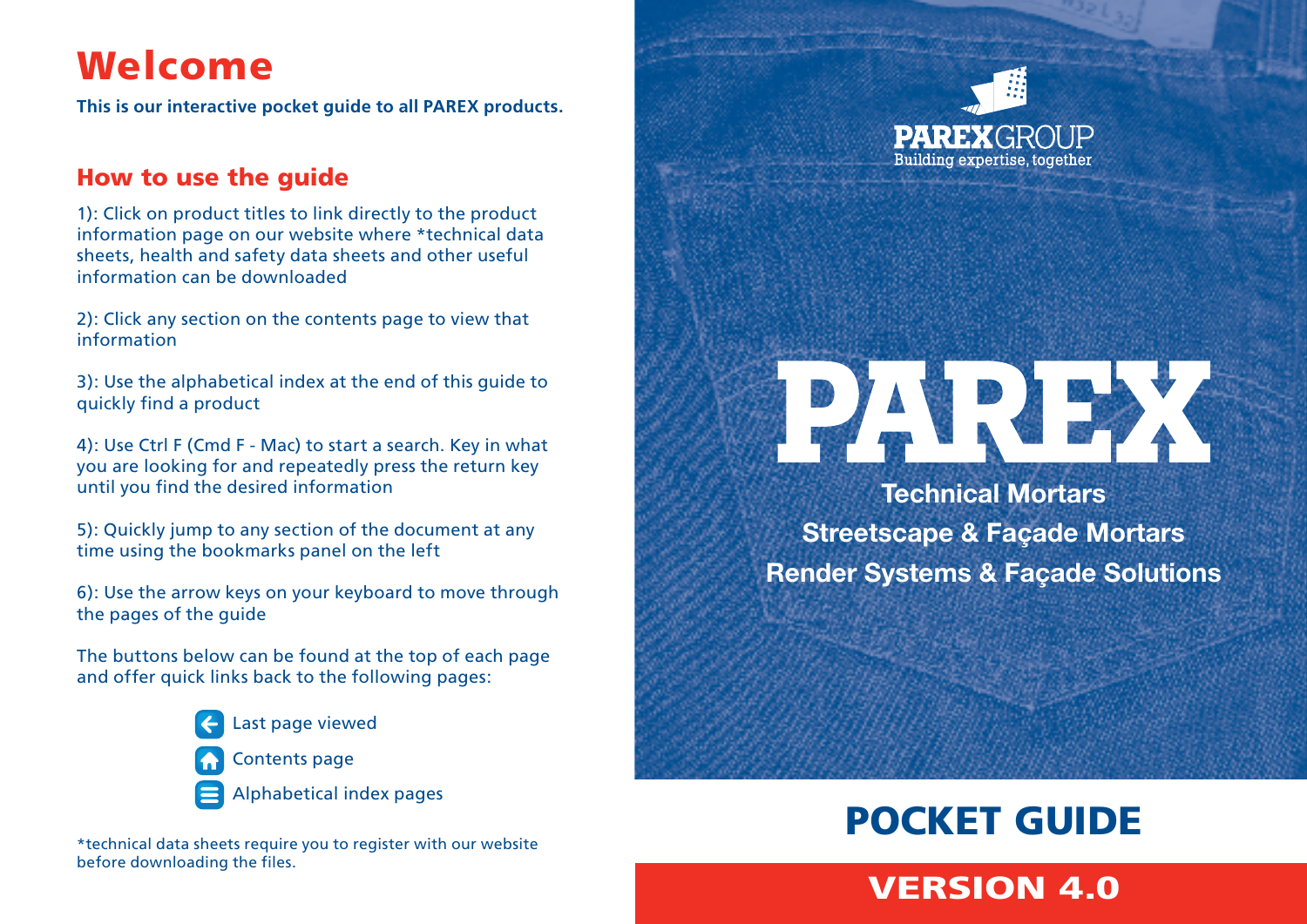| $\Theta$ $\Theta$ $\Xi$ $\Omega$<br><b>CONTENTS</b>                                                                                                                                                                                   | <b>PAGE</b>                                  |  |
|---------------------------------------------------------------------------------------------------------------------------------------------------------------------------------------------------------------------------------------|----------------------------------------------|--|
| <b>MEETING THE STANDARDS</b><br><b>BS EN 1504 and BES 6001</b>                                                                                                                                                                        | 5                                            |  |
| <b>GROUTS:</b>                                                                                                                                                                                                                        |                                              |  |
| <b>CEMENT BASED</b><br><b>POLYESTER RESIN BASED</b><br><b>EPOXY RESIN BASED</b>                                                                                                                                                       | 9<br>13<br>13                                |  |
| <b>STRUCTURAL SUPPORT MORTARS:</b>                                                                                                                                                                                                    |                                              |  |
| <b>CEMENT BASED</b><br><b>POLYESTER RESIN BASED</b><br><b>FPOXY RESIN BASED</b>                                                                                                                                                       | 16<br>18<br>19                               |  |
| <b>CONCRETE REPAIR PRODUCTS:</b>                                                                                                                                                                                                      |                                              |  |
| <b>PRIMERS &amp; BONDERS</b><br><b>CEMENT BASED</b><br><b>POLYESTER RESIN BASED</b><br><b>EPOXY RESIN BASED</b><br><b>SPECIAL APPLICATIONS</b><br><b>RECONSTRUCTION REPAIR</b><br><b>PRODUCT CURING</b><br><b>CORROSION INHIBITOR</b> | 21<br>22<br>29<br>29<br>30<br>31<br>31<br>32 |  |
| <b>CONSTRUCTION ADHESIVES:</b>                                                                                                                                                                                                        |                                              |  |
| <b>CEMENT BASED</b><br><b>EPOXY RESIN BASED</b>                                                                                                                                                                                       | 33<br>33                                     |  |

|                                         | <b>PAGE</b> |                 |
|-----------------------------------------|-------------|-----------------|
| <b>RESIN ANCHORS:</b>                   |             | <b>CONTENTS</b> |
| <b>POLYESTER RESIN BASED</b>            | 34          |                 |
| <b>EPOXY RESIN BASED</b>                | 36          |                 |
| <b>SPECIAL APPLICATIONS</b>             | 37          |                 |
| <b>HIGHWAY PRODUCTS:</b>                | 38          |                 |
| <b>CEMENT BASED</b>                     | 39          |                 |
| <b>POLYESTER RESIN BASED</b>            | 43          |                 |
| <b>COATINGS:</b>                        |             |                 |
| <b>ANTI-CARBONATION</b>                 | 44          |                 |
| <b>WATERPROOFING</b>                    | 45          |                 |
| <b>PROTECTION</b>                       | 46          |                 |
| <b>TRAFFICKING</b>                      | 47          |                 |
| <b>GROUND ENGINEERING</b>               | 49          |                 |
| <b>ANCILLARY PRODUCTS</b>               | 51          |                 |
| <b>STREETSCAPE PRODUCTS</b>             | 53          |                 |
| <b>RENDERS &amp; FAÇADES</b>            | 56          |                 |
| <b>CALCULATION NOTES</b>                | 59          |                 |
| <b>USEFUL GUIDES</b>                    |             |                 |
| <b>NUMBER OF BAGS PER CUBIC METRE</b>   | 60          |                 |
| COVERAGE PER 25kg BAG IN m <sup>2</sup> | 61          |                 |
| NUMBER OF 25kg BAGS PER m <sup>2</sup>  | 62          |                 |
| <b>ANCHOR GROUT REQUIREMENTS</b>        | 63          |                 |
| <b>YOUR NOTES</b>                       | 64          |                 |
| <b>ALPHABETICAL INDEX</b>               | 71          |                 |

CONTENTS CONTENTS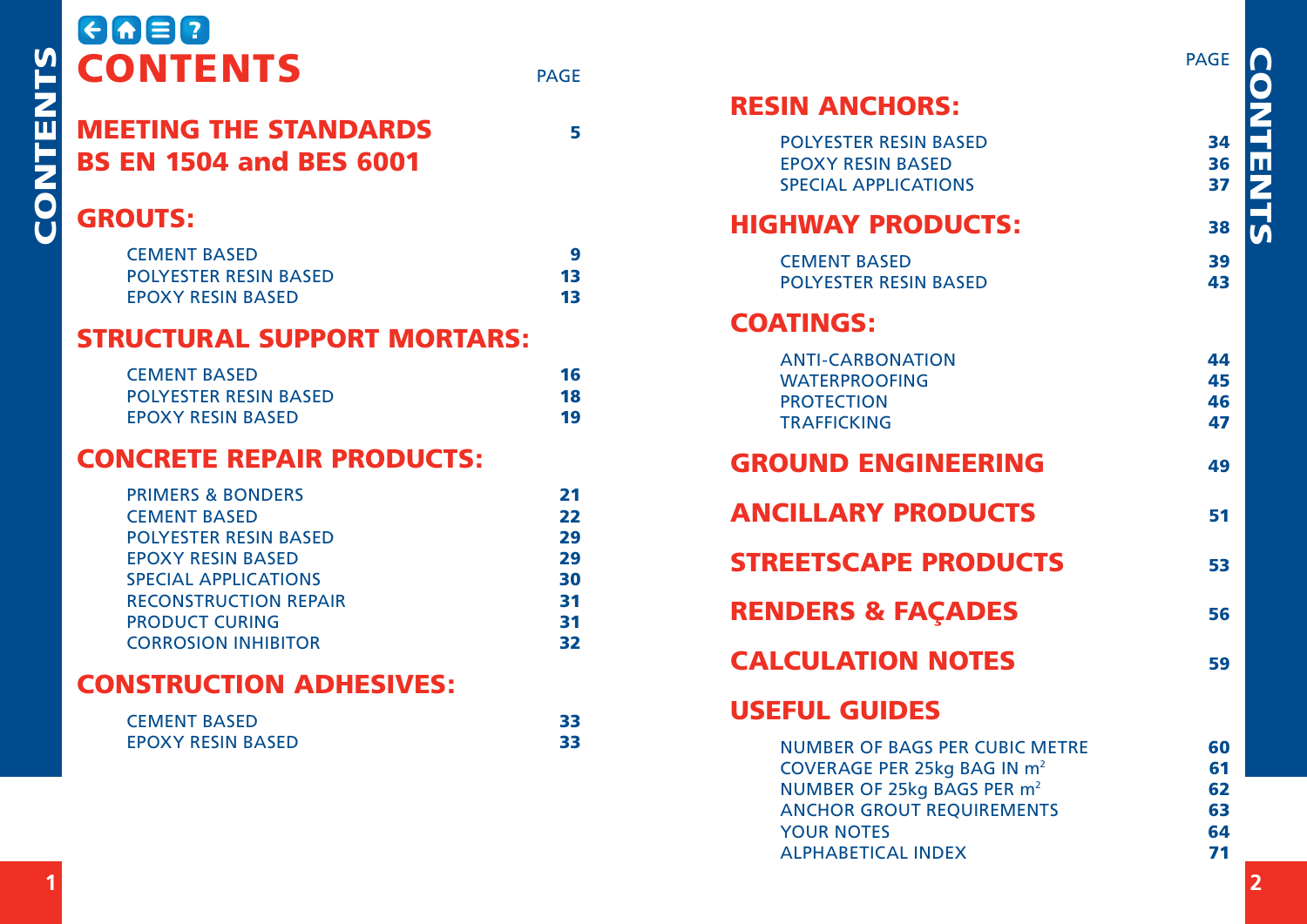## $F = F$ PAREX

## Specialist materials for civil engineering, infrastructure and construction

Parex Limited has an annual turnover of over £20 million and is part of the Parex Group which has worldwide interests in construction materials markets with:

- **An annual turnover of almost 900 million Euros**
- More than 3,600 employees
- Operations in 20 countries with 63 manufacturing facilities
- A strong presence in Western Europe, Asia Pacific, South and North America, North Africa and the Middle East

PAREX is the UK's leading customer focused manufacturer of specialist construction materials including grouts, resin anchors, concrete repair, paving and render systems for the construction and civil engineering industries.

PAREX provides reliable and cost-effective solutions across a broad range of projects in new build, repair, maintenance, civil engineering, railway and highways applications.

Parex materials are manufactured in the UK and EU to International Quality Standards (ISO 9001:2015) and many hold individual sectorspecific approvals and accreditation.

PAREX also works hand-in-hand with its customers to develop specialist materials to meet specific needs.

#### Service and Quality

PAREX's reputation is built upon the quality of its products and unsurpassed levels of technical support from highly experienced staff who combine technical expertise with a hands-on approach to meeting construction challenges.

- **Manufacturing to Quality Assurance systems** approved to ISO 9001:2015
- $\blacksquare$  Full technical helpdesk service with on-site support where required
- **EXTENSIVE IN-house test and development facilities**
- Direct-to-site delivery through nationwide distribution network.

#### Your PAREX Technical Mortars Pocket Guide

This guide provides an overview of PAREX's range of quality-assured material systems. It contains sufficient detail to allow you to identify suitable products from the PAREX range.

However, more detailed product literature, technical data sheets, method statements and safety data information can be supplied on request or via our website at **[www.parex.co.uk](http://www.parex.co.uk)**.

For all enquiries, we recommend that you contact our Technical Sales staff at the address below before finalising your requirements.

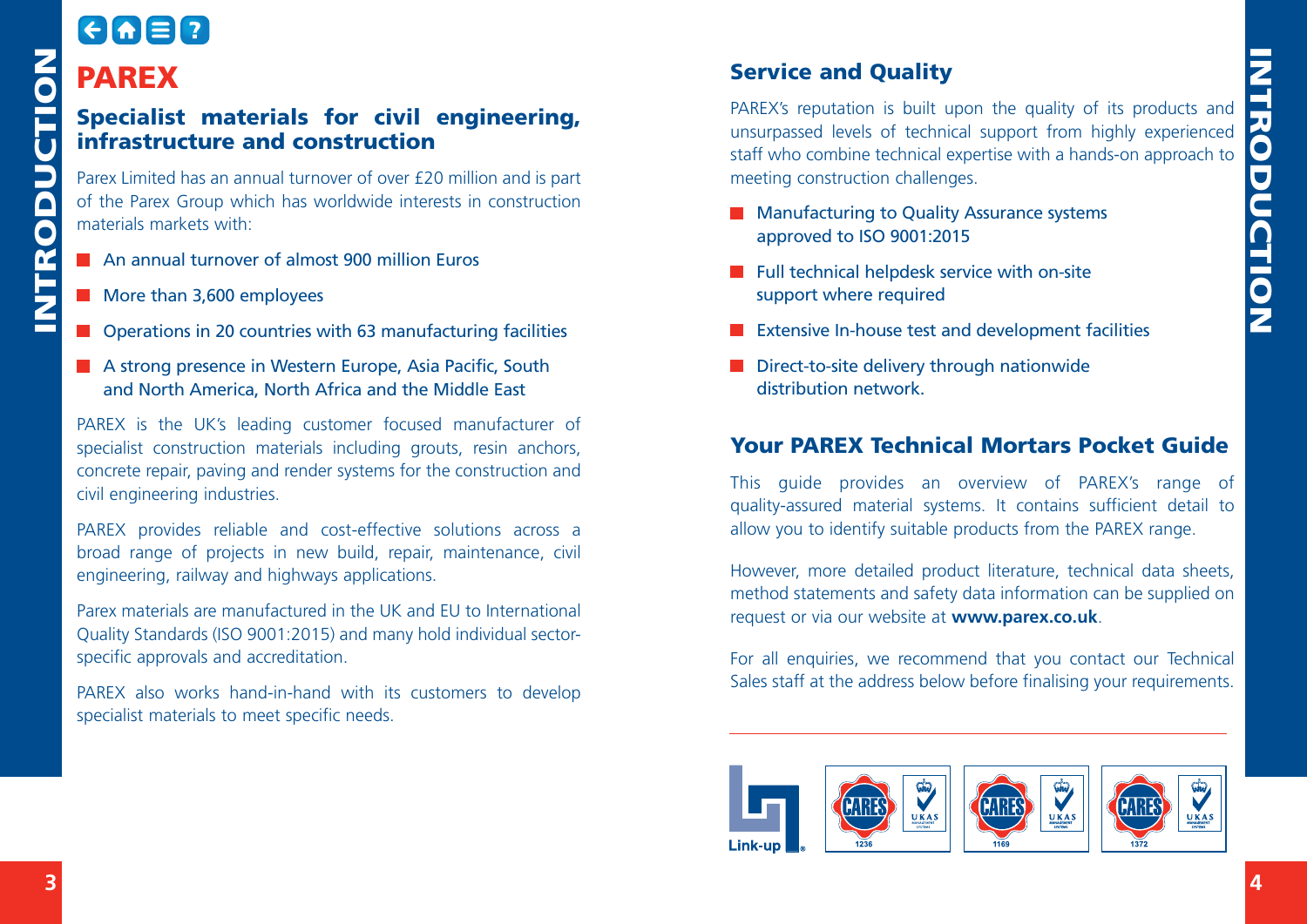## GAER PAREX Products – Meeting the Standards

PAREX Limited devotes considerable resources and technical expertise towards ensuring that its materials comply with the latest relevant British & European industry standards.

#### **BS EN 1504 - Products and Systems for the Protection and Repair of Concrete Structures.**

This Europe-wide standard is designed to cover all stages of concrete repair.

#### PAREX Products to help you

Items 2 to 7 of the standard are covered by the following PAREX products:-

**Part 2** (Surface protection systems for concrete) 228 Lankolastic, a cement based coating and Paraguard, a water based product resistant to both water and graffiti.

**Part 3** (Structural and non-structural repair) Five products cover the majority of repair principles and are - LA Repair Concrete(R4), Tecfast Concrete(R4), Lightweight Rapid(R4) and both Lanko Rep 731(R4) and 732(R2).

Part 4 (Structural bonding) please contact technical services for information on the extensive range of Parex adhesives.

Part 5 (Concrete injection) please contact technical services for information on crack injection solutions.

**Part 6** (Anchoring of reinforcing steel bar) please contact technical services for information on the extensive range of Parex cementitious and chemical anchors.

**Part 7** (Reinforcement corrosion control) 760 Lankopassiv.

**Part 8** Quality control and evaluation of conformity is administered from specific PAREX manufacturing plants. PAREX UK is audited by CARES.

**Part 9** Principles for use are clearly laid out in our comprehensive data sheets and website. Technical support is available over the phone or on site by arrangement.

<span id="page-3-0"></span>**EXERCONDUCTS** - **EXERCONDUCTS** - **EXERCONDUCTS** - **EXERCONDUCTS** - **EXERCONDUCTS** - **EXERCONDUCTS** - **EXERCONDUCTS** - **EXERCONDUCTS** - **EXERCONDUCTS** - **EXERCONDUCTS** - **EXERCONDUCTS** - **EXERCONDUCTS** - **EXERCONDUCTS** - **Part 10** Site application is principally the responsibility of contractors and sub contractors however training for managers and operatives is available. Courses are certificated for your training records (QA) and administered by experienced personnel with many years' product training.

#### BES 6001 Sustainable Sourcing of Materials

PAREX holds BES 6001 accreditation for the sustainable resourcing of materials used for core products its portfolio.

The accreditation applies to products in the PAREX Technical Mortars, Streetscape and Renders ranges and demonstrates a holistic approach, corporate social responsibility and ethical management of the environment throughout the supply chain.

BES 6001 is a further endorsement of PAREX's approach not only to ensuring the quality of products, but also providing customers with assurance that they are manufactured sustainably with respect for the environment.

PAREX products which currently qualify under the provisions of BES 6001 are:

*Bond Plus Mortar Terracaulk 30 Thixotropic Joint Filter Standard Mortar Historic Mortar Historic KL Highway CA45 Highway CA1 Highway C2 Bedding Mortar SF Drypack C*

*Settpoint CS Grout 100 Newton Grout 100 Newton Grout AW Cable Grout TS Grout Hiflow SC \*Trad-Dash top coat \*Trad-Dash base coat \*Trad-Dash wet coat (\*special for Scotland)*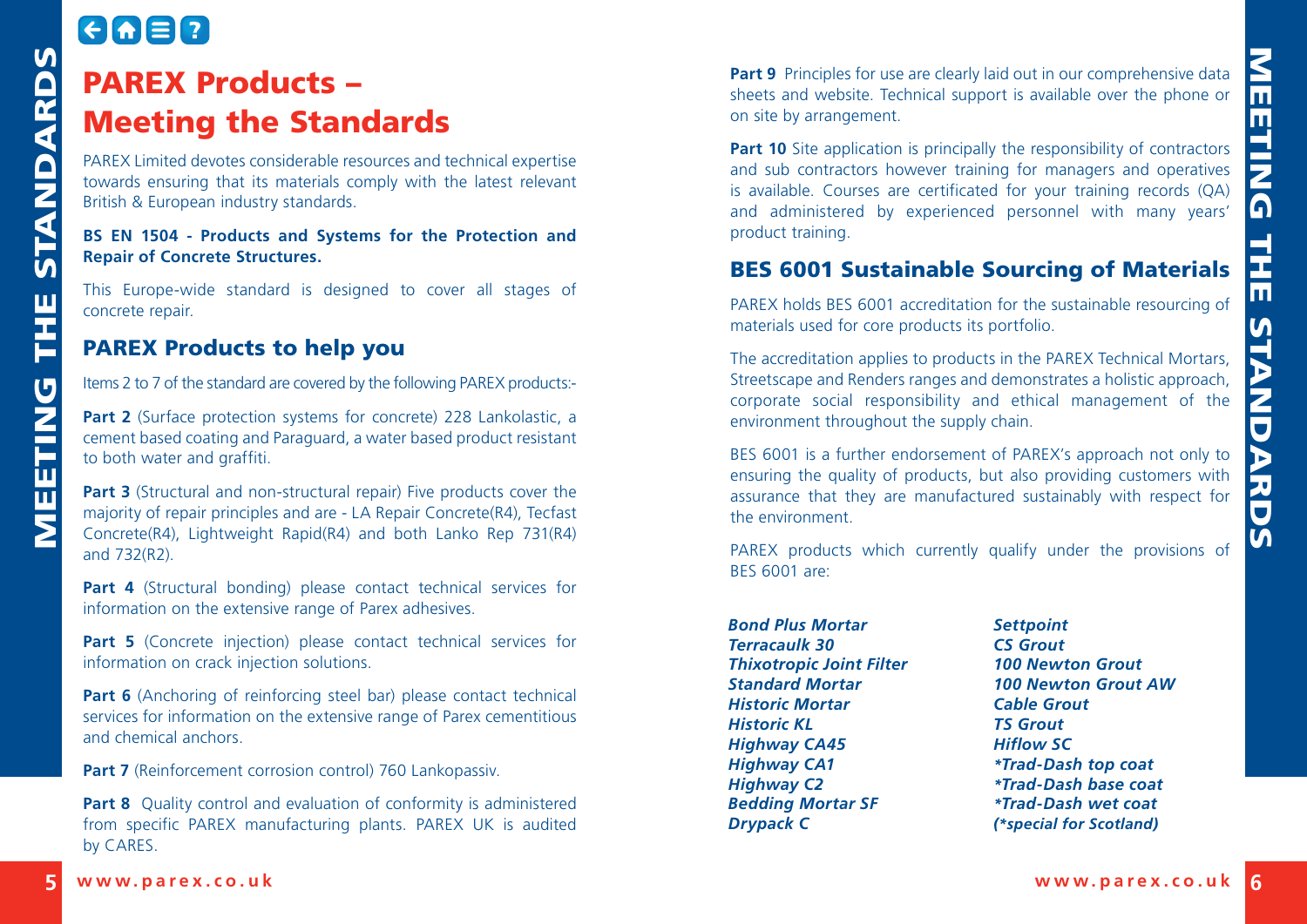

PAREX are guaranteed against defective materials and manufacture. Products are sold subject to the PAREX Ltd Terms and Conditions of Sale, copies of which are available on request. PAREX Ltd endeavours to ensure that published data and advice is correct, however, it cannot accept any direct or indirect liability for the use of its products as such usage is beyond its control.



**\* Click maps to view on Google maps \***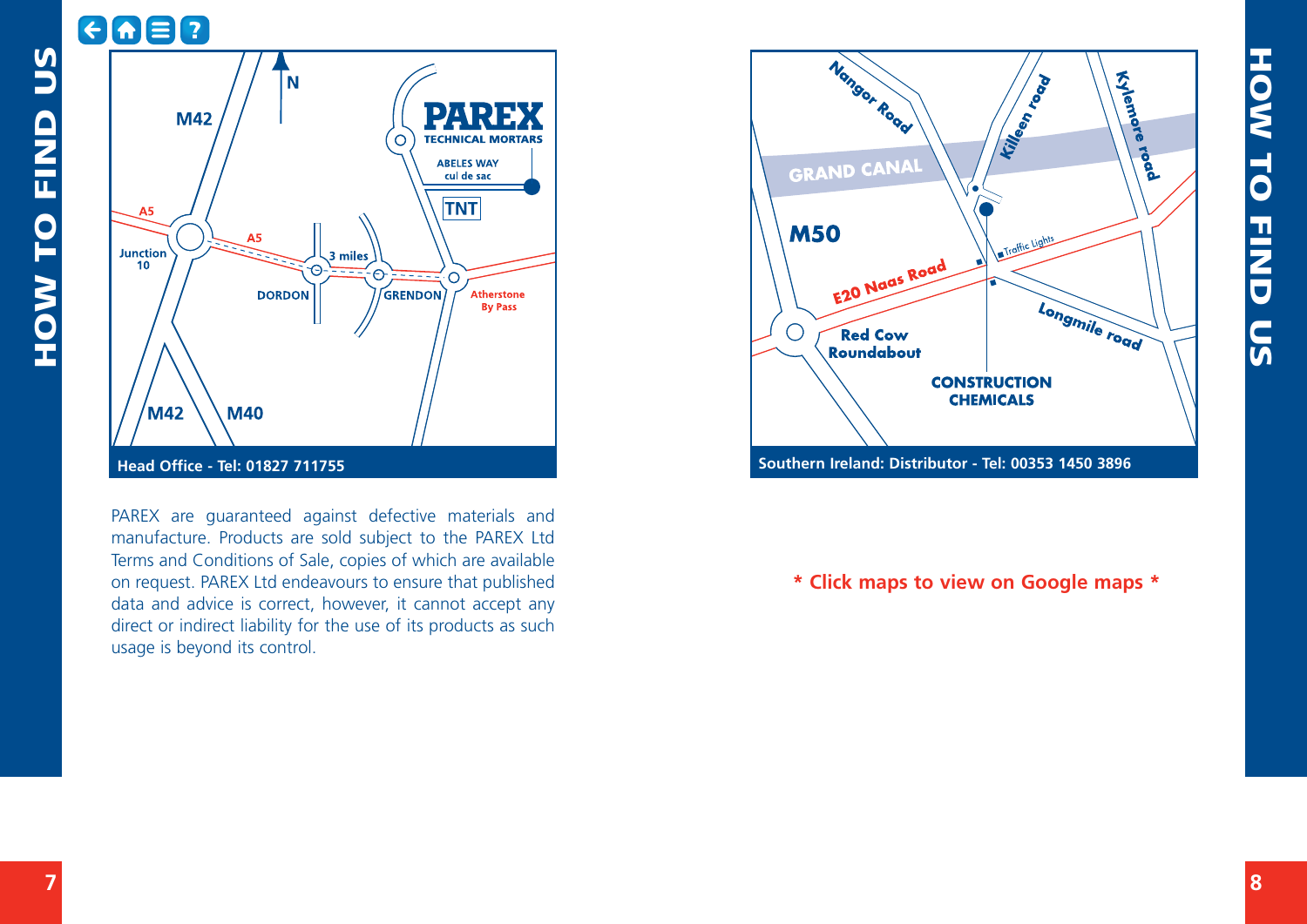<span id="page-5-0"></span>

|        | $\Theta$ $\Theta$ $\Xi$ $\Omega$                                                                                                                                                                  | Product<br>Code | Pack<br>Weiaht          | Yield                                                                                                         |                                                                                                                                                 | Product<br>Code | Pack<br>Weight          | Yield<br><u>ត</u>          |
|--------|---------------------------------------------------------------------------------------------------------------------------------------------------------------------------------------------------|-----------------|-------------------------|---------------------------------------------------------------------------------------------------------------|-------------------------------------------------------------------------------------------------------------------------------------------------|-----------------|-------------------------|----------------------------|
| GROUTS | <b>GROUTS</b>                                                                                                                                                                                     |                 |                         |                                                                                                               | CS Concrete High Strength concrete.<br>Designed for thick sections under base                                                                   | <b>TG08</b>     | 25kg<br>bag             | $\overline{8}$<br>12.3ltrs |
|        | <b>Cement Based</b>                                                                                                                                                                               |                 |                         |                                                                                                               | plates, crane rails, etc.                                                                                                                       |                 |                         |                            |
|        | 100 Newton Grout Premium strength<br>grout. Ultra high strength grout and<br>support systems for crane rails, stanchion<br>bases, machine bed plates, ground<br>anchors and bridge bearing seats. | <b>TG102</b>    | 15kg<br>tub             | 7.8 <sub>ltrs</sub>                                                                                           | 1day $25N/mm^2$<br>Strength<br>28day 65N/mm <sup>2</sup><br><b>Thickness</b><br>50mm to 150mm                                                   |                 |                         |                            |
|        | 3day 70N/mm <sup>2</sup><br>Strength<br>$\iota_{U_L}$<br>Approved<br>28day 105N/mm <sup>2</sup>                                                                                                   |                 |                         |                                                                                                               | NB: CS Concrete 2400 available for the<br>nuclear industry                                                                                      | <b>TG114</b>    | 25 <sub>kq</sub><br>bag | 11 <sub>ltrs</sub>         |
|        | US <sub>0</sub><br>Thickness<br>10mm - 100mm                                                                                                                                                      |                 |                         | CS Grout High Strength flowable<br>grout. Designed for base plates,<br>crane rails, bridge bearings. Highways | <b>TG01</b>                                                                                                                                     | bag             | 25kg 13.25 trs          |                            |
|        | (Anti washout and concrete versions<br>available to special order)                                                                                                                                | <b>TG137</b>    | 25 <sub>kq</sub><br>bag | 13 <sub>ltrs</sub>                                                                                            | Specification Clause 2601. Holds Fire Cert<br>No. LPC TE84257.                                                                                  |                 |                         |                            |
|        | <b>A Grout Plasticising expanding</b><br>admixture. Designed to be added to<br>cement or sand/cement mixes on site.                                                                               | <b>TG04</b>     | 200q<br>tub             | N/A                                                                                                           | 1day 30N/mm <sup>2</sup><br>Strength<br>$L_{U_L}$<br>Approved <sup>1</sup><br>28day 70N/mm <sup>2</sup><br>$u_{\mathcal{S}\mathcal{C}}$         |                 |                         |                            |
|        | 3day 26N/mm <sup>2</sup><br>Strength -                                                                                                                                                            |                 |                         |                                                                                                               | <b>Thickness</b><br>10mm to 100mm                                                                                                               |                 |                         |                            |
|        | 28day 44N/mm <sup>2</sup><br>cement                                                                                                                                                               |                 |                         |                                                                                                               | CSW Grout Water resistant grout.<br>Designed for grouting under wet                                                                             | <b>TG03</b>     | bag                     | 25kg 13.25ltrs             |
|        | 3day 21N/mm <sup>2</sup><br>Strength -<br>sand/cement 28day 41N/mm <sup>2</sup>                                                                                                                   |                 |                         |                                                                                                               | conditions; tunnels, culvets, marine<br>structures and sea defences.                                                                            |                 |                         |                            |
|        | Cable Grout Very high workability<br>grout. Designed for post tensioned<br>ducts, thin sections. Meets Clause 9                                                                                   | <b>TG108</b>    | 20 <sub>kq</sub><br>bag | 13 <sub>ltrs</sub>                                                                                            | 1day $20N/mm^2$<br>Strength<br>28day 56N/mm <sup>2</sup>                                                                                        |                 |                         |                            |
|        | Concrete Society Technical Report 47.<br>Complies with EN445 & 447. CARES                                                                                                                         |                 |                         |                                                                                                               | <b>Thickness</b><br>10mm to 100mm                                                                                                               |                 |                         |                            |
|        | certified product for Post Tensioning.<br>1day $18N/mm^2$<br>Strength<br>LUL<br>$A_{\text{Pbro\tilde{v}_{\text{eq}}}}$<br>28day 65N/mm <sup>2</sup><br>$US_{\Theta}$                              |                 |                         |                                                                                                               | <b>CSU Grout Underwater resistant</b><br>grout. Same strength and thickness as<br>CSW above. Designed for grouting in<br>underwater conditions. | <b>TG02</b>     | bag                     | 25kg 13.25 trs             |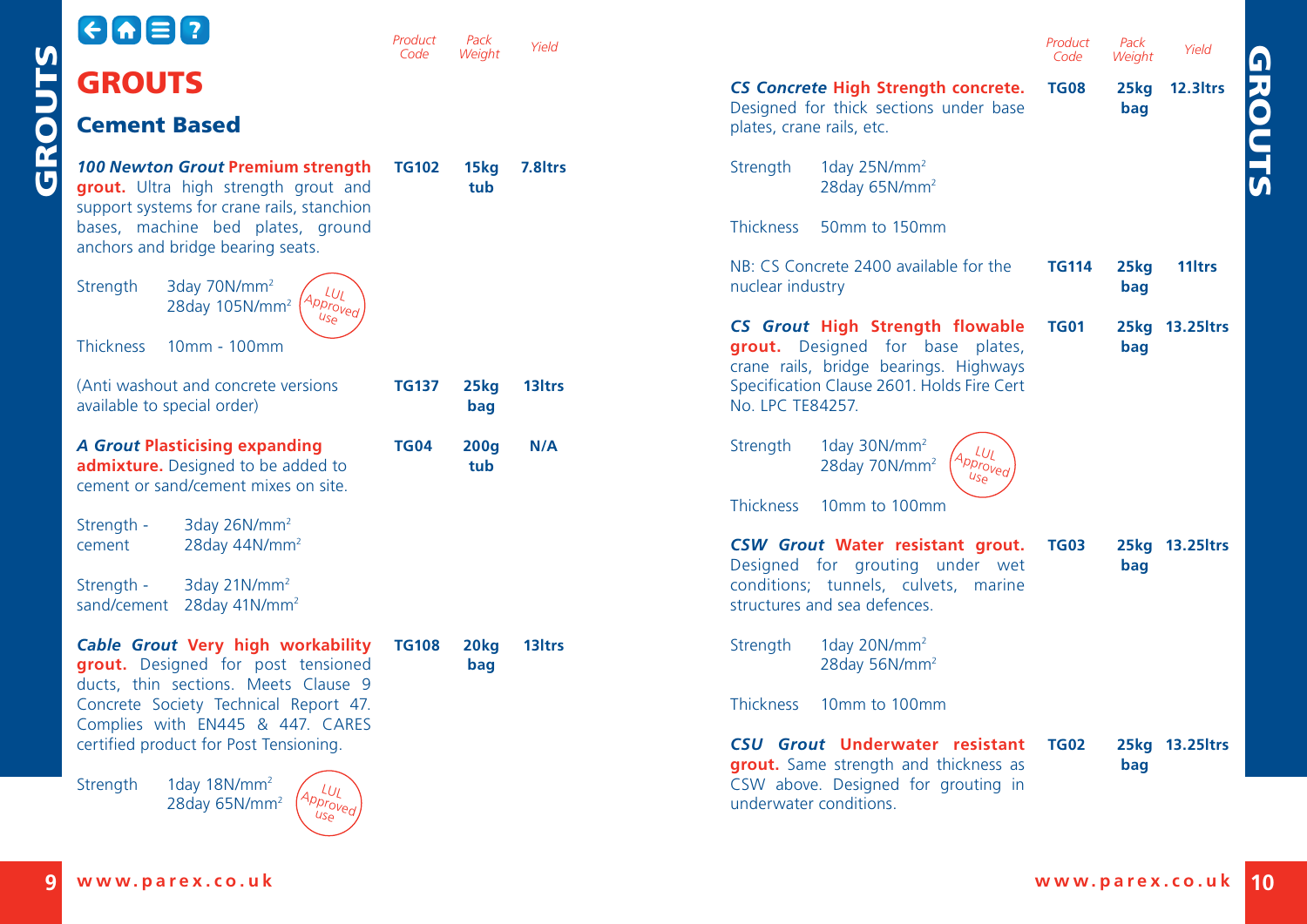<span id="page-6-0"></span>

| $G \cup G$                                                                                                                                                                             | Product<br>Code | Pack<br>Weight          | Yield              | Product<br>Pack<br>Yield<br>Weight<br>Code                                                                                                                                                                              |
|----------------------------------------------------------------------------------------------------------------------------------------------------------------------------------------|-----------------|-------------------------|--------------------|-------------------------------------------------------------------------------------------------------------------------------------------------------------------------------------------------------------------------|
| <b>SLN</b><br><b>GP Grout General purpose flowable</b><br><b>grout.</b> Designed for use where the<br>GRO<br>highest mechanical properties, as given<br>by CS Grout, are not required. | <b>TG100</b>    | bag                     | 25kg 13.75 ltrs    | Thixopump S Grout Low density high<br>17.8 <sub>ltrs</sub><br><b>AG20</b><br>20 <sub>kg</sub><br>volume void filler. Designed to seal<br>bag<br>rock and masonry fissures. Initial Set 7.5<br>hours. Final Set 9 hours. |
| 1day $21$ N/mm <sup>2</sup><br>Strength<br>28day 57N/mm <sup>2</sup>                                                                                                                   |                 |                         |                    | 1day $4N/mm^2$<br>Strength<br>28day 23N/mm <sup>2</sup>                                                                                                                                                                 |
| <b>Thickness</b><br>10mm to 100mm                                                                                                                                                      |                 |                         |                    | <b>Thickness</b><br>5mm to 50mm                                                                                                                                                                                         |
| Hi-Flow SC Grout High flowing,<br>shrinkage compensated grout. This<br>free flowing cementitious grout has been<br>designed for the grouting of ducts, voids                           | <b>AG11</b>     | 20 <sub>kg</sub><br>bag | 15 <sub>ltrs</sub> | TS Grout High workability grout.<br><b>TG33</b><br>15 <sub>ltrs</sub><br>25 <sub>kq</sub><br>Designed for small thicknesses. Good<br>bag<br>pumpability.                                                                |
| and fine fissures.                                                                                                                                                                     |                 |                         |                    | 1day 28N/mm <sup>2</sup><br>Strength<br>28day 62N/mm <sup>2</sup>                                                                                                                                                       |
| 1day 20N/ $mm2$<br>Strength<br>28day 60N/mm <sup>2</sup>                                                                                                                               |                 |                         |                    | <b>Thickness</b><br>10mm down -<br>non structural                                                                                                                                                                       |
| <b>Thickness</b><br>5mm to 30mm                                                                                                                                                        |                 |                         |                    | 10 to 50mm -<br>structural situations                                                                                                                                                                                   |
| Speedsure S Grout Rapid early<br>strength grout. Designed for high early<br>strength gain and rapid return to use on<br>car parks, forecourts, loading bays, base<br>plates etc.       | <b>AG03</b>     | 25kg<br>bag             | 12 <sub>ltrs</sub> | White CS Grout White high strength<br><b>TG15</b><br>25kg 13.25ltrs<br>flowable grout. Designed for grouting<br>bag<br>aesthetic white or pale shade concrete.                                                          |
| 1hr $12N/mm^2$<br>Strength<br>LUI<br>$A$ <sub>pproved</sub><br>1day 40N/mm <sup>2</sup><br>$U_{\mathcal{S}\Theta}$                                                                     |                 |                         |                    | 1day 20N/mm <sup>2</sup><br>Strength<br>28day 67N/mm <sup>2</sup><br>10mm to 100mm                                                                                                                                      |
| 28day 70N/mm <sup>2</sup><br>10mm to 100mm<br><b>Thickness</b>                                                                                                                         |                 |                         |                    | <b>Thickness</b>                                                                                                                                                                                                        |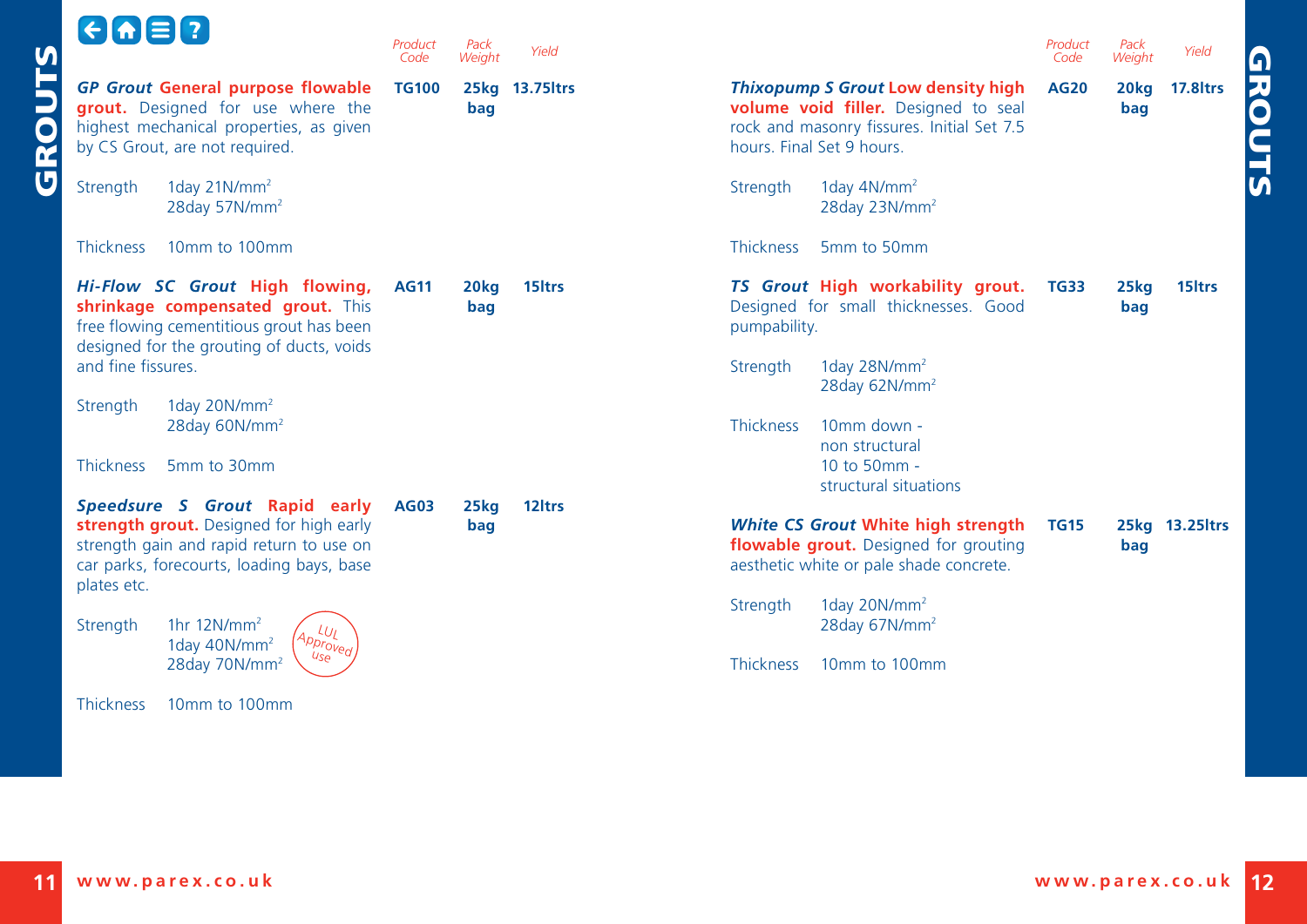<span id="page-7-0"></span>

| $\mathsf{M}$           | $G \cap B$                                                                                                                                                                                                           | Product<br>Pack<br>Weight<br>Code                                     | Yield             | Product<br>Pack<br>Yield<br>Code<br>Weight                                                                                                                                                                                                  |  |
|------------------------|----------------------------------------------------------------------------------------------------------------------------------------------------------------------------------------------------------------------|-----------------------------------------------------------------------|-------------------|---------------------------------------------------------------------------------------------------------------------------------------------------------------------------------------------------------------------------------------------|--|
|                        | <b>Polyester Resin Based</b>                                                                                                                                                                                         |                                                                       |                   | <b>Epoxy Thixotropic Injection Grout</b><br>0.30kg 0.25ltrs<br><b>TG89</b><br>Pump and stay epoxy grout. Designed<br>box                                                                                                                    |  |
| $\bullet$<br><b>CE</b> | <b>Polyester Grout (Summer and Winter</b><br>Grades) High strength low viscosity<br>grout. Designed for high early strength,<br>can be used down to 0°C.<br>2hrs 50N/mm <sup>2</sup><br>Strength<br>1day 80 $N/mm^2$ | TG05(s) 11.55kg 7.5ltrs<br>box<br>TG05(w)11.55kg 7.5ltrs<br>box       |                   | to stay in place when pumping pressure<br>1.19 <sub>kg</sub><br><b>TG90</b><br>1 <sub>ltr</sub><br>stopped. EN1504-3 Applied for.<br>box<br>1day 50N/mm <sup>2</sup><br>Strength<br>7day 70N/mm <sup>2</sup><br>Thickness<br>0.25mm to 10mm |  |
|                        | <b>Thickness</b><br>3mm to 15mm                                                                                                                                                                                      |                                                                       |                   | Epoxy Thixotropic Crack Bonder<br>1.90 <sub>kg</sub><br>1 <sub>ltr</sub><br><b>TG97</b><br>Stay in place construction adhesive.<br>box                                                                                                      |  |
|                        | <b>Railfast Grout Outstanding performance</b><br>grout. Used predominantly for rail<br>possession work where exceptional<br>performance is required.                                                                 | TG123 35.5kg 16.5ltrs                                                 |                   | Designed for filling and bonding of<br>cracked concrete and brickwork. Unique<br>design allows the material to be pumped<br>or injected into gaps without the use<br>of shuttering. For filling gap widths                                  |  |
|                        | Strength<br>1hr $60N/mm^2$<br>1day 85N/ $mm2$                                                                                                                                                                        |                                                                       |                   | between 1 to 40mm.                                                                                                                                                                                                                          |  |
|                        | <b>Thickness</b><br>10mm to 25mm<br>25mm to 75mm<br>(with aggregate)                                                                                                                                                 |                                                                       |                   | 1day 50N/mm <sup>2</sup><br>Strength<br>7day 70N/mm <sup>2</sup>                                                                                                                                                                            |  |
|                        |                                                                                                                                                                                                                      |                                                                       |                   | <b>E20 Epoxy Grout As E33 designed</b><br><b>TG60</b><br>24.6kg 12.5ltrs<br>for narrow sections.<br>box                                                                                                                                     |  |
|                        | <b>Epoxy Resin Based</b>                                                                                                                                                                                             |                                                                       |                   |                                                                                                                                                                                                                                             |  |
|                        | <b>Epoxy Injection Grout Crack injection</b><br>grout Designed for very small gaps, low                                                                                                                              | <b>TG06</b><br>1.13 <sub>kq</sub><br>box                              | 1 <sub>ltrs</sub> | 1day $63N/mm^2$<br>Strength<br>7day 85N/mm <sup>2</sup>                                                                                                                                                                                     |  |
|                        | viscosity, very high 1 day strength, high<br>bond strength. Anchoring product.                                                                                                                                       | <b>TG07</b><br>0.28kg 0.25ltr<br>box<br><b>TG10</b><br>6.08kg 5.62ltr |                   | Thickness<br>8mm to 25mm                                                                                                                                                                                                                    |  |
|                        | 1day $60N/mm^2$<br>Strength<br>7day 80N/mm <sup>2</sup>                                                                                                                                                              | box                                                                   |                   |                                                                                                                                                                                                                                             |  |
|                        | <b>Thickness</b><br>0.25mm to 10mm                                                                                                                                                                                   | EN1504-3 Compliant                                                    |                   |                                                                                                                                                                                                                                             |  |

GROUTS

**GROUTS**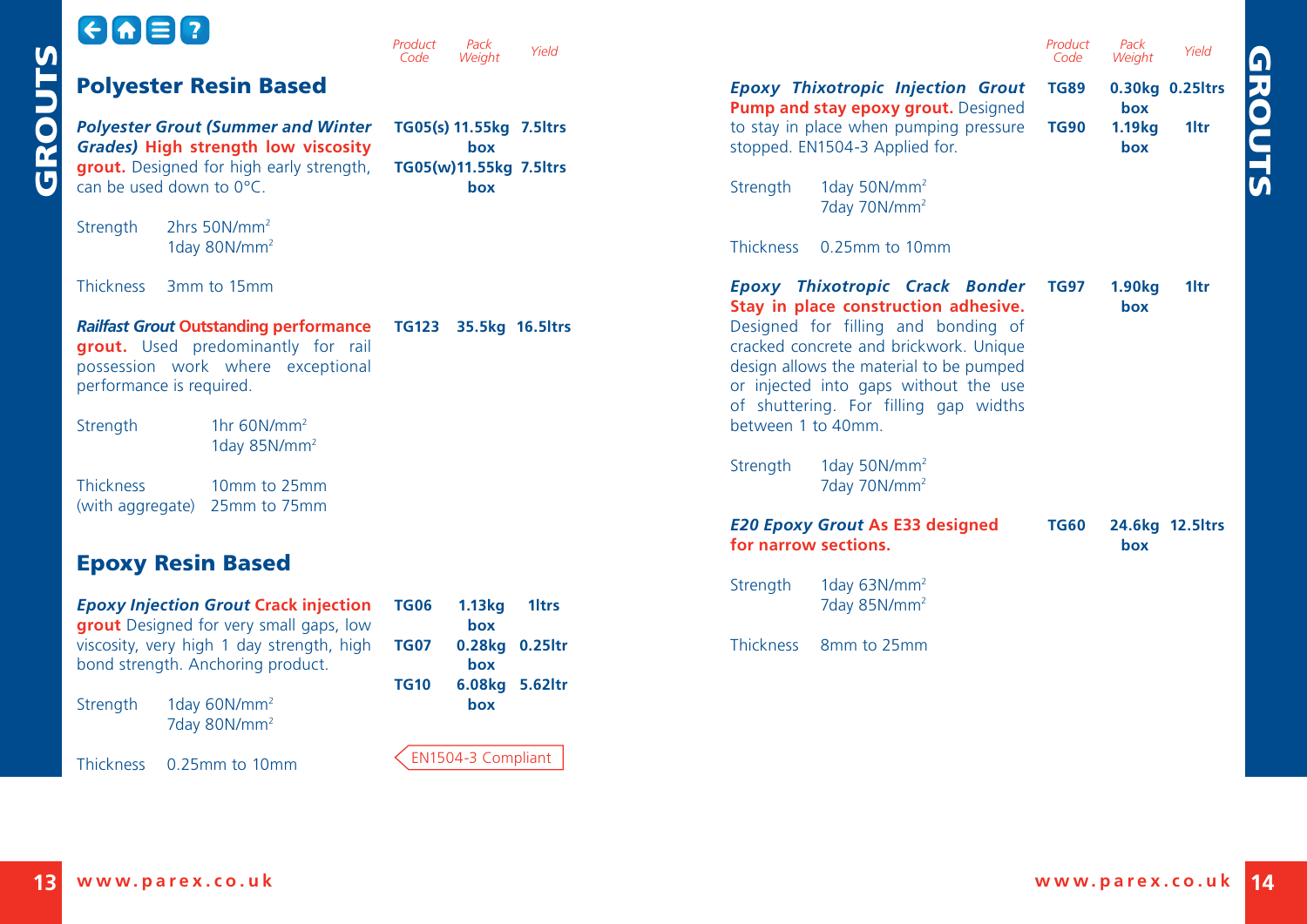<span id="page-8-0"></span>

|             | EITER,                                                                                                              | Product<br>Code | Pack<br>Yield<br>Weight   |                                                                                                                   | Product<br>Code | Pack<br>Weight | Yield                |
|-------------|---------------------------------------------------------------------------------------------------------------------|-----------------|---------------------------|-------------------------------------------------------------------------------------------------------------------|-----------------|----------------|----------------------|
| <b>SLNC</b> | E33 Epoxy Grout Epoxy resin based                                                                                   | <b>TG12</b>     | 28.57kg 14.75 ltrs        | <b>STRUCTURAL</b>                                                                                                 |                 |                |                      |
|             | high strength flowable grout.<br>Designed for highest compressive,                                                  |                 | box                       | <b>SUPPORT</b>                                                                                                    |                 |                |                      |
| <b>GRO</b>  | tensile, impact and flexural strength<br>and resistance to vibration. Applications                                  | <b>TG13</b>     | 5.71kg 2.9ltrs<br>tub     | <b>MORTARS</b>                                                                                                    |                 |                |                      |
|             | include base plates, crane rails and<br>bridge bearings.                                                            |                 |                           | <b>Cement Based</b>                                                                                               |                 |                |                      |
|             | 1day $63N/mm^2$<br>Strength<br>7day 85N/mm <sup>2</sup>                                                             |                 |                           | <b>Bedding Mortar SF Fine Grade</b><br><b>Bedding and Packing Mortar for the</b><br><b>Precast Industry.</b>      | <b>TP109</b>    | 25kg<br>bag    | 13.0 <sub>ltrs</sub> |
|             | 10mm to 50mm<br><b>Thickness</b>                                                                                    |                 |                           |                                                                                                                   |                 |                |                      |
|             | <b>E70 Epoxy Grout As E33 designed</b><br>for greater thickness.                                                    | <b>TG70</b>     | 33.80kg 16.75 ltrs<br>box | Strength<br>1day 20N/mm <sup>2</sup><br>$\iota$<br>Approved<br>28day 50N/mm <sup>2</sup><br>$U_{\mathcal{S}\rho}$ |                 |                |                      |
|             |                                                                                                                     |                 |                           | <b>Thickness</b><br>10mm to 75mm                                                                                  |                 |                |                      |
|             | 1day $63N/mm^2$<br>Strength<br>7day 79N/mm <sup>2</sup>                                                             |                 |                           | Dry Pack C Cementitious packing<br>mortar. Designed for dry packing.                                              | <b>TP43</b>     | 25kg<br>bag    | <b>11.5 Itrs</b>     |
|             | 35mm to 75mm<br><b>Thickness</b>                                                                                    |                 |                           | Uses very low water to powder ratio to<br>produce a 'rammable mix'.                                               |                 |                |                      |
|             | <b>E140 Epoxy Grout As E70 designed</b><br>for greater thickness.                                                   | <b>TG74</b>     | 39.98kg 18.75 ltrs<br>box | 1day $16N/mm^2$<br>Strength<br>$\mu$<br>Approved<br>28day 48N/mm <sup>2</sup>                                     |                 |                |                      |
|             | 1day $63N/mm^2$<br>Strength<br>7day 78N/mm <sup>2</sup>                                                             |                 |                           | $U_{\mathcal{S}_{\Theta}}$<br><b>Thickness</b><br>5mm to 100mm                                                    |                 |                |                      |
|             | 70mm to 140mm<br><b>Thickness</b>                                                                                   |                 |                           | High Build Mortar Non slump high<br>strength packing material. Designed                                           | <b>TG26</b>     | 25kg<br>bag    | 12.5 <sub>ltrs</sub> |
|             | Epoxy Concrete Cohesive high<br>durability concrete. Gives exceptional<br>wear characteristics. Will take specified | <b>TG75</b>     | 46.5kg 20.65ltrs          | for under plate and rail packing where<br>shuttering is not appropriate.                                          |                 |                |                      |
|             | surface dressings to match existing. Ideal<br>for manhole tops and trays.                                           |                 |                           | 1day 40N/mm <sup>2</sup><br>Strength<br>28day 65N/mm <sup>2</sup>                                                 |                 |                |                      |
|             | 1day 80 $N/mm^2$<br>Strength<br>7days 84 N/mm <sup>2</sup>                                                          |                 |                           | <b>Thickness</b><br>10mm to 50mm                                                                                  |                 |                |                      |
|             | 30mm to 150mm<br><b>Thickness</b>                                                                                   |                 |                           |                                                                                                                   |                 |                |                      |
|             |                                                                                                                     |                 |                           |                                                                                                                   |                 |                |                      |

STRUCTURAL SUPPORT MORTARS **STRUCTUR<sup>3</sup>L SUPPORT MORTARS**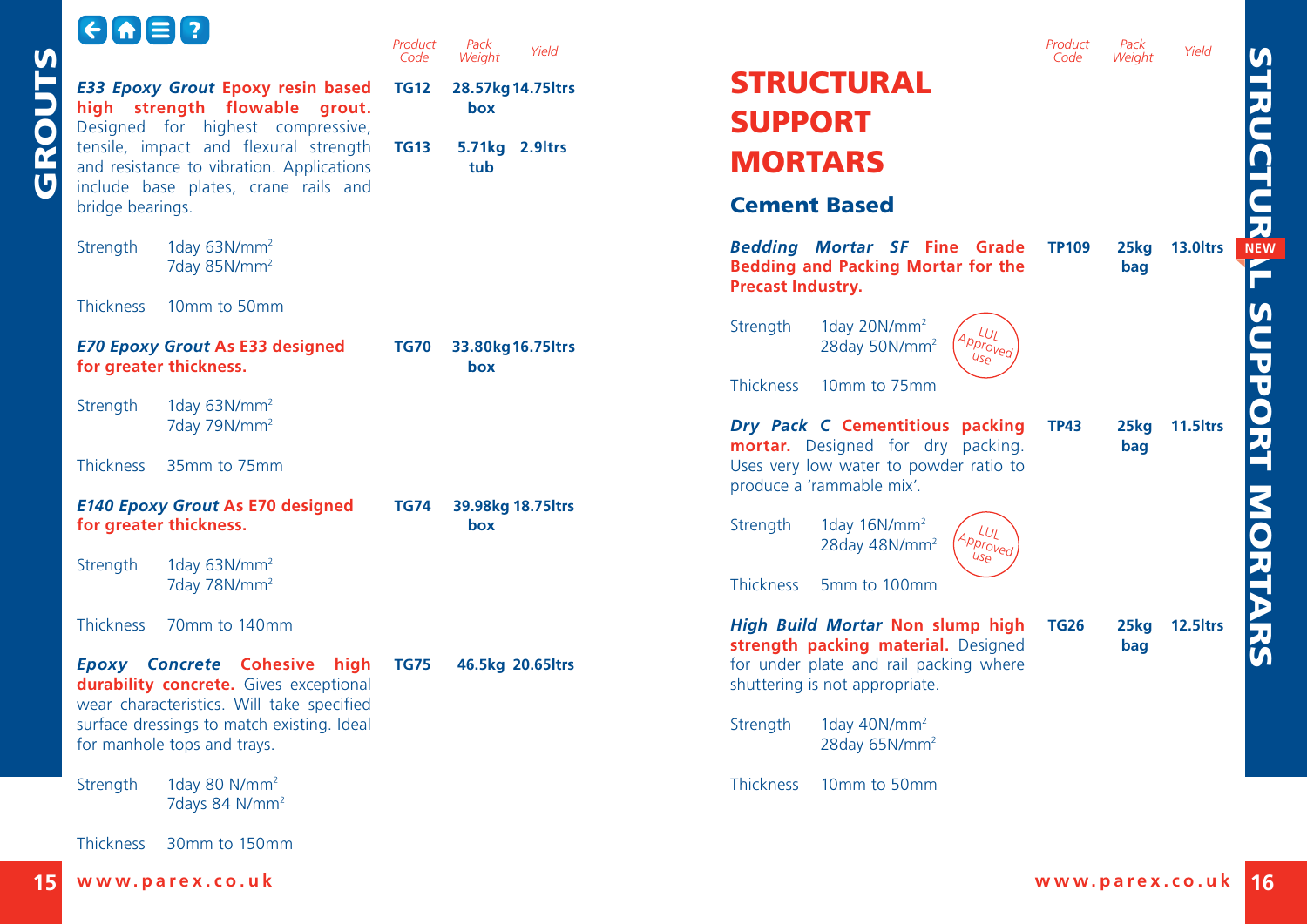## 6088

STRUCTURAL SUPPORT MORTARS

<span id="page-9-0"></span>STRUCTURAL SUPPORT MORTARS

|                                                                                                                                                                                                                                                                | Code        | Weight      | Yield     |                                                                                                                          |
|----------------------------------------------------------------------------------------------------------------------------------------------------------------------------------------------------------------------------------------------------------------|-------------|-------------|-----------|--------------------------------------------------------------------------------------------------------------------------|
| Pumpable Mortar Pumpable Mortar.<br>Designed to be placed by hand or pump                                                                                                                                                                                      | <b>TP45</b> | 25kg<br>bag | 13.5 Itrs | <b>Polyester</b>                                                                                                         |
| applications for infilling of horizontal and<br>vertical joints between precast concrete<br>elements. Very high strength bricklaying<br>mortar, used for bedding heavy units.                                                                                  |             |             |           | <b>Polyester</b> M<br><b>Winter</b> Grad<br>two pack mo<br>rapid repairs to<br>masonry, and                              |
| 1day 20N/mm <sup>2</sup><br>Strength<br>28day 53N/mm <sup>2</sup>                                                                                                                                                                                              |             |             |           | down to $0^{\circ}$ C.                                                                                                   |
| <b>Thickness</b><br>Vertical: 25mm to 50mm<br>Horizontal: 25mm to 125mm                                                                                                                                                                                        |             |             |           | Strength<br>2h<br>24                                                                                                     |
|                                                                                                                                                                                                                                                                |             |             |           | <b>Thickness</b><br>5n                                                                                                   |
| Thixotropic Joint Filler Portland<br>cement based grout with special<br><b>additives.</b> Designed for thixotropic<br>'pump and stay' placing plus shrinkage<br>compensation. Used to fill joints avoiding<br>the use of formwork in between pc wall<br>units. | <b>TP48</b> | 25kg<br>bag | 13.5 Itrs | <b>Polyester Put</b><br>Grades). Two<br>based rapid<br>and jointing<br>construction m<br>brickwork and<br>winter grades. |
| 1day 35N/mm <sup>2</sup><br>Strength<br>28 day $70N/mm^2$                                                                                                                                                                                                      |             |             |           | $0^{\circ}$ C to $35^{\circ}$ C.<br>plates etc.                                                                          |
| <b>Thickness</b><br>5mm to 100mm                                                                                                                                                                                                                               |             |             |           | Strength<br>2h<br>24                                                                                                     |
|                                                                                                                                                                                                                                                                |             |             |           | ----                                                                                                                     |

*Product* 

*Pack*

| Pack<br>Weight | Yield                |                                                                                                                                                                                                                                                               | Product<br>Code           | Pack<br>Weight             | Yield                                  |
|----------------|----------------------|---------------------------------------------------------------------------------------------------------------------------------------------------------------------------------------------------------------------------------------------------------------|---------------------------|----------------------------|----------------------------------------|
| 25kg<br>bag    | 13.5 <sub>ltrs</sub> | <b>Polyester Resin Based</b>                                                                                                                                                                                                                                  |                           |                            |                                        |
|                |                      | Polyester Mortar (Summer and<br>Winter Grades). Polyester resin<br>two pack mortar mix. Designed for<br>rapid repairs to concrete, brickwork and<br>masonry, and fixing brick slips. Cures<br>down to $0^{\circ}$ C.                                          | TP40(s)<br><b>TP40(w)</b> | 14kg<br>box<br>14kg<br>box | 7 <sub>ltrs</sub><br>7 <sub>ltrs</sub> |
|                |                      | 2hrs $45N/mm^2$<br>Strength<br>24hrs 85N/mm <sup>2</sup>                                                                                                                                                                                                      |                           |                            |                                        |
| 25kg           | 13.5 Itrs            | <b>Thickness</b><br>5mm to 15mm                                                                                                                                                                                                                               |                           |                            |                                        |
| bag            |                      | <b>Polyester Putty (Summer and Winter</b><br>Grades). Two part polyester resin                                                                                                                                                                                | TP42(s) 14.5kg            | box                        | 8 <sub>ltrs</sub>                      |
|                |                      | based rapid set bonding, bedding<br>and jointing mortar. Adheres to most<br>construction materials including concrete,<br>brickwork and masonry. Summer and<br>winter grades. Curing temperature range<br>0°C to 35°C. Rapid support of patras<br>plates etc. | TP42(w) 14.5kg            | box                        | 8 <sub>ltrs</sub>                      |
|                |                      | 2hrs $45N/mm^2$<br>Strength<br>24hrs $80N/mm^2$                                                                                                                                                                                                               |                           |                            |                                        |
|                |                      | <b>Thickness</b><br>Up to 10mm                                                                                                                                                                                                                                |                           |                            |                                        |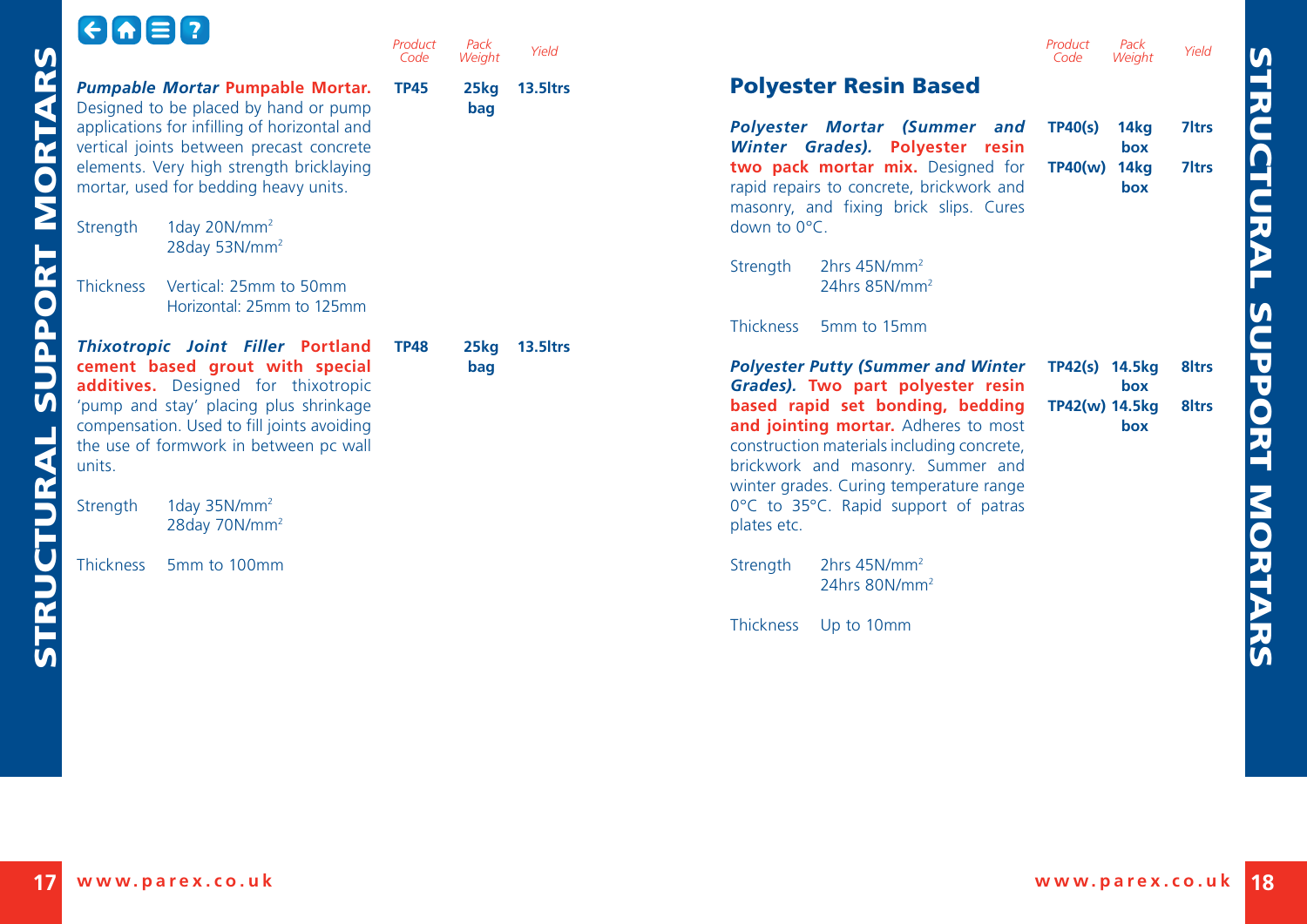<span id="page-10-0"></span>

|                         | <b>GGB0</b>                                                                                      | Product<br>Code | Pack<br>Weight     | Yield               |                          |                                                                                                                 | Product<br>Code | Pack<br>Weight          | Yield              |
|-------------------------|--------------------------------------------------------------------------------------------------|-----------------|--------------------|---------------------|--------------------------|-----------------------------------------------------------------------------------------------------------------|-----------------|-------------------------|--------------------|
|                         | <b>Epoxy Resin Based</b>                                                                         |                 |                    |                     |                          | Epoxy Putty High strength epoxy<br><b>based putty.</b> Produces a smooth finish                                 | <b>TP75</b>     | 3kg<br>tub              | 1.5 ltrs           |
|                         | Epoxy Mortar E High strength<br>epoxy mortar. (Use in conjunction with                           | <b>TP04</b>     | 16kg<br>box        | 8ltrs               |                          | to the repair of concrete units. Used for<br>the installation of bridge beams, steel                            | <b>TP71</b>     | 10kg<br>tub             | 5ltrs              |
|                         | Bondcoat UF primer). Designed to provide<br>support in critical bearing situations eg            | <b>TP19</b>     | 5kg                | 2.5 ltrs            |                          | angles and patras plates etc.                                                                                   | <b>TP72</b>     | 32kg                    | 16 <sub>ltrs</sub> |
| <b>MORTAR</b>           | bridge beams and construction joints.<br>Resists vibration and many chemicals                    |                 | tub                |                     | Strength                 | 1day $75N/mm^2$<br>7day 90N/mm <sup>2</sup>                                                                     |                 | pack                    |                    |
| PORT                    | 1 day $80N/mm^2$<br>Strength<br>7day 101N/mm <sup>2</sup>                                        |                 |                    |                     | <b>Thickness</b>         | 25mm down to feather edge                                                                                       |                 |                         |                    |
|                         | <b>Thickness</b><br>10mm to 50mm                                                                 |                 |                    |                     |                          | Epoxy Putty LS High strength<br>adhesive. Originally designed for lift<br>shaft segment bonding. Very high grab | <b>TP131</b>    | 10 <sub>kg</sub><br>tub | 5.7 Itrs           |
| $\overline{\mathsf{P}}$ | <b>Epoxy Mortar E Fine Grade Fine</b>                                                            | <b>TP29</b>     | 3kg<br>tub         | 1.5 <sub>ltrs</sub> |                          | characteristics lends the product to many                                                                       |                 |                         |                    |
|                         | grade version Epoxy Mortar E. (Use<br>in conjunction with Bondcoat UF primer).                   | <b>TP31</b>     | 10 <sub>kg</sub>   | 5 <sub>ltrs</sub>   | applications.            |                                                                                                                 |                 |                         |                    |
|                         | Strength<br>1day $75N/mm^2$<br>7day 90N/mm <sup>2</sup>                                          | <b>TP44</b>     | tub<br>32kg<br>box | 16 <sub>ltrs</sub>  | Strength                 | 1day $75N/mm^2$<br>7day 90N/mm <sup>2</sup>                                                                     |                 |                         |                    |
| $\mathbf{r}$            | <b>Thickness</b><br>25mm down to feather edge                                                    |                 |                    |                     | <b>Thickness</b><br>edge | 25mm down to feather                                                                                            |                 |                         |                    |
| İ                       |                                                                                                  |                 |                    |                     |                          |                                                                                                                 |                 |                         |                    |
|                         | Epoxy Mortar ET High<br>build<br>lightweight epoxy mortar. Designed                              | <b>TP05</b>     | box                | 11.5kg 11.0ltrs     |                          |                                                                                                                 |                 |                         |                    |
| œ                       | for use in vertical and overhead situations.<br>(Use in conjunction with Bondcoat UF<br>primer). | <b>TP114</b>    | 3kg<br>box         | 2.85 ltrs           |                          |                                                                                                                 |                 |                         |                    |
| .<br>N                  | 7day 40N/mm <sup>2</sup><br>Strength                                                             |                 |                    |                     |                          |                                                                                                                 |                 |                         |                    |
|                         | Vertical: 5mm to 25mm<br><b>Thickness</b><br>Horizontal: 5mm to 50mm<br>O/Head: 5mm to 25mm      |                 |                    |                     |                          |                                                                                                                 |                 |                         |                    |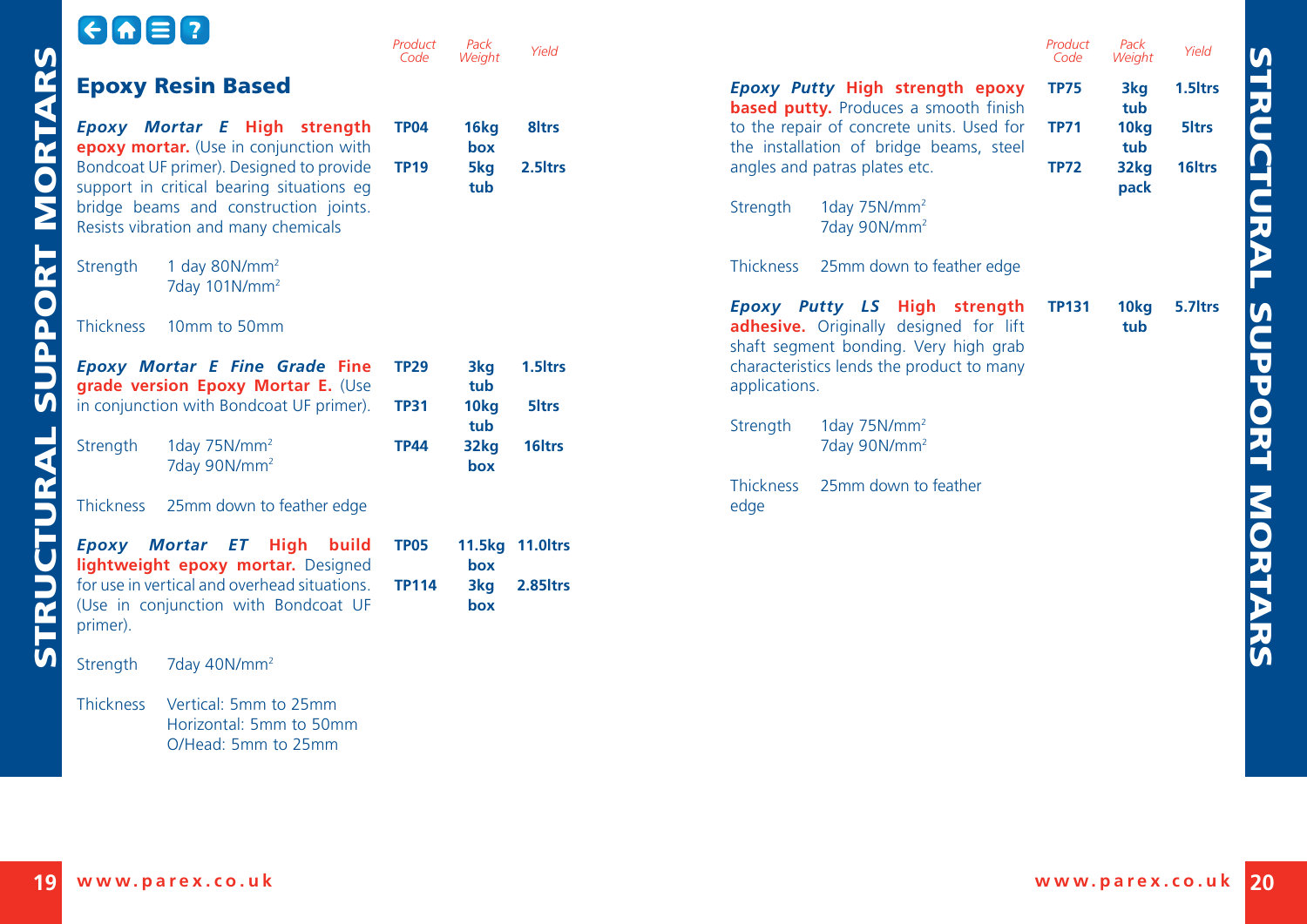## <span id="page-11-0"></span>GAER CONCRETE REPAIR **PRODUCTS** Primers and Bonders *[Acrylic Latex](http://www.parex.co.uk/prod-link/28.aspx)* **Acrylic resin primer.** Designed for tack coat on concrete, blockwork, brickwork to bond repair materials to substrates.

**ACR08 25kg 25ltrs ACR13 5kg 5ltrs polybottle**

*Pack*

**TM58 6.66kg 6.66ltrs TM12 4kg 4ltrs TM11 0.8kg 0.8ltrs**

*Product Code*

*[Bondcoat UF](http://www.parex.co.uk/prod-link/41.aspx)* **Two part epoxy bonding coat.** Designed for high strength bonding of both cementitious and epoxy based mixes. 2 coats can be used as a DPM.



Approved

*PAREX Latex* **Styrene Butadiene Latex.** Designed to polymer reinforce site mix renders and screeds, bonding as latex or mixed with cement.

*[Steel Primer](http://www.parex.co.uk/prod-link/162.aspx)* **Anti-corrosion primer.**  Designed to coat and protect exposed steel reinforcement. Compatible with all PAREX repair materials, working life 30 minutes at 20°C, applied by brush, contains corrosion inhibitor.

Thickness Up to 1mm



| TM58        |                          | 6.66kg 6.66ltrs     |
|-------------|--------------------------|---------------------|
| <b>TM12</b> | 4ka                      | 4 <sub>ltrs</sub>   |
| TM11        | 0.8 <sub>kq</sub><br>box | 0.8 <sub>ltrs</sub> |

| <b>TP03</b> |                  | 25ka 25ltrs          |
|-------------|------------------|----------------------|
|             | polybottle       |                      |
| <b>TP24</b> |                  | 200kg 200ltrs        |
|             | drum             |                      |
|             |                  |                      |
| ACR01       | 20 <sub>kg</sub> | 13.5 <sub>ltrs</sub> |
|             | bag              |                      |

**ACR04 5kg 3.37ltrs tub**

**TP02 5kg 5ltrs**

Cement Based *[Acrylic Mortar](http://www.parex.co.uk/prod-link/29.aspx) (Summer and Winter Grades)* **Acrylic mortar.** Designed to repair reinforced and unreinforced concrete. Contains a corrosion inhibitor, low alkali content less than 3kg/m<sup>3</sup>. Meets DTp BD27/86 Pt 6. Strength 1day 10N/mm<sup>2</sup> 28day 52N/mm<sup>2</sup> Thickness 5mm to 75mm *[Aquaplug](http://www.parex.co.uk/prod-link/33.aspx)* **Rapid setting mortar.**  Designed to plug leaks and seal joints to resist inflow of water. Sets in less than 2 minutes. Strength 1hr 14N/mm<sup>2</sup> 1day 30N/mm<sup>2</sup> 28day 58N/mm2 *[Aquatic Mortar Accelerated](http://www.parex.co.uk/prod-link/34.aspx)* **Very fast setting mortar.** Designed for high early strength in wet or under-water situations. Applications include canals, rivers and reservoirs, tunnels, culverts and pipes, tidal and marine structures. Strength 2hrs 13N/mm<sup>2</sup> 28day 55N/mm2 LUL<br>PProv<br>USe **ACR03(s) 25kg 13.25ltrs bag ACR02(w) 25kg 13.25ltrs bag EP701 10kg 6ltrs tub EP702 25kg 14ltrs tub AA02 25kg 13.5ltrs bag**

Thickness 10mm to 60mm

*Weight Yield Product* 

*Weight Yield*

*Pack*

*Code*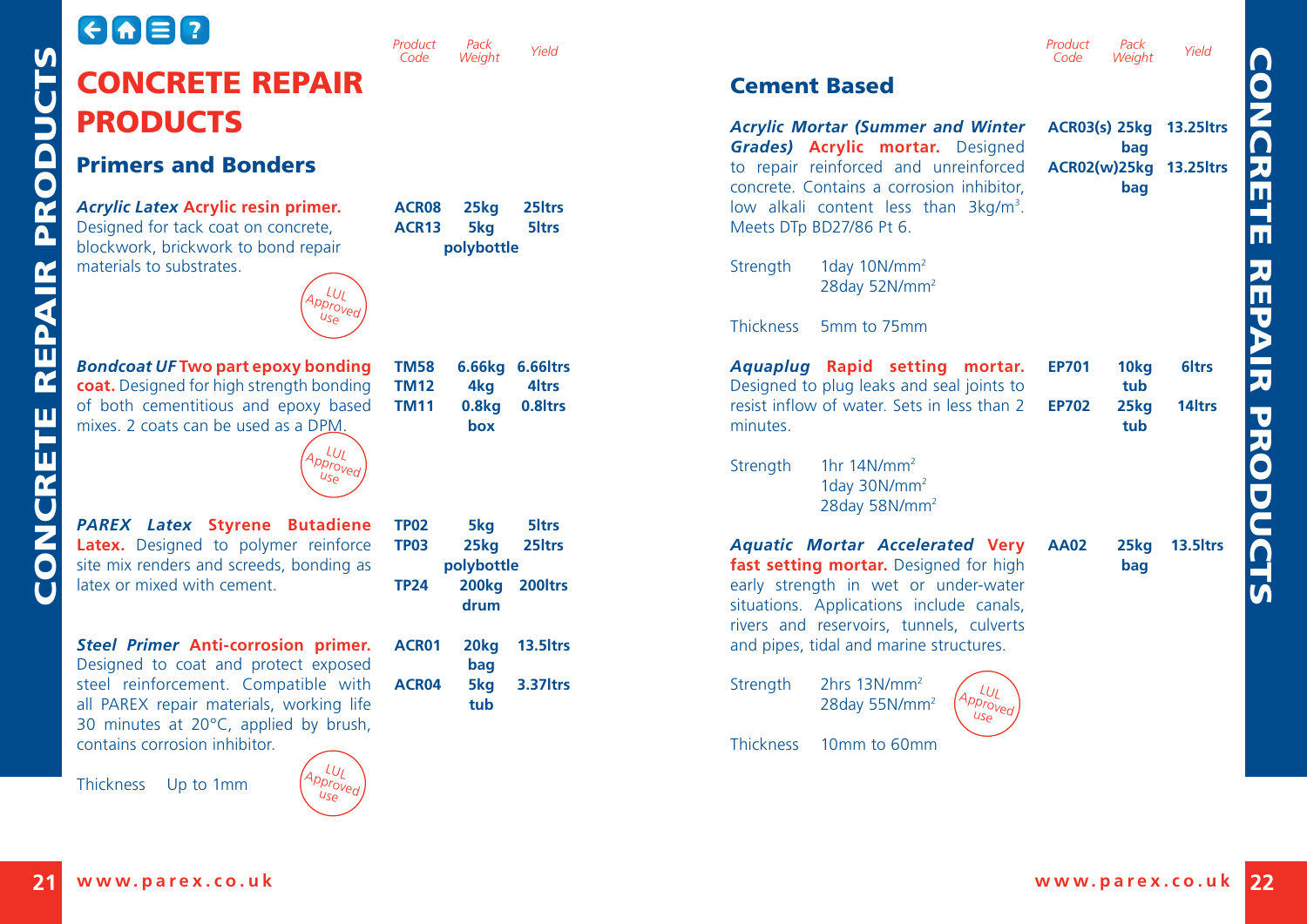CONCRETE REPAIR PRODUCTS

CONCRETE REPAIR PRODUCT:

<span id="page-12-0"></span>**LA** 

|                                                                                    | Code         | Weight      | 11 <del>c</del> ru |
|------------------------------------------------------------------------------------|--------------|-------------|--------------------|
| CR Mortar Co-polymer reinforced<br>standard density repair mortar.                 | <b>TP07</b>  | 15kg<br>tub | 7 <sub>ltrs</sub>  |
| Designed for the repair of reinforced and<br>non-reinforced concrete.              | <b>TP25</b>  | 25kg<br>bag | <b>11.67 Itrs</b>  |
| 1day $34N/mm^2$<br>Strength<br>28day 65N/mm <sup>2</sup>                           |              |             |                    |
| <b>Thickness</b><br>20mm to 65mm                                                   |              |             |                    |
| CR Mortar Fine Fine grade co-polymer<br>reinforced standard density repair         | <b>TP12</b>  | 15kg<br>tub | 7 <sub>ltrs</sub>  |
| mortar. Designed as fine version of CR<br>Mortar. Use for thinner section repairs. | <b>TP35</b>  | 25kg<br>bag | <b>11.66 trs</b>   |
| 1day $23N/mm^2$<br>Strength<br>28day 52N/mm <sup>2</sup>                           |              |             |                    |
| <b>Thickness</b><br>4mm to 25mm                                                    |              |             |                    |
| NB: Superfine and white versions<br>available to special order                     |              |             |                    |
| Fast setting<br>fibre<br>Epropatch<br>reinforced mortar. Designed for rapid        | <b>EP501</b> | 25kg<br>bag | 13 <sub>ltrs</sub> |
| concrete repairs. Meets DTp BD27/86<br>pt 6.                                       | <b>EP502</b> | 25kg<br>tub | 13 <sub>ltrs</sub> |
| 1hr $6N/mm^2$<br>Strength<br>1day 37N/mm <sup>2</sup><br>28day 55N/mm <sup>2</sup> |              |             |                    |
| <b>Thickness</b><br>10mm to 50mm                                                   |              |             |                    |

*Product* 

*Pack*

| Pack<br>Weight             | Yield                                  |                   |                                                                                                                            | Product<br>Code              | Pack<br>Weight             | Yield                                    |
|----------------------------|----------------------------------------|-------------------|----------------------------------------------------------------------------------------------------------------------------|------------------------------|----------------------------|------------------------------------------|
| 15kg<br>tub<br>25kg<br>bag | 7 <sub>ltrs</sub><br><b>11.67 Itrs</b> | DTp BD27/86 pt 6. | Eproskim Fast setting skimcoat.<br>Designed for rapid thin section repairs in<br>horizontal and vertical situations. Meets | <b>EP401</b><br><b>EP402</b> | 25kg<br>bag<br>25kg<br>tub | 13 <sub>ltrs</sub><br>13 <sub>ltrs</sub> |
|                            |                                        | Strength          | 1hr $7N/mm^2$<br>1day 28N/mm <sup>2</sup><br>28day 50N/mm <sup>2</sup>                                                     |                              |                            |                                          |
|                            |                                        | <b>Thickness</b>  | 5mm to 20mm                                                                                                                |                              |                            |                                          |
| 15kg<br>tub                | 7 <sub>ltrs</sub>                      |                   | FS Mortar Fast setting mortar.                                                                                             | <b>EP301</b>                 | 25kg                       | 11.5 <sub>ltrs</sub>                     |
| 25kg<br>bag                | <b>11.66 trs</b>                       |                   | Designed for rapid concrete repairs.<br>Meets DTp BD27/86 pt 6.                                                            | <b>EP302</b>                 | bag<br>25kg                | 11.5 <sub>ltrs</sub>                     |
|                            |                                        | Strength          | 1hr $12N/mm^2$<br>$\iota_{U_L}$<br>Approved<br>1day 30N/mm <sup>2</sup><br>USA<br>28day 60N/mm <sup>2</sup>                |                              | tub                        |                                          |
|                            |                                        | <b>Thickness</b>  | 10mm to 50mm                                                                                                               |                              |                            |                                          |
| 25kg                       | 13 <sub>ltrs</sub>                     |                   | Kwikpatch Fair faced surfacing<br><b>mortar.</b> Designed for making good<br>blemishes and repairs to concrete.            | <b>TP53</b>                  | 25kg<br>bag                | 14 <sub>ltrs</sub>                       |
| bag<br>25kg                | 13 <sub>ltrs</sub>                     |                   | Developed for the precast concrete<br>industry, rapid setting and strength gain,                                           |                              |                            |                                          |
| tub                        |                                        |                   | produces fair faced finish.                                                                                                |                              |                            |                                          |
|                            |                                        | Strength          | $2hrs$ 8N/mm <sup>2</sup><br>28day 53N/mm <sup>2</sup>                                                                     |                              |                            |                                          |
|                            |                                        | <b>Thickness</b>  | 5mm down to feather edge                                                                                                   |                              |                            |                                          |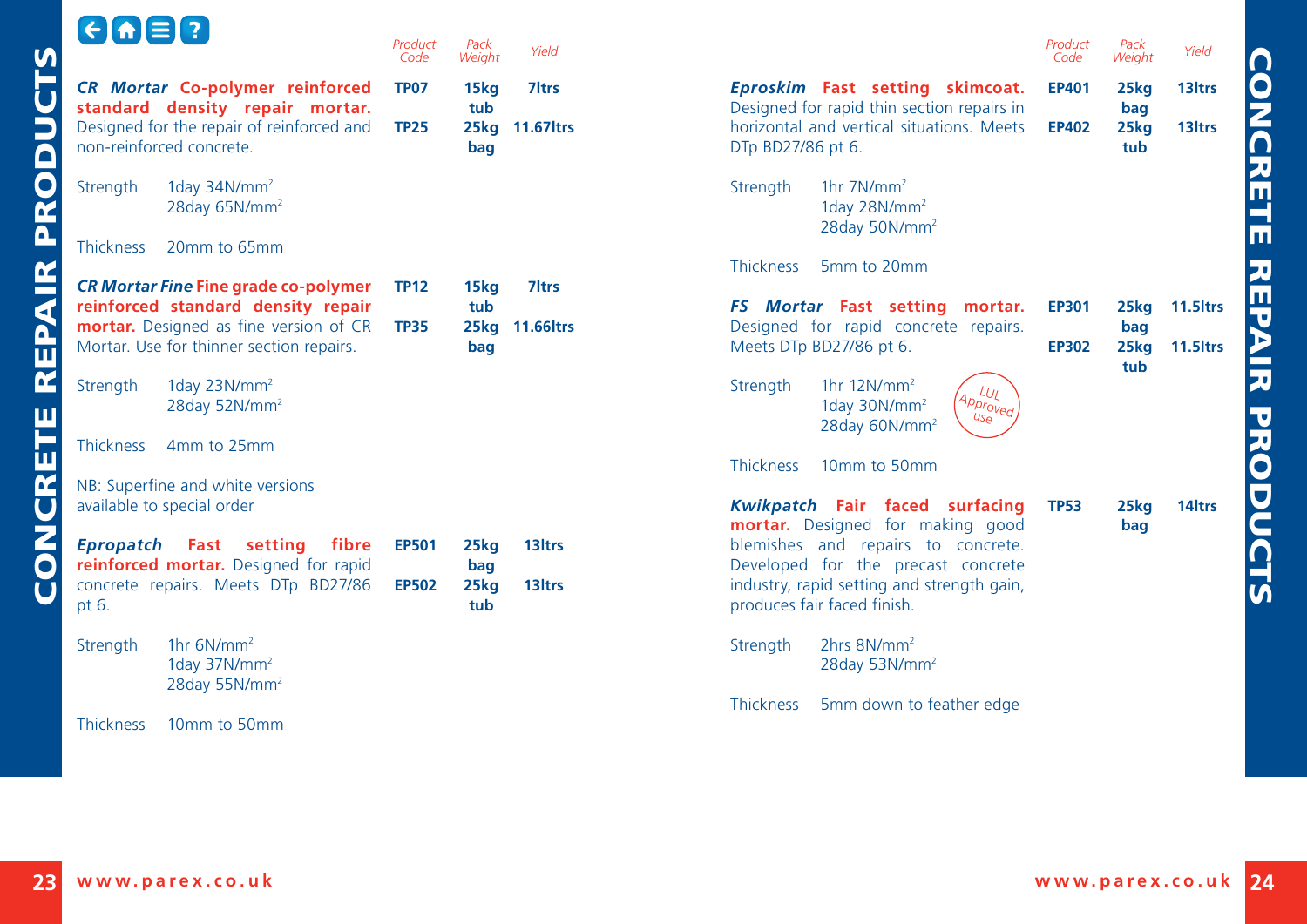# GOED

<span id="page-13-0"></span>

|                                                                                                                                                                                                                                                                                                                                                       | Code                                                                                                                                                                              | Weight                  | Yield              |                                                                                                                                                                                                                                                                                                         | Product<br>Code                                                                                                |
|-------------------------------------------------------------------------------------------------------------------------------------------------------------------------------------------------------------------------------------------------------------------------------------------------------------------------------------------------------|-----------------------------------------------------------------------------------------------------------------------------------------------------------------------------------|-------------------------|--------------------|---------------------------------------------------------------------------------------------------------------------------------------------------------------------------------------------------------------------------------------------------------------------------------------------------------|----------------------------------------------------------------------------------------------------------------|
| L.A. Repair Concrete Low alkali<br><b>concrete.</b> A high flowing,<br>self-<br>compacting, non-shrink, low alkali<br>concrete that may be pumped or poured.<br>Suitable for cathodic protection projects.<br>Designed for use on bridges and soffits.<br>Conforms to DTp BD27/86 clause 4 and<br>"Specification for Highway Works"<br>clause 1704.6. | <b>TP64</b>                                                                                                                                                                       | 25kg<br>bag             | 12.5 ltrs          | Lightweight Mortar Rapid Early<br>strength repair mortar. Used in<br>possession work or where rapid return<br>to service is required. LUL approved<br>product. Holds Warrington Fire Cert. Nº<br>168083.<br>LUL<br>1hr $9N/mm^2$<br>p <sub>proved</sub><br>Strength<br>Use<br>28day 42N/mm <sup>2</sup> | <b>TP127</b><br>EN1                                                                                            |
| Strength<br>1day $15N/mm^2$<br>LUL<br>Approved<br>28day 65N/mm <sup>2</sup><br>Use                                                                                                                                                                                                                                                                    |                                                                                                                                                                                   |                         |                    | <b>Pouring Concrete High early strength</b><br>concrete. Designed for new construction<br>and concrete repairs, off shore and                                                                                                                                                                           | ACRO!                                                                                                          |
| Lightweight Mortar 14 Low density                                                                                                                                                                                                                                                                                                                     | <b>TP27</b>                                                                                                                                                                       | 18kg                    | 15 <sub>ltrs</sub> | reactive aggregates.                                                                                                                                                                                                                                                                                    |                                                                                                                |
| inclusion enables this product to give a<br>fair faced finish when used in vertical,                                                                                                                                                                                                                                                                  |                                                                                                                                                                                   |                         |                    | Strength<br>1day 50N/mm <sup>2</sup><br>ĻυL<br>Approved<br>28day 90N/mm <sup>2</sup><br>Use                                                                                                                                                                                                             |                                                                                                                |
|                                                                                                                                                                                                                                                                                                                                                       |                                                                                                                                                                                   |                         |                    | <b>Thickness</b><br>minimum 25mm                                                                                                                                                                                                                                                                        |                                                                                                                |
| Approved<br>28day 24N/mm <sup>2</sup><br>use                                                                                                                                                                                                                                                                                                          |                                                                                                                                                                                   |                         |                    | NB: 100N version available to special<br>order                                                                                                                                                                                                                                                          |                                                                                                                |
| <b>Thickness</b><br>Layers greater than 10mm<br>Joint sections up to 75mm<br>Small pockets up to 120mm                                                                                                                                                                                                                                                |                                                                                                                                                                                   |                         |                    | Rapid Mortar Co-polymer reinforced<br>mortar. Designed to give rapid setting.                                                                                                                                                                                                                           | <b>TP13</b><br>Light<br><b>TP39</b>                                                                            |
| Lightweight Mortar 18 Medium<br>density repair mortar. Polymer and                                                                                                                                                                                                                                                                                    | <b>TP87</b>                                                                                                                                                                       | 25 <sub>kq</sub><br>bag | 16 <sub>ltrs</sub> | colour matching. Precast concrete repair<br>product.                                                                                                                                                                                                                                                    | Light<br><b>TP17</b>                                                                                           |
| a fair faced finish when used in vertical,<br>overhead and high build applications.                                                                                                                                                                                                                                                                   |                                                                                                                                                                                   |                         |                    | 6hrs 10N/mm <sup>2</sup><br>Strength<br>1day 20N/mm <sup>2</sup>                                                                                                                                                                                                                                        | Dark<br><b>TP15</b><br>White                                                                                   |
| 1day $19N/mm^2$<br>Strength<br>LUL<br>Approved<br>28day 45N/mm <sup>2</sup><br>Use                                                                                                                                                                                                                                                                    |                                                                                                                                                                                   |                         |                    | Vertical: 4mm to 30mm<br><b>Thickness</b><br>Overhead: 4mm to 20mm                                                                                                                                                                                                                                      |                                                                                                                |
| <b>Thickness</b><br>Layers greater than 10mm<br>Joint sections up to 50mm<br>Small pockets up to 100mm                                                                                                                                                                                                                                                |                                                                                                                                                                                   |                         |                    | NB: Other colour versions available to<br>special order                                                                                                                                                                                                                                                 |                                                                                                                |
|                                                                                                                                                                                                                                                                                                                                                       | repair mortar. Polymer and fibre<br>overhead and high build applications.<br>1day 8N/mm <sup>2</sup><br>Strength<br>$\iota_{U_l}$<br>fibre inclusion enables this product to give | Product                 | Pack<br>bag        | EN1504-3 Compliant                                                                                                                                                                                                                                                                                      | motorways. Incorporates 6mm non ASR<br>All colour compatibility allowing accurate<br>28day 43N/mm <sup>2</sup> |

*Product* 

*Pack*

*[Lightweight Mortar Rapid](http://www.parex.co.uk/prod-link/202.aspx)* **Early**  mortar. Used in where rapid return ired. LUL approved  $r$ ington Fire Cert. No  $\text{mm}^2$  $\frac{LU_L}{U_{S\alpha}}$  $12N/mm<sup>2</sup>$ *[Pouring Concrete](http://www.parex.co.uk/prod-link/139.aspx)* **High early strength**  for new construction airs, off shore and orates 6mm non ASR  $\text{N/mm}^2$  $90N/mm^2$ Approved m 25mm vailable to special *[Rapid Mortar](http://www.parex.co.uk/prod-link/142.aspx)* **Co-polymer reinforced**  to give rapid setting. lity allowing accurate ecast concrete repair  $N/mm^2$  $10$ N/mm<sup>2</sup>  $13N/mm<sup>2</sup>$ 4mm to 30mm ad: 4mm to 20mm rsions available to **TP127 18kg 13.5ltrs** EN1504-3 Compliant **ACR05 25kg 11.75ltrs bag TP13 15kg 7ltrs** *Light* **tub TP39 25kg 11.67ltrs** *Light* **bag TP17 15kg 7ltrs** *Dark* **tub TP15 15kg 7ltrs** *White* **tub** *Code Weight Yield*

*Pack*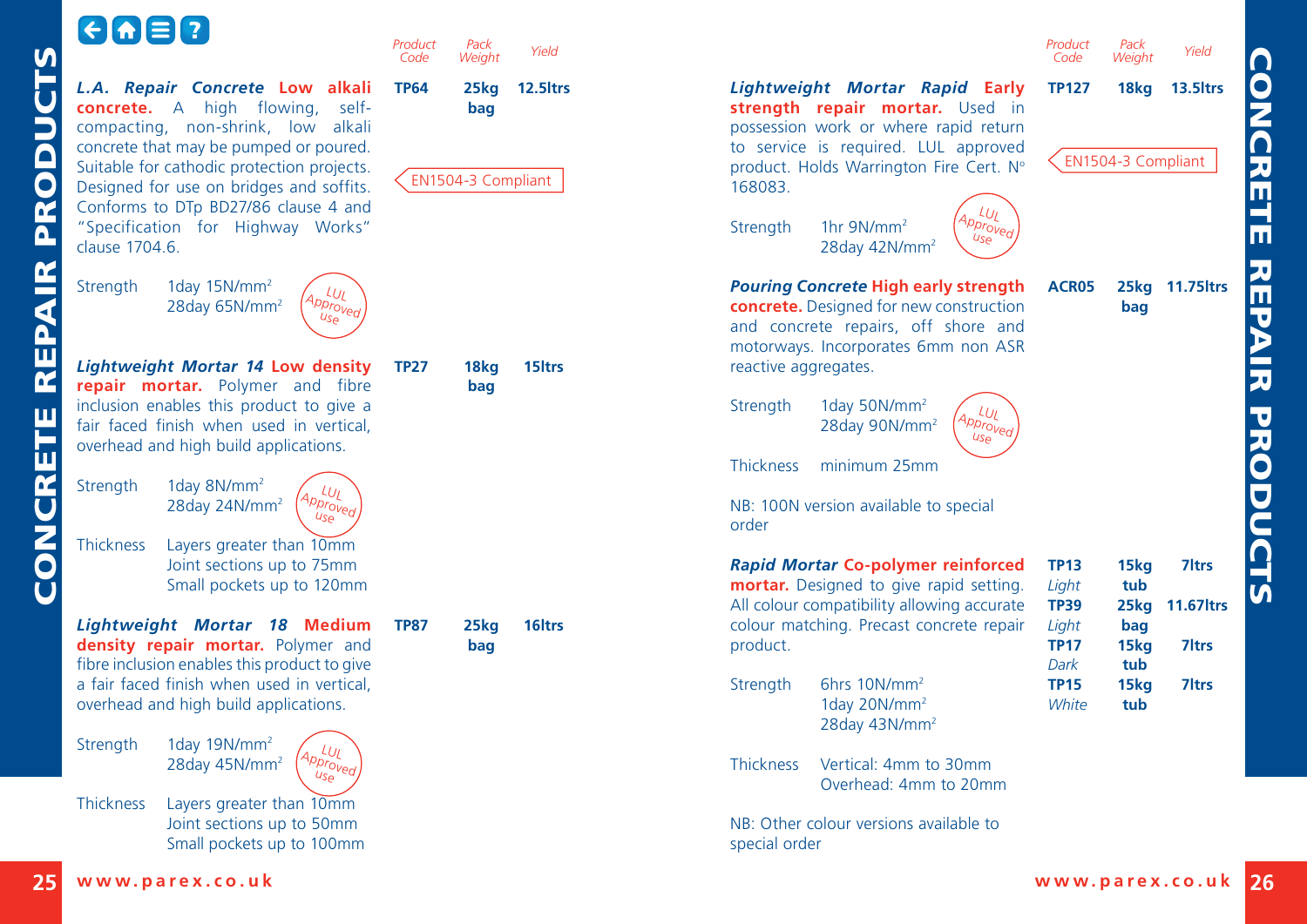<span id="page-14-0"></span>

| <b>V)</b>                                  | $G \cap E$                                                                                                                                                    | Product<br>Code      | Pack<br>Weight             | Yield                |                                                                                                                                                                    | Product<br>Code |
|--------------------------------------------|---------------------------------------------------------------------------------------------------------------------------------------------------------------|----------------------|----------------------------|----------------------|--------------------------------------------------------------------------------------------------------------------------------------------------------------------|-----------------|
| Ë<br>D                                     | <b>SkimCoat Plus Co-polymer reinforced</b><br>mortar. Designed as fairing coat to<br>obtain a smooth regular surface finish.                                  | <b>TP58</b>          | 20 <sub>kg</sub><br>bag    | 14 <sub>ltrs</sub>   | Tecfast Concrete Rapid strength<br>development pre-packed concrete.<br>Robust, fast setting, high density<br>concrete for use where rapid strength                 | <b>TP98</b>     |
| $\bigcap$<br>$\overline{\mathbf{C}}$       | <b>Thickness</b><br>3mm down to feather edge                                                                                                                  |                      |                            |                      | gain is required, particularly for time<br>critical possession work. A variety of<br>concrete consistencies can be achieved                                        | EN1             |
| $\frac{\alpha}{\beta}$                     | Speedcrete S Acrylic (Summer and<br>Winter Grades). High early strength                                                                                       | <b>ACR14(s) 25kg</b> | bag                        | 12 <sub>ltrs</sub>   | through small modifications in water<br>content. Low heat generation.                                                                                              |                 |
| $\mathbf{K}$<br>₫                          | Co-polymer reinforced concrete,<br>6mm non ASR reactive aggregate.<br>Designed for use on car parks, forecourts,<br>loading bays, bridge deck repairs, ramps. |                      | <b>ACR15(w)25kg</b><br>bag | 12 <sub>ltrs</sub>   | 2hrs 20N/mm <sup>2</sup><br>Strength:<br>$\iota_{U}$<br>Approved<br>28day 50N/mm <sup>2</sup><br>Use                                                               |                 |
| $\frac{2}{\pi}$<br>$\overline{\mathbf{r}}$ | Meets DTp BD27/86 pt 6. LUL Approved<br>product. Warrington Fire Cert. Nº 66294                                                                               |                      |                            |                      | Thickness:<br>20mm to 400mm                                                                                                                                        |                 |
| ш                                          | 2hrs 25N/mm <sup>2</sup><br>Strength<br>$L_{U}$<br>Approved<br>28day 70N/mm <sup>2</sup><br>USA                                                               |                      |                            |                      | 731/732 Lankorep Fibre reinforced,<br>new generation, CE Marked, concrete<br>repair products. Suitable for all kinds of<br>concrete repair works. Hand and machine | 731/7           |
| π<br>fr                                    | <b>Thickness</b><br>20mm to 100mm                                                                                                                             |                      |                            |                      | applications. Good adhesion and<br>compaction giving excellent resistance to                                                                                       | EN <sub>1</sub> |
|                                            | Super FG Very low and moderate<br>temperature use mortar. Magnesium                                                                                           | <b>DH50</b>          | 25kg<br>bag                | 11.5 <sub>ltrs</sub> | carbonation.                                                                                                                                                       |                 |
| <b>UNO</b>                                 | phosphate based designed for use in<br>cold rooms and other extreme situations.<br>Can be trafficked in less than 1 hour. Use<br>down to -20°C.               | <b>DH51</b>          | 25kg<br>tub                | 11.5 ltrs            | 732<br>Strength<br>731<br>$11$ N/mm <sup>2</sup><br>30N/mm <sup>2</sup><br>1day<br>28day 60N/mm <sup>2</sup><br>$40$ N/mm <sup>2</sup>                             |                 |
|                                            | 45mins 15N/mm <sup>2</sup><br>Strength:<br>28day 59N/mm <sup>2</sup>                                                                                          |                      |                            |                      | <b>Thickness</b><br>5 <sub>mm</sub><br>1mm<br>to 50mm<br>to 40mm                                                                                                   |                 |
|                                            | Thickness:<br>8mm to 50mm                                                                                                                                     |                      |                            |                      |                                                                                                                                                                    |                 |



*Pack Weight Yield*

**[www.parex.co.uk](http://www.parex.co.uk) [www.parex.co.uk](http://www.parex.co.uk) 27 28**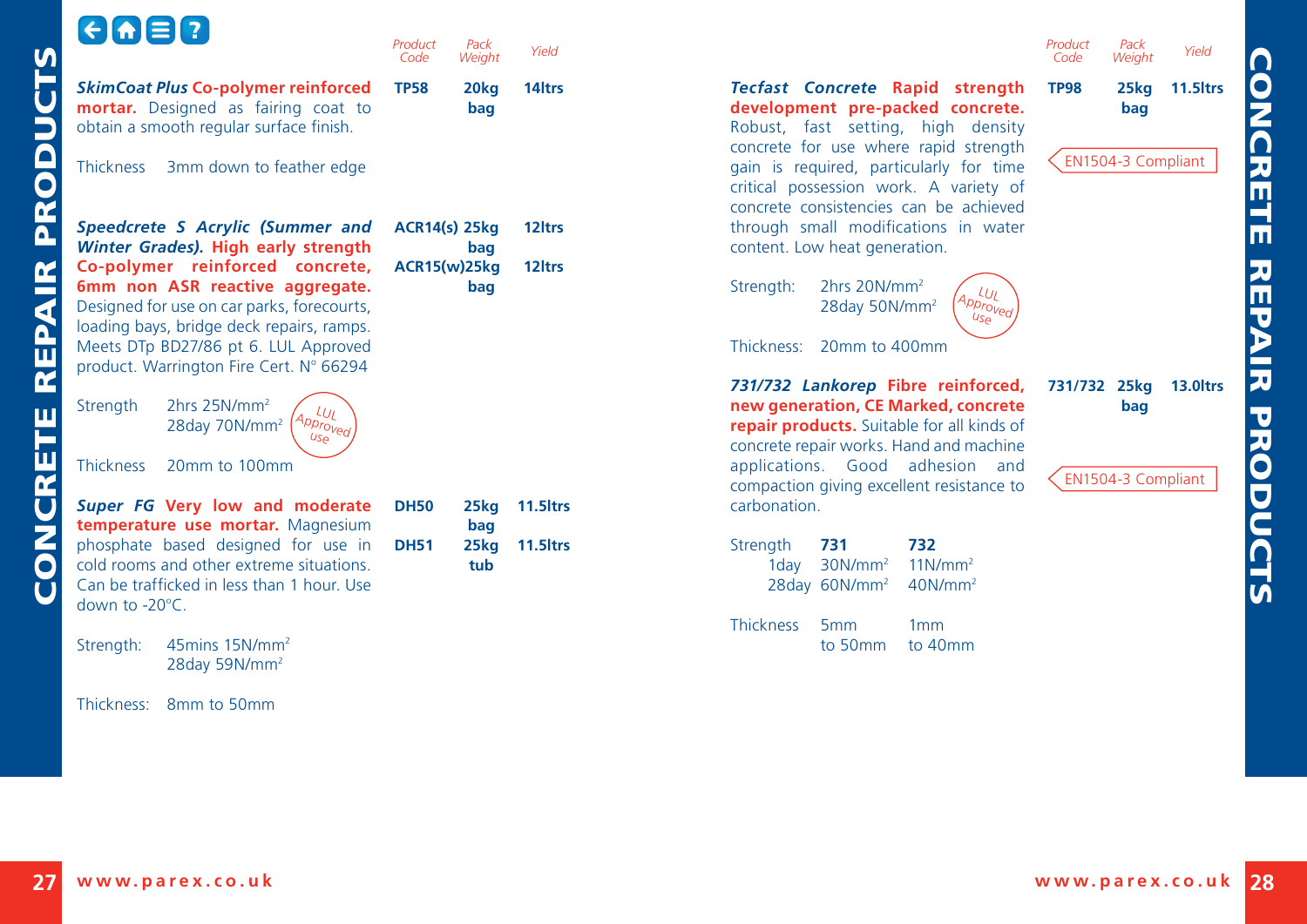<span id="page-15-0"></span>

| $\left[\in \left[\biguparrow \right]$ $\equiv$ $\left[\right]$ ? |                                                                                                                                                                                                             | Product<br>Code                            | Pack<br>Weight                    | Yield                                              |
|------------------------------------------------------------------|-------------------------------------------------------------------------------------------------------------------------------------------------------------------------------------------------------------|--------------------------------------------|-----------------------------------|----------------------------------------------------|
|                                                                  | <b>Polyester Resin Based</b>                                                                                                                                                                                |                                            |                                   |                                                    |
|                                                                  | Polyester Concrete (Summer and<br>Winter Grades) Polyester resin two<br>pack concrete mix. Designed for rapid<br>hardening repairs to concrete, brickwork<br>and masonry. Cures down to 0°C.                | TP46(s)<br>TP46(w) 15kg                    | 15kg<br>box<br>box                | 7.5 <sub>ltrs</sub><br>7.5 <sub>ltrs</sub>         |
| Strength                                                         | 2hrs 40N/mm <sup>2</sup><br>24hrs 80N/mm <sup>2</sup>                                                                                                                                                       |                                            |                                   |                                                    |
| <b>Thickness</b>                                                 | 5mm to 50mm                                                                                                                                                                                                 |                                            |                                   |                                                    |
| <b>Winter</b> Grades).<br>to $0^{\circ}$ C.                      | Polyester Mortar (Summer and<br><b>Polyester</b><br>resin<br>two pack mortar mix. Designed for<br>rapid repairs to concrete, brickwork and<br>masonry, fixing brick slips. Cures down                       | TP40(s)<br>TP40(w) 14kg                    | 14kg<br>box<br>box                | <b>7</b> Itrs<br><b>7</b> Itrs                     |
| Strength                                                         | 2hrs 45N/mm <sup>2</sup><br>24hrs $85N/mm2$                                                                                                                                                                 |                                            |                                   |                                                    |
| <b>Thickness</b>                                                 | 5mm to 15mm                                                                                                                                                                                                 |                                            |                                   |                                                    |
|                                                                  | <b>Epoxy Resin Based</b>                                                                                                                                                                                    |                                            |                                   |                                                    |
|                                                                  | Epoxy Mortar E High strength<br>epoxy mortar. (Use in conjunction with<br>Bondcoat UF primer). Designed to provide<br>support in critical bearing situations eg<br>bridge beams. Resists vibration and many | <b>TP04</b><br><b>TP19</b><br><b>TP108</b> | 16kg<br>box<br>5kg<br>tub<br>28kg | 8 <sub>ltrs</sub><br>2.5 Itrs<br><b>14.25 ltrs</b> |
| chemicals                                                        |                                                                                                                                                                                                             |                                            | pack                              |                                                    |
| Strength                                                         | 1 day $80N/mm^2$<br>7day 101N/mm <sup>2</sup>                                                                                                                                                               |                                            |                                   |                                                    |
| <b>Thickness</b>                                                 | 10mm to 50mm                                                                                                                                                                                                |                                            |                                   |                                                    |

| Pack<br>Weight            | Yield                         |                          |                                                                                                                                                                                                                                                                 | Product<br>Code | Pack<br>Weight | Yield                                              |
|---------------------------|-------------------------------|--------------------------|-----------------------------------------------------------------------------------------------------------------------------------------------------------------------------------------------------------------------------------------------------------------|-----------------|----------------|----------------------------------------------------|
|                           |                               |                          | <b>Epoxy Mortar E Fine Grade Fine</b><br>grade version Epoxy Mortar E. (Use                                                                                                                                                                                     | <b>TP29</b>     | 3kg<br>tub     | 1.5 <sub>ltrs</sub>                                |
| 15kg<br>box               | 7.5 Itrs                      |                          | in conjunction with Bondcoat UF primer).                                                                                                                                                                                                                        | <b>TP31</b>     | 10kg<br>tub    | 5 <sub>ltrs</sub>                                  |
| 15kg<br>box               | 7.5 Itrs                      | Strength                 | 1day $75N/mm^2$<br>7day 90N/mm <sup>2</sup>                                                                                                                                                                                                                     | TP44            | 32kg<br>box    | 16 <sub>ltrs</sub>                                 |
|                           |                               | <b>Thickness</b><br>edge | 20mm down to feather                                                                                                                                                                                                                                            |                 |                |                                                    |
|                           |                               |                          | Epoxy Mortar ET High<br>build<br>lightweight epoxy mortar. Designed                                                                                                                                                                                             | TP05            | 11.5kg<br>box  | 11 <sub>ltrs</sub>                                 |
| 14kg<br>box               | 7 <sub>ltrs</sub>             | primer).                 | for use in vertical and overhead situations.<br>(Use in conjunction with Bondcoat UF                                                                                                                                                                            | <b>TP114</b>    | 3kg<br>box     | 2.85 trs                                           |
| 14kg<br>box               | 7 <sub>ltrs</sub>             | Strength                 | 7day 40N/mm <sup>2</sup>                                                                                                                                                                                                                                        |                 |                |                                                    |
|                           |                               | <b>Thickness</b>         | Vertical: 5mm to 25mm<br>Horizontal: 5mm to 50mm<br>O/Head: 5mm to 25mm                                                                                                                                                                                         |                 |                |                                                    |
|                           |                               |                          | <b>Special Applications</b>                                                                                                                                                                                                                                     |                 |                |                                                    |
| 16kg<br>box<br>5kg<br>tub | 8 <sub>ltrs</sub><br>2.5 Itrs | BD27/86 pt 5.            | <b>Spraycrete (Summer and Winter</b><br><b>Grades). Dry spray concrete.</b> Designed<br>for application by dry spray delivery,<br>with water added at the nozzle, polymer<br>reinforced and shrinkage compensated:<br>for all shotcrete applications. Meets DTp |                 | bag            | ACR18(s) 25kg 12.25 ltrs<br>ACR19(w)25kg 12.25ltrs |
| 28kg<br>pack              | <b>14.25 ltrs</b>             | Strength                 | 1day 20N/mm <sup>2</sup><br>28day 60N/mm <sup>2</sup>                                                                                                                                                                                                           |                 |                |                                                    |
|                           |                               | <b>Thickness</b>         | Maximum 100mm per pass                                                                                                                                                                                                                                          |                 |                |                                                    |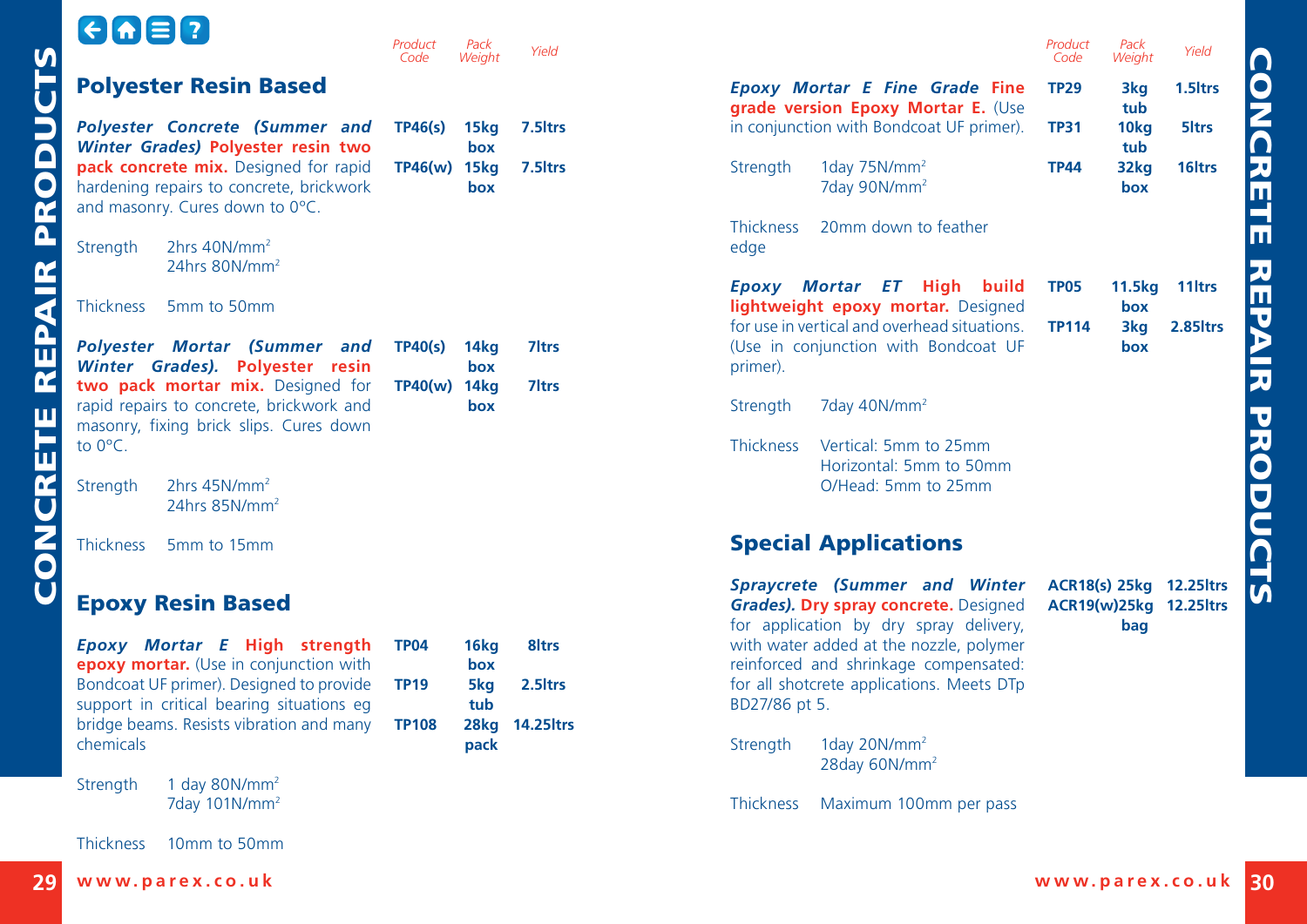<span id="page-16-0"></span>

| $\Theta$ $\Theta$ $\Xi$ $\Omega$                                                                                                                                                                                                                            | Product<br>Pack<br>Yield<br>Code<br>Weight                                                                                                      |                                                                                                                                                                                                                     | Product<br>Pack<br>Yield<br>Weight<br>Code                  |
|-------------------------------------------------------------------------------------------------------------------------------------------------------------------------------------------------------------------------------------------------------------|-------------------------------------------------------------------------------------------------------------------------------------------------|---------------------------------------------------------------------------------------------------------------------------------------------------------------------------------------------------------------------|-------------------------------------------------------------|
| Spraydeck Rapid Deck membrane<br>overlay protection. Designed for<br>application by dry spray delivery, water<br>added at nozzle. Polymer, fibre and anti-<br>washout reinforced, resistance to water<br>ingress between ground founded units<br>and piles. | ACR <sub>17</sub><br>13.5 Itrs<br>25kg<br>bag                                                                                                   | <b>Corrosion Inhibitor</b><br>761 Lankosteel Penetrating corrosion ACR34<br>inhibitor. Designed to be applied to<br>concrete surface. Migrates into concrete<br>giving excellent steel<br>protection<br>properties. | 20 <sub>ltrs</sub><br>polybottle<br>ACR35 215 trs<br>barrel |
| 2hrs 25N/mm <sup>2</sup><br>Strength<br>28day 70N/mm <sup>2</sup>                                                                                                                                                                                           |                                                                                                                                                 | 760 Lankopassiv Reinforcement<br><b>Protection.</b> One component solvent<br>based paint for the application of                                                                                                     |                                                             |
| <b>Thickness</b><br>Maximum 100mm per pass                                                                                                                                                                                                                  |                                                                                                                                                 | anticorrosive protection to concrete<br>reinforcing bars.                                                                                                                                                           | 3kg<br><b>3</b> Itrs<br>760<br>polybottle                   |
| <b>Reconstruction Repair</b>                                                                                                                                                                                                                                |                                                                                                                                                 |                                                                                                                                                                                                                     | EN1504-3 Compliant                                          |
| <b>Castlestone Repair Mortars Stone</b><br>repair mortar. Repair and replacement<br>of damaged stone and reconstituted<br>stone. Available in six different stone<br>specific shades.<br>1day 20N/mm <sup>2</sup><br>Strength                               | 7 <sub>ltrs</sub><br><b>ALL</b><br>15kg<br>tub<br><b>TCB07 (Portland)</b><br><b>TCB08 (Bathstone)</b><br>TCB09 (Buff)<br><b>TCB10 (Minster)</b> |                                                                                                                                                                                                                     |                                                             |
| 28day 50N/mm <sup>2</sup><br>Thickness 20mm to 65mm<br>(NB Minimum Order quantity)                                                                                                                                                                          | <b>TCB13 (Crest)</b><br><b>TCB16 (Linpave)</b>                                                                                                  |                                                                                                                                                                                                                     |                                                             |
| <b>Product Curing</b>                                                                                                                                                                                                                                       |                                                                                                                                                 |                                                                                                                                                                                                                     |                                                             |
| Polycure Water based Co-polymer<br>dispersion. Designed for use as a spray<br>applied curing membrane to all cement<br>based repair products and for exposed<br>areas of other cement based products<br>when necessary.                                     | <b>AF03</b><br>5kg<br>5 <sub>ltrs</sub><br>polybottle                                                                                           |                                                                                                                                                                                                                     |                                                             |

CONCRETE REPAIR PRODUCTS $\epsilon$ r Ŀ n r п ĩ.  $\overline{6}$  $\epsilon$ 

**[www.parex.co.uk](http://www.parex.co.uk) [www.parex.co.uk](http://www.parex.co.uk) 31 32**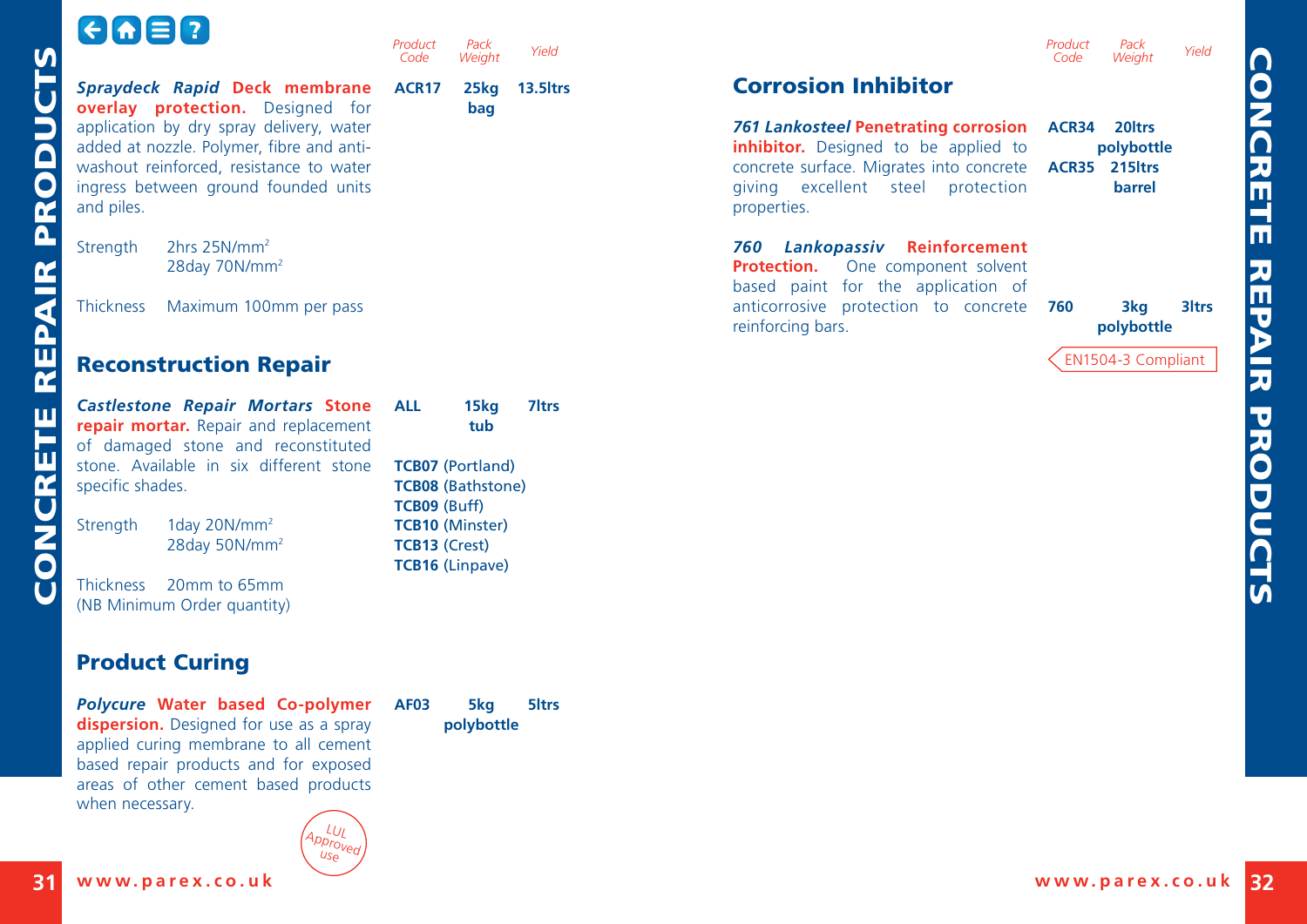#### <span id="page-17-0"></span>**CAB2** *Product Code* **CONSTRUCTION** ADHESIVES Cement Based *Tile bond* **Multi-use, waterproofing TP77 25Kg 14.5 Ltrs cement based adhesive.** Used for bonding concrete to concrete, terrazzo, TP78 clay tiles and vitrified surfaces. Adhesive for external insulation. Strength 1day 13N/mm<sup>2</sup> 28day 34N/mm2 Epoxy Resin Based *[Epoxy Adhesive 305](http://www.parex.co.uk/prod-link/71.aspx)* **Very high bond/ TFX02 1.5kg 1ltr strength adhesive.** Designed for bonding concrete to concrete, concrete **TFX04 4.5kg 3ltrs** to steel, fixing of elastomeric bearings and most other construction materials. Good chemical resistance. Strength 1day 55N/mm<sup>2</sup> 7day 70N/mm2 Slant shear In excess of 55N/mm<sup>2</sup> (BS6319) Thickness 3mm to 15mm (gap filling) 0.5mm to 3mm

*[Epoxy Putty LS](http://www.parex.co.uk/prod-link/78.aspx)* **High strength adhesive.** Originally designed for lift shaft segment bonding. High grab characteristics lend themselves to many applications

(structural adhesive) **TP131 10.7kg 5.2ltr tub**

 **bag TP78 25Kg 14.5 Ltrs tub**

*Pack*

 **box**

 **tub**



#### *Code Pack Weight Yield*

| <b>RESIN AND</b>    |
|---------------------|
| <b>CEMENTITIOUS</b> |
| <b>ANCHORS</b>      |

#### Polyester Resin Based

| <b>TecGrip CAS Cartridge Self contained TGR29</b><br>Polyester Resin Anchor System,<br>mixing takes place in nozzle attached<br>to cartridge. Fixings into holes above<br>horizontal to vertical down. |                    | N/A          | 380ml                        |
|--------------------------------------------------------------------------------------------------------------------------------------------------------------------------------------------------------|--------------------|--------------|------------------------------|
| <b>CAS Gun</b>                                                                                                                                                                                         | <b>TGR31</b>       | N/A          | N/A                          |
| TecGrip CAS Vinyl Ester Single<br>shot resin anchor cartridge for<br>multiposition holes. Use even in damp<br>and diamond cored holes. Use standard<br>mastic cartridge gun. <b>ETAG Approved.</b>     | <b>TGR55 300ml</b> |              | TGR54 300ml cartridge<br>qun |
| <b>CAS Nozzle Mixer For use with all</b><br><b>TecGrip CAS Cartridges.</b>                                                                                                                             | TGR30              | N/A          | N/A                          |
| <b>TecGrip CAS extension tube</b><br>Other lengths to special order.                                                                                                                                   |                    |              | <b>TGR33 Approx 300mm</b>    |
| <b>Push pump for anchor hole</b><br>preparation.                                                                                                                                                       | TGR60              | <b>190mm</b> |                              |
| Wire brush for anchor hole<br>preparation.                                                                                                                                                             | TGR58<br>TGR59     |              | 13x80x300mm<br>18x80x300mm   |

RESIN AND

RESIN AND CEMENTITIOUS ANCHORS**CEMENTITIOUS ANCHORS**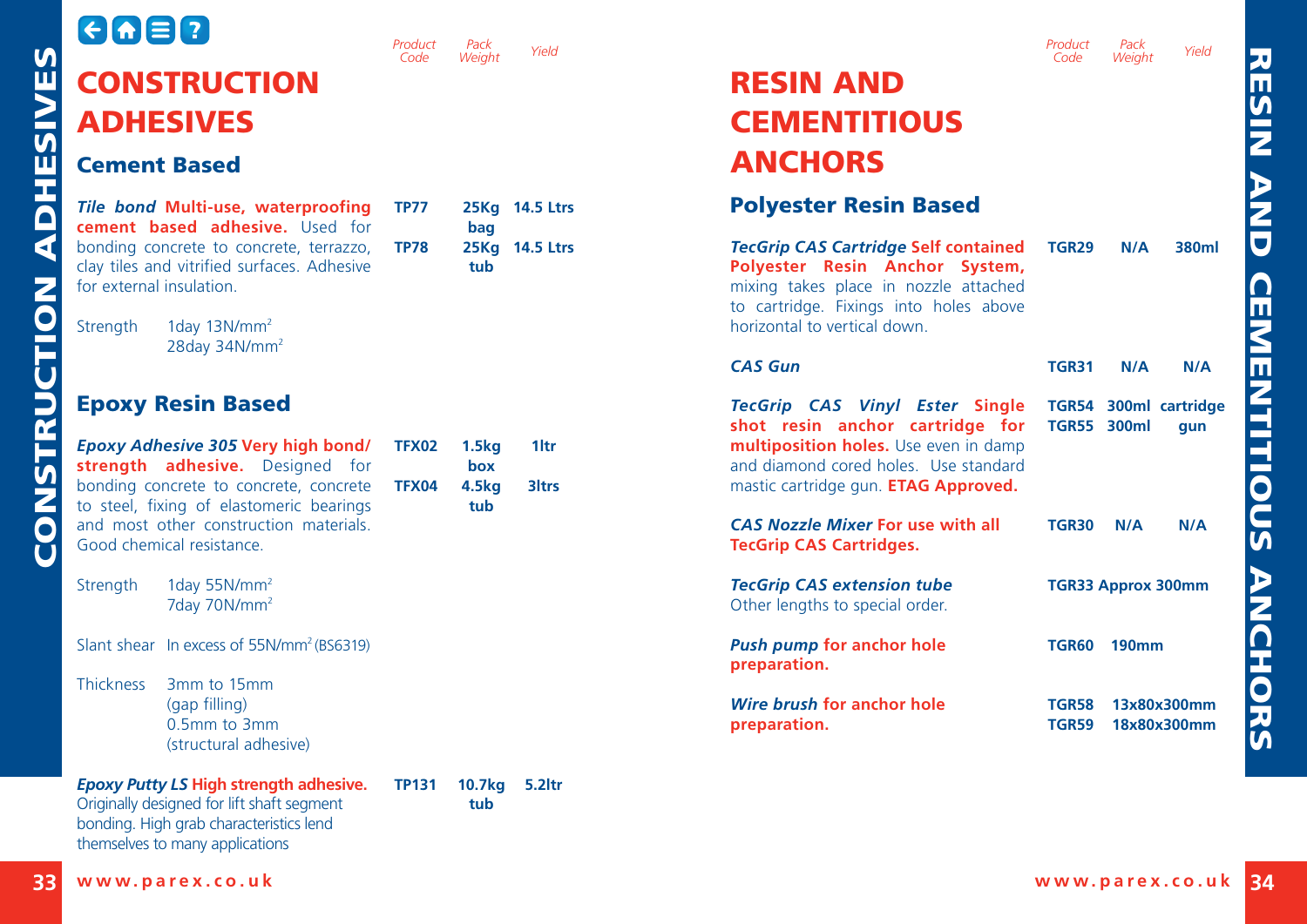# GO<sub>8</sub>

<span id="page-18-0"></span>

|                                                                                                                                                                        | Product<br>Code                                                                                                                                           | Pack<br>Weight | Yield                                              |                                                                                                                                                                     | Product<br>Code              |
|------------------------------------------------------------------------------------------------------------------------------------------------------------------------|-----------------------------------------------------------------------------------------------------------------------------------------------------------|----------------|----------------------------------------------------|---------------------------------------------------------------------------------------------------------------------------------------------------------------------|------------------------------|
| Tecgrip H, HL & HXL Range of<br>polyester anchor materials for                                                                                                         | TGR03<br><b>TGR13</b>                                                                                                                                     |                |                                                    | <b>Epoxy Resin Based</b>                                                                                                                                            |                              |
| nominal horizontal holes. Range of<br>anchor resins designed to anchor bolts,                                                                                          |                                                                                                                                                           | tub            |                                                    | Epoxy 200 Epoxy Grout, Designed<br>for fixing bolts or other fixings into                                                                                           | <b>TGR08</b>                 |
| brick ties or other fixings into concrete or<br>brickwork. Holes angled below horizontal<br>to 45° above horizontal. Bolt to hole<br>diametric difference as follows:- | TGR43                                                                                                                                                     | box<br>box     |                                                    | concrete or brickwork. Holes angled<br>below horizontal to vertical down. Can<br>be used in diamond cored holes.                                                    | (Large)                      |
| TecGrip H 4mm to 25mm                                                                                                                                                  |                                                                                                                                                           |                |                                                    | 1day $65N/mm^2$<br>Strength<br>7days 82N/mm <sup>2</sup>                                                                                                            |                              |
| TecGrip HXL 50mm to 75mm                                                                                                                                               |                                                                                                                                                           |                |                                                    | Tecgrip CAS Epoxy Cartridge Self                                                                                                                                    | TGR35<br>TGR37               |
| 2hrs $40N/mm^2$<br>Strength<br>1day 80N/mm <sup>2</sup><br>7days 95N/mm <sup>2</sup>                                                                                   |                                                                                                                                                           |                |                                                    | System, mixing takes place in nozzle<br>attached to cartridge. Fixings into<br>holes above horizontal to vertical down.<br>Suitable for use in diamond cored holes. |                              |
| Tecgrip V, VL & VXL Range of                                                                                                                                           |                                                                                                                                                           |                |                                                    | Use in temperatures below 0°C.                                                                                                                                      |                              |
| downward facing holes. Use for fixing                                                                                                                                  |                                                                                                                                                           |                |                                                    |                                                                                                                                                                     |                              |
| fill. Bolt to hole diametric difference as<br>follows:                                                                                                                 | <b>TGR02</b>                                                                                                                                              | box            |                                                    |                                                                                                                                                                     |                              |
|                                                                                                                                                                        |                                                                                                                                                           |                |                                                    |                                                                                                                                                                     |                              |
| TecGrip VL 25mm to 50mm<br>TecGrip VXL 50mm to 75mm                                                                                                                    |                                                                                                                                                           |                |                                                    |                                                                                                                                                                     |                              |
| 2hrs $40N/mm^2$<br>Strength<br>1day 80N/ $mm2$                                                                                                                         |                                                                                                                                                           |                |                                                    |                                                                                                                                                                     |                              |
|                                                                                                                                                                        |                                                                                                                                                           |                |                                                    |                                                                                                                                                                     |                              |
|                                                                                                                                                                        | TecGrip HL 25mm to 50mm<br>polyester anchor materials for<br>into concrete and masonry and loose<br>4mm to 25mm<br>TecGrip V<br>7days 95N/mm <sup>2</sup> | TGR05          | TGR04<br>1.83 <sub>kq</sub><br>tub<br>TGR15<br>box | 4.35kg 2.5ltrs<br>21.9kg 11.8ltrs<br>13.7kg 7.8ltrs<br>13.7kg 7.8ltrs<br>TGR01 4.35kg 2.5ltrs<br>1ltr<br>TGR12 21.9kg 11.8ltrs<br>13.7kg 7.8ltrs<br>13.7kg 7.8ltrs  | contained Epoxy Resin Anchor |

| Epoxy 200 Epoxy Grout, Designed<br>for fixing bolts or other fixings into<br>concrete or brickwork. Holes angled<br>below horizontal to vertical down. Can<br>be used in diamond cored holes.                                                                                              | TGR08          | 1kg l<br>hox | $0.65$ ltrs<br>(Larger size to special order) |
|--------------------------------------------------------------------------------------------------------------------------------------------------------------------------------------------------------------------------------------------------------------------------------------------|----------------|--------------|-----------------------------------------------|
| 1day $65N/mm^2$<br>Strength<br>7days 82N/mm <sup>2</sup>                                                                                                                                                                                                                                   |                |              |                                               |
| Tecgrip CAS Epoxy Cartridge Self<br>contained Epoxy Resin Anchor<br>System, mixing takes place in nozzle<br><b>attached to cartridge.</b> Fixings into<br>holes above horizontal to vertical down.<br>Suitable for use in diamond cored holes.<br>Use in temperatures below $0^{\circ}$ C. | TGR35<br>TGR37 | 400ml        | 400ml cartridge<br>qun                        |

*Code*

*Pack Weight Yield*

RES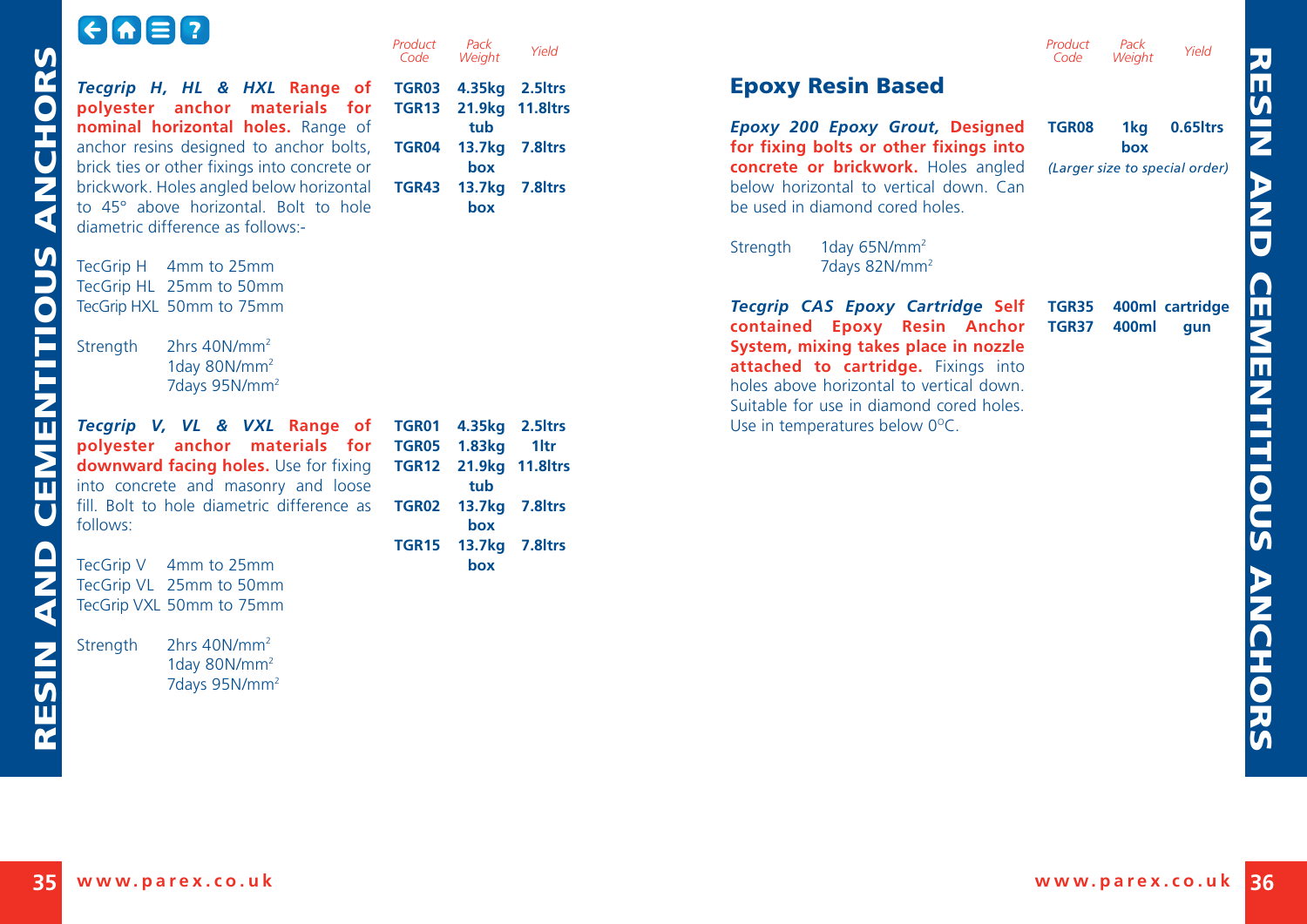RESIN AND CEMENTITIOUS ANCHORS

<span id="page-19-0"></span>RESIN AND CEMENTITIOUS ANCHORS

|                                                                                                                                                                                        | Product<br>Code | Pack<br>Weight | Yield                |                                                                                                                                                          | Product<br>Code            |
|----------------------------------------------------------------------------------------------------------------------------------------------------------------------------------------|-----------------|----------------|----------------------|----------------------------------------------------------------------------------------------------------------------------------------------------------|----------------------------|
| <b>Special Applications</b>                                                                                                                                                            |                 |                |                      | <b>HIGHWAY</b>                                                                                                                                           |                            |
| <b>Tecarip C Polymer reinforced cement</b><br><b>based anchor grout.</b> Cementitious<br>anchor grout for anchoring wall ties,                                                         | <b>TGR36</b>    | 6.25kg<br>tub  | <b>3ltrs</b>         | <b>PRODUCTS</b>                                                                                                                                          |                            |
| overhead rail tracks and starter bars<br>into most construction materials. Used<br>extensively on brick arched structures.                                                             |                 |                |                      | Highway CA45, CA1, C2, FSC6 and<br>Framefix UF conform to DTp HD27/94,<br>Design Manual for Roads and Bridges,<br>Volume 7, Section 2, 3.11. Mortars for |                            |
| 1day 30N/mm <sup>2</sup><br>Strength<br>7day 60N/mm <sup>2</sup>                                                                                                                       |                 |                |                      | bedding ironwork, such as manhole cover<br>frames during repairs, may be trafficked<br>when the strength is expected to be 20N/                          |                            |
| Minimum embedment<br><b>Thickness</b><br>depth 100mm                                                                                                                                   |                 |                |                      | mm <sup>2</sup> . For rapid construction, this strength<br>should be achieved within 2 hours.<br>CA45, CA1, C2, FSC6 and Framefix UF                     |                            |
| CS Grout High strength anchoring<br>grout. For use in smooth/rough holes.<br>Excellent 28 day pull out results. Contact<br>Technical department for details. 10mm<br>annulus required. | <b>TG01</b>     | bag            | 25kg 13.25ltrs       | are a family of products designed for the<br>bedding of manhole frames and road<br>furniture with specific timing for road<br>opening.                   |                            |
| <b>Thixotropic Joint Filler Horizontal</b>                                                                                                                                             | <b>TP48</b>     | 25kg           | 13.5 <sub>ltrs</sub> | CA45<br>Road opening within 45 mins                                                                                                                      | <b>DH129</b>               |
| version of CS Grout above. For use<br>where resin based anchoring materials<br>could be used or where rapid load<br>application is not required.                                       |                 | bag            |                      | CA <sub>1</sub><br>Road opening within 1 hour                                                                                                            | <b>DH10</b><br><b>DH10</b> |
| Above products are used in the Nuclear<br>Industry in situations where resins are<br>inappropriate.                                                                                    |                 |                |                      | Framefix UF Road opening within 1 hour                                                                                                                   | <b>DH14</b>                |
|                                                                                                                                                                                        |                 |                |                      | Road opening within 2 hours<br>C <sub>2</sub>                                                                                                            | <b>DH02</b>                |
|                                                                                                                                                                                        |                 |                |                      |                                                                                                                                                          |                            |

*Product* 

## **HIGHWAY PRODUCTS**

| <b>CA45</b>      | Road opening within 45 mins            | <b>DH129</b> | 25kg<br>bag | <b>12.75 trs</b>   |
|------------------|----------------------------------------|--------------|-------------|--------------------|
| CA1              | Road opening within 1 hour             | <b>DH100</b> | 25kg<br>bag | <b>12.75 ltrs</b>  |
|                  |                                        | <b>DH101</b> | 25kg<br>tub | <b>12.75 ltrs</b>  |
|                  | Framefix UF Road opening within 1 hour | <b>DH141</b> | 25kg<br>bag | 12 <sub>ltrs</sub> |
| C2               | Road opening within 2 hours            | <b>DH02</b>  | 25kg<br>bag | <b>12.75 trs</b>   |
| FSC <sub>6</sub> | Road opening within 2 hours            | <b>DH142</b> | 25kg<br>bag | 12 <sub>ltrs</sub> |
|                  |                                        | <b>DH138</b> | 25kg<br>tub | 12 <sub>ltrs</sub> |

*Pack Weight Yield*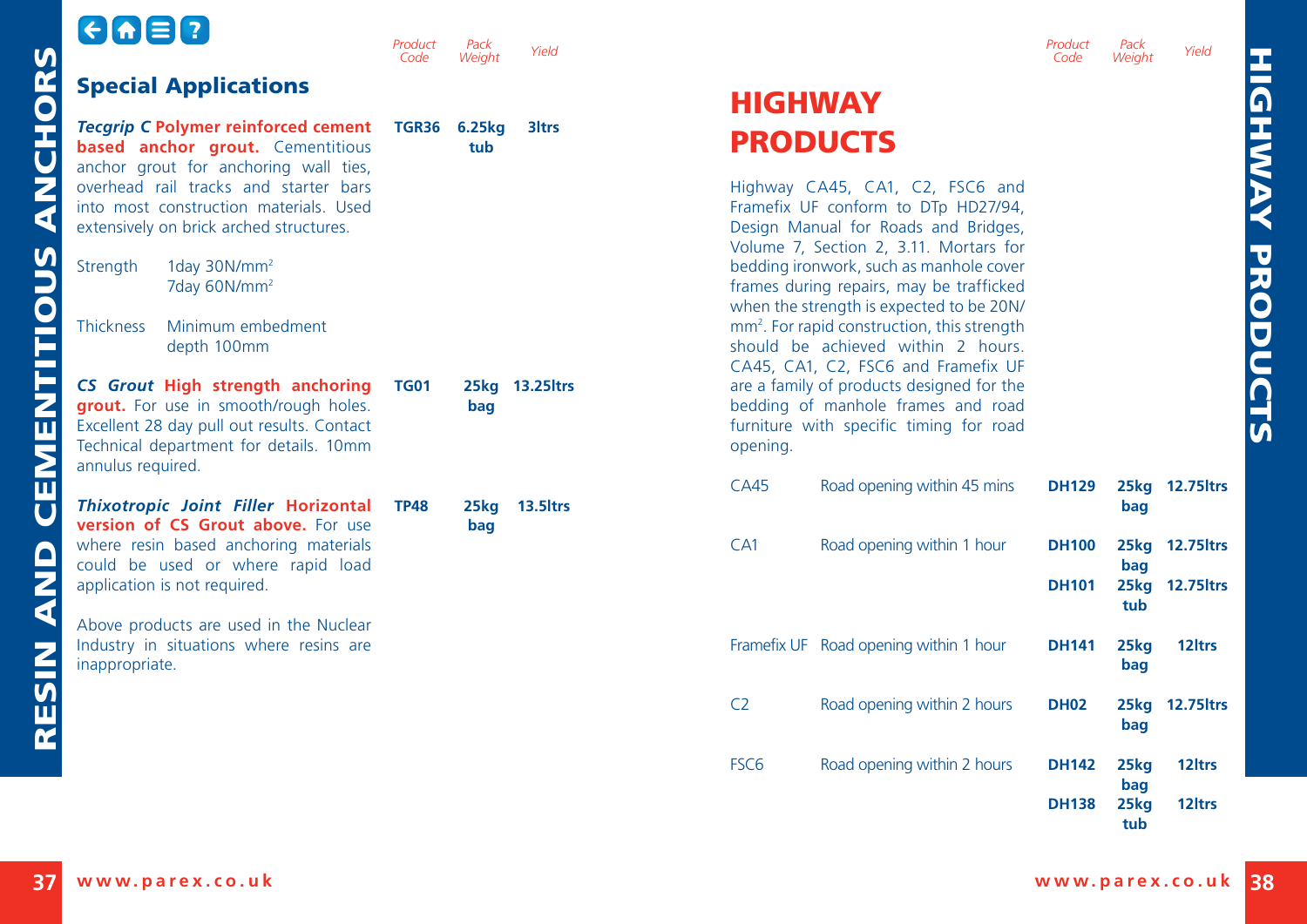<span id="page-20-0"></span>

|                 | GOE!                                                                                                                                                                                                                                                                                                       | Product      | Pack   | Yield           | Product<br>Pack<br>Yield                                                                                                                                                                                                                                               |
|-----------------|------------------------------------------------------------------------------------------------------------------------------------------------------------------------------------------------------------------------------------------------------------------------------------------------------------|--------------|--------|-----------------|------------------------------------------------------------------------------------------------------------------------------------------------------------------------------------------------------------------------------------------------------------------------|
|                 | <b>Cement Based</b>                                                                                                                                                                                                                                                                                        | Code         | Weiaht |                 | Code<br>Weight<br>Highway C2 Pre-mixed Portland<br><b>DH02</b><br>25kg 12.75 ltrs<br>cement based non shrink bedding<br>bag                                                                                                                                            |
| <b>PRODUCTS</b> | Highway CA45 Premium grade<br><b>bedding mortar.</b> Designed for bedding<br>manholes and fixing road furniture at<br>ambient temperatures down to +1°C.<br>Hardens within 10 minutes to allow<br>continuation work. Road opening<br>within 45mins in normal temperature<br>conditions. Can be hand mixed. | <b>DH129</b> | bag    | 25kg 12.75 ltrs | mortar. Suitable for the support of road<br>ironwork and highway furniture. When<br>placed, will harden in approximately 10<br>minutes to allow continuation of work.<br>2hrs 21N/mm <sup>2</sup><br>Strength<br>1day 40N/mm <sup>2</sup><br>28day 70N/mm <sup>2</sup> |
| <b>HIGHWAY</b>  | Strength<br>45mins 20N/mm <sup>2</sup><br>1hr $25N/mm^2$<br>28day 55N/mm <sup>2</sup>                                                                                                                                                                                                                      |              |        |                 | <b>Thickness</b><br>15mm to 75mm each layer<br>Highway Fast Patch Polymer<br>5 <sub>ltrs</sub><br><b>DH08</b><br>10 <sub>kg</sub><br>modified fast setting patch and<br>tub                                                                                            |
|                 | 15mm to 75mm each layer<br><b>Thickness</b>                                                                                                                                                                                                                                                                |              |        |                 | repair material. Designed to repair pc<br>kerbs and pavements and areas requiring                                                                                                                                                                                      |
|                 | Highway CA1 Premium grade<br><b>bedding mortar.</b> Designed for bedding                                                                                                                                                                                                                                   | <b>DH100</b> | bag    | 25kg 12.75ltrs  | high adhesion repairs.                                                                                                                                                                                                                                                 |
|                 | manholes and fixing road furniture at<br>ambient temperatures down to +1°C.<br>Hardens within 10 minutes to allow                                                                                                                                                                                          | <b>DH101</b> | tub    | 25kg 12.75ltrs  | 4hrs 20N/mm <sup>2</sup><br>Strength<br>28day 50N/mm <sup>2</sup>                                                                                                                                                                                                      |
|                 | continuation work. Road opening within<br>1 hour in normal temperature conditions.                                                                                                                                                                                                                         |              |        |                 | <b>Thickness</b><br>5mm to 100mm                                                                                                                                                                                                                                       |
|                 | Can be hand mixed.                                                                                                                                                                                                                                                                                         |              |        |                 | <b>Highway FSC-6 Premixed Portland</b><br>12 <sub>ltrs</sub><br><b>DH142</b><br>25kg<br>Cement based non shrink bedding<br>bag                                                                                                                                         |
|                 | 1hr $20N/mm^2$<br>Strength<br>28day 55N/mm <sup>2</sup>                                                                                                                                                                                                                                                    |              |        |                 | concrete. Suitable for the support of<br>12 <sub>ltrs</sub><br><b>DH138</b><br>25 <sub>kq</sub><br>road ironwork, highway furniture and<br>tub<br>back filling of frames. When placed, will                                                                            |
|                 | Thickness<br>15mm to 75mm each layer                                                                                                                                                                                                                                                                       |              |        |                 | harden in approx 10 minutes to allow<br>continuation of work.                                                                                                                                                                                                          |
|                 |                                                                                                                                                                                                                                                                                                            |              |        |                 | 2hrs 20N/mm <sup>2</sup><br>Strength<br>1day $35N/mm^2$<br>28day 55N/mm <sup>2</sup>                                                                                                                                                                                   |
|                 |                                                                                                                                                                                                                                                                                                            |              |        |                 | <b>Thickness</b><br>20mm to 200mm each layer                                                                                                                                                                                                                           |

HIGHWAY PRODUCTS

**HIGHWAY PRODUCTS**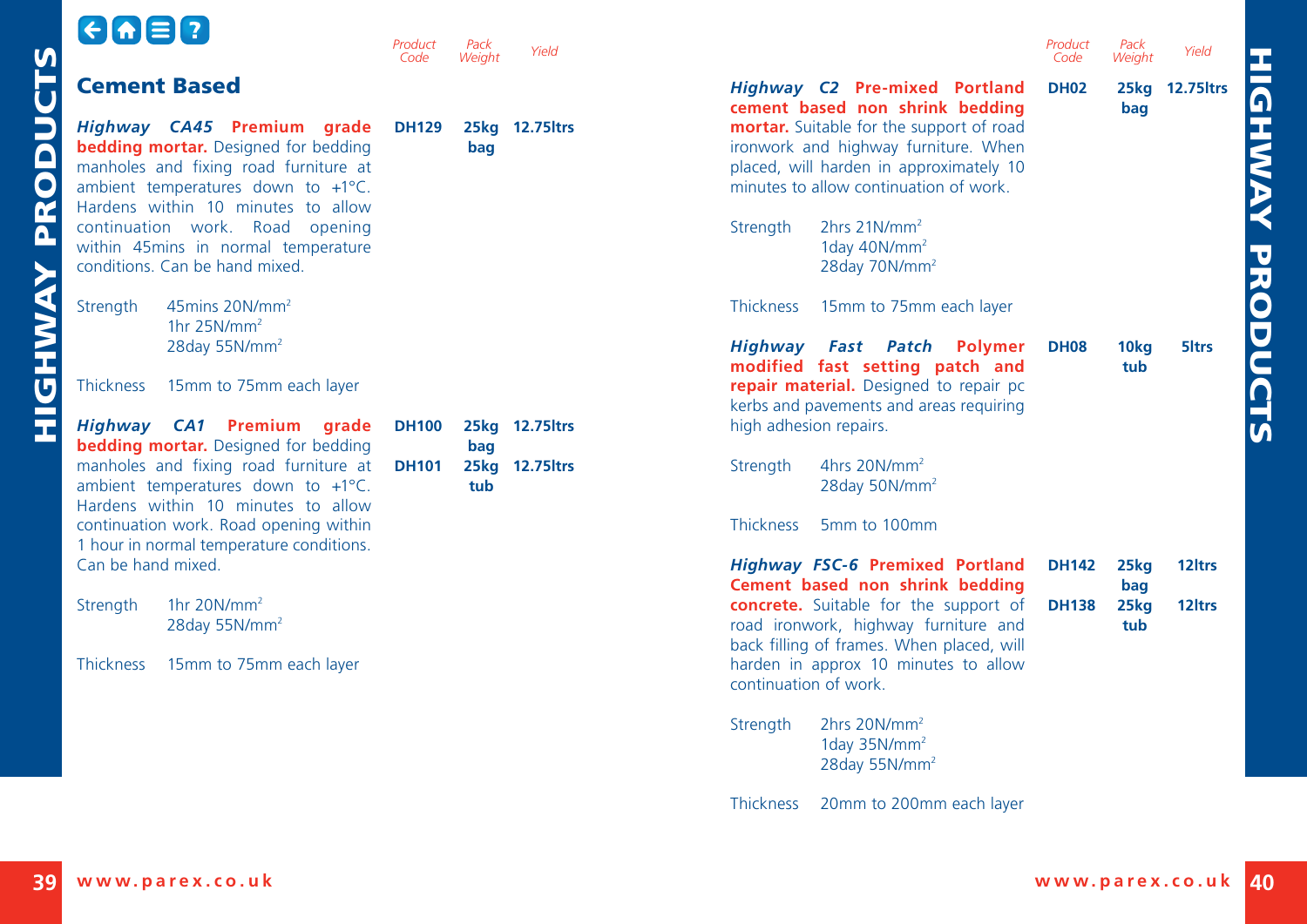<span id="page-21-0"></span>

|                              | $G \cap \Xi$                                                                                                                                                                                                                                                                                                 | Product<br>Code | Pack<br>Weight | Yield              | Product<br>Pack<br>Yield<br>Weight<br>Code                                                                                                                                                                                                                                                                       |
|------------------------------|--------------------------------------------------------------------------------------------------------------------------------------------------------------------------------------------------------------------------------------------------------------------------------------------------------------|-----------------|----------------|--------------------|------------------------------------------------------------------------------------------------------------------------------------------------------------------------------------------------------------------------------------------------------------------------------------------------------------------|
| $\overline{\mathsf{Q}}$<br>Ĕ | <b>FSC-10</b><br><b>Premium</b><br>grade rapid<br>setting concrete. Designed for rapid<br>reinstatement of all road and street<br>furniture at ambient temperatures down<br>to +1°C. Hardens within 10 minutes<br>to allow continuation work. Can be<br>hand mixed, ideal for use by mobile<br>repair teams. | <b>DH127</b>    |                | 25kg 10.75 ltrs    | T-10 Rapid setting concrete for road<br><b>DH128</b><br>25kg 10.75 ltrs<br>and street furniture replacement.<br>bag<br>Hardens within 10 minutes to allow<br>continuation work (dependant upon<br>ambient conditions). Can be hand mixed,<br>ideal for use by mobile repair teams.<br>1hr $13N/mm^2$<br>Strength |
|                              | 1hr $18N/mm^2$<br>Strength<br>1day $40N/mm^2$<br>28day 60N/mm <sup>2</sup>                                                                                                                                                                                                                                   |                 |                |                    | 1day $22N/mm^2$<br>28day 40N/mm <sup>2</sup><br><b>Thickness</b><br>30mm to 500mm<br>single layer                                                                                                                                                                                                                |
| Ū                            | 30mm to 500mm<br><b>Thickness</b><br>single layer<br>Super C Very low and moderate<br>temperature use mortar. Magnesium                                                                                                                                                                                      | <b>DH55</b>     | 25kg<br>bag    | 12 <sub>ltrs</sub> | <b>Framefix UF</b><br>Next generation<br><b>DH141</b><br>12 <sub>ltrs</sub><br>25kg<br>cementitious<br>bedding<br>mortar.<br>bag<br>Equivalent performance to polyester<br>products but lower cost and more user                                                                                                 |
|                              | phosphate based designed for use in<br>cold rooms and other sub zero situations.<br>Can be trafficked in less than 1 hour. Use<br>down to $-20^{\circ}$ C.                                                                                                                                                   | <b>DH56</b>     | 25kg<br>tub    | 12 <sub>ltrs</sub> | friendly. Conforms to HA104/09.<br>1hr $20N/mm^2$<br>Strength<br>$3hr$ 55N/mm <sup>2</sup>                                                                                                                                                                                                                       |
|                              | 45 $\text{mins }$ 14N/ $\text{mm}^2$<br>Strength<br>28day 57N/mm <sup>2</sup>                                                                                                                                                                                                                                |                 |                |                    | 15mm to 75mm each layer<br><b>Thickness</b>                                                                                                                                                                                                                                                                      |

Thickness 20mm to 50mm

r

HIGHWAY PRODUCTS

**HIGHWAY PRODUCTS**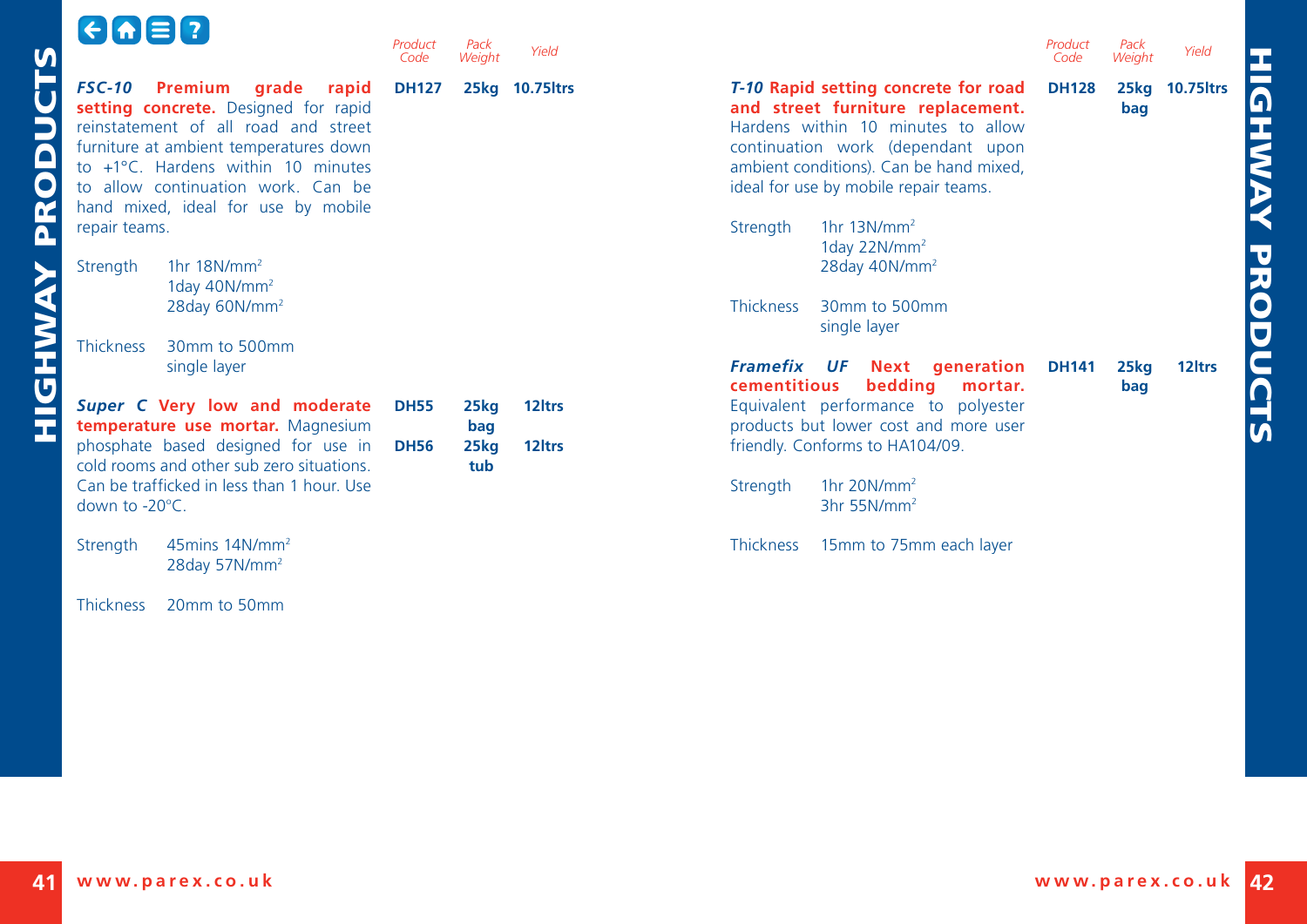| ______<br>_______ | ______<br>______ |
|-------------------|------------------|
|-------------------|------------------|

<span id="page-22-0"></span>

| <b>PRODUCTS</b> | <b>Polyester Resin Based</b>                                                                                                                                        | Code<br>Weight                                      | Yield          | <b>COATINGS</b>                                                                                                                                                        | Code              | Weight          | Yield             |
|-----------------|---------------------------------------------------------------------------------------------------------------------------------------------------------------------|-----------------------------------------------------|----------------|------------------------------------------------------------------------------------------------------------------------------------------------------------------------|-------------------|-----------------|-------------------|
|                 | <b>Framefix Grout (Summer and Winter</b><br>Grades). Polyester resin based ultra                                                                                    | <b>DH40</b><br>bag                                  | 25kg 12.75ltrs | <b>Anti-Carbonation</b>                                                                                                                                                |                   |                 |                   |
|                 | rapid grout. Designed to flow into<br>areas under frames being installed on                                                                                         |                                                     |                | Decteck F (+ Primer W) Water based<br>anti-carbonation primer and top                                                                                                  | <b>ACR21</b>      | tin             | 5 <sub>ltrs</sub> |
|                 | vehicular roadways. Allows road opening<br>in the shortest time possible. Conforms<br>to HA104/09.                                                                  |                                                     |                | coat. Designed to give decorative finish.<br>Flexible coating will bridge concrete<br>surface cracks. Holds Taylor Woodrow<br>certification for equivalent of 745mm of | ACR <sub>22</sub> | tin             | 5 <sub>ltrs</sub> |
|                 | 1hr $60N/mm^2$<br>Strength<br>1day 85N/mm <sup>2</sup>                                                                                                              |                                                     |                | concrete cover.                                                                                                                                                        |                   |                 |                   |
|                 | 10mm to 50mm<br>Thickness                                                                                                                                           |                                                     |                | Decteck S (+ Primer S) Solvent based<br>anti-carbonation primer and top-                                                                                               | <b>ACR23</b>      | tin             | 5 <sub>ltrs</sub> |
| <b>HIGHWAY</b>  | <b>Framefix Mortar (Summer and Winter</b><br>Grades). Polyester resin based ultra<br>rapid mortar. Designed for bedding<br>and levelling of all frames in vehicular | DH07(s) 25kg 12.5ltrs<br>tub<br>DH07(w) 25kg<br>tub | 12.5 ltrs      | coat. Designed as breathable, gives a<br>high sheen self cleaning finish. Holds<br>Taylor Woodrow certification for<br>equivalent of 357mm of concrete cover.          | <b>ACR24</b>      | tin             | 5 <sub>ltrs</sub> |
|                 | surfaces. Road opening in the shortest<br>time possible. Conforms to HA104/09.                                                                                      |                                                     |                | Decteck W (+ Primer W) Water based<br>anti-carbonation primer and top-                                                                                                 | ACR <sub>25</sub> | tin             | 5 <sub>ltrs</sub> |
|                 | 1hr $52N/mm^2$<br>Strength<br>1day 82N/mm <sup>2</sup>                                                                                                              |                                                     |                | coat. Designed as breathable, gives a<br>decorative finish. Holds Taylor Woodrow<br>certification for equivalent of 380mm of<br>concrete cover.                        | <b>ACR22</b>      | tin             | 5 <sub>ltrs</sub> |
|                 | 10mm to 50mm<br><b>Thickness</b>                                                                                                                                    |                                                     |                |                                                                                                                                                                        |                   |                 |                   |
|                 | <b>Kerbfix (Summer and Winter Grades)</b><br>Polyester mortar. Designed for fixing                                                                                  | DH05(s) 15kg                                        | 7.5 Itrs       |                                                                                                                                                                        |                   |                 |                   |
|                 | kerbs. High value adhesion to asphalt<br>and concrete, cure down to 0°C.                                                                                            | DH05(w) 15kg<br>box                                 | 7.5 ltrs       |                                                                                                                                                                        |                   |                 |                   |
|                 | 2hrs 25N/mm <sup>2</sup><br>Strength<br>24hrs 80N/mm <sup>2</sup>                                                                                                   |                                                     |                |                                                                                                                                                                        |                   |                 |                   |
|                 | <b>Thickness</b><br>5mm to 25mm                                                                                                                                     |                                                     |                |                                                                                                                                                                        |                   |                 |                   |
|                 | 43 www.parex.co.uk                                                                                                                                                  |                                                     |                |                                                                                                                                                                        |                   | www.parex.co.uk |                   |

*Product* 

*Pack*

*Weight Yield*

*Product Code Pack Weight Yield*

#### Anti-Carbonation

| Decteck F (+ Primer W) Water based<br>anti-carbonation primer and top                                                                                                                     | <b>ACR21</b>      | tin | 5 <sub>ltrs</sub> |
|-------------------------------------------------------------------------------------------------------------------------------------------------------------------------------------------|-------------------|-----|-------------------|
| coat. Designed to give decorative finish.<br>Flexible coating will bridge concrete<br>surface cracks. Holds Taylor Woodrow<br>certification for equivalent of 745mm of<br>concrete cover. | <b>ACR22</b>      | tin | 5 <sub>ltrs</sub> |
| Decteck S (+ Primer S) Solvent based<br>anti-carbonation primer and top-                                                                                                                  | ACR <sub>23</sub> | tin | 5 <sub>ltrs</sub> |
| coat. Designed as breathable, gives a<br>high sheen self cleaning finish. Holds<br>Taylor Woodrow certification for<br>equivalent of 357mm of concrete cover.                             | ACR <sub>24</sub> | tin | 5 <sub>ltrs</sub> |
| Decteck W (+ Primer W) Water based<br>anti-carbonation primer and top-                                                                                                                    | <b>ACR25</b>      | tin | 5 <sub>ltrs</sub> |
| coat. Designed as breathable, gives a<br>decorative finish. Holds Taylor Woodrow<br>certification for equivalent of 380mm of<br>concrete cover.                                           | <b>ACR22</b>      | tin | 5 <sub>ltrs</sub> |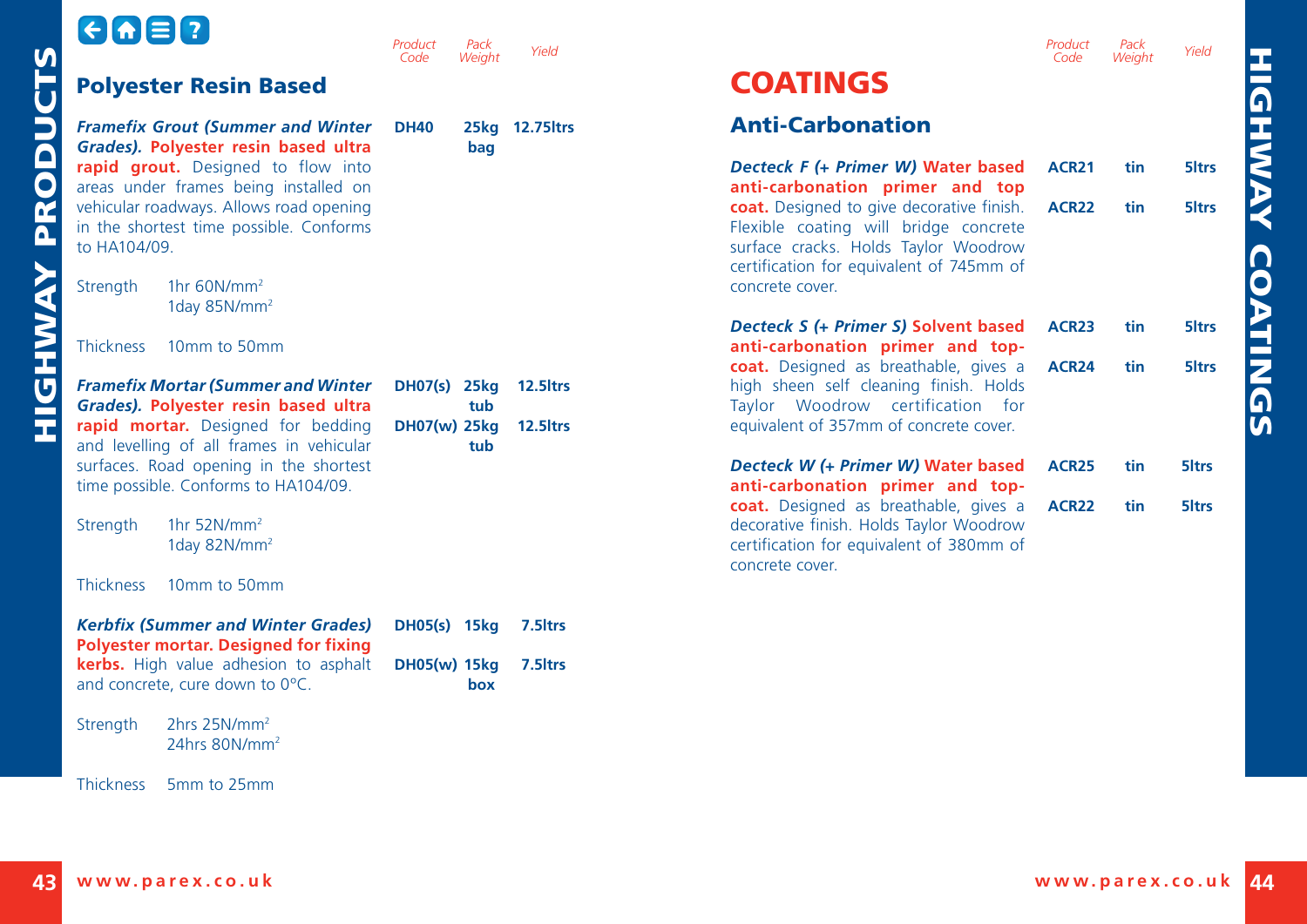<span id="page-23-0"></span>

| ს<br>ს        | G&80                                                                                    | Pack<br>Product<br>Code<br>Weight                  | Yield              |                                                                                   | Product<br>Code        | Pack<br>Weight     | Yield                                   |
|---------------|-----------------------------------------------------------------------------------------|----------------------------------------------------|--------------------|-----------------------------------------------------------------------------------|------------------------|--------------------|-----------------------------------------|
|               | <b>Waterproof Coatings</b>                                                              |                                                    |                    | <b>Protection</b>                                                                 |                        |                    |                                         |
| <b>COATIN</b> | <b>Eproseal Waterproof cement based</b><br>coating. Designed for masonry and            | <b>EP201</b><br>25 <sub>kq</sub><br>(grey)<br>bag  | 16 <sub>ltrs</sub> | <b>High Build Protective Coating Epoxy</b><br>resin based high dry film thickness | <b>TM40</b><br>(black) | box                | 1.65kg 1ltr                             |
|               | concrete. Designed to be brush or<br>spray applied.                                     | <b>EP202</b><br>25 <sub>kq</sub><br>(white)<br>bag | 16 <sub>ltrs</sub> | coating. Designed to protect against<br>weathering and chemicals. Application     | <b>TM41</b><br>(grey)  | box                | 1.65kg 1ltr                             |
|               |                                                                                         | <b>EP204</b><br>25 <sub>kq</sub>                   | 16 <sub>ltrs</sub> | in one coat to dry film thickness 300                                             |                        |                    |                                         |
|               |                                                                                         | tub<br>(grey)<br><b>EP207</b><br>25 <sub>kq</sub>  | 16 <sub>ltrs</sub> | microns. Initial usage 24 hours, full cure<br>7 day.                              |                        |                    |                                         |
|               |                                                                                         | (white)<br>tub                                     |                    |                                                                                   |                        |                    |                                         |
|               | Liquid<br><b>Membrane</b><br><b>Vapour</b><br>Waterproofing and vapour membrane.        | <b>TM44</b><br>25kg<br>tub<br>(black)              | 20.8ltrs           | $170\mu \equiv 760$ mm concrete cover<br>$300\mu \equiv 1300$ mm concrete cover   |                        |                    |                                         |
|               | Designed for use under floor screeds,<br>in basements, on roofs and under tiles.        | <b>TM46</b><br>25kg<br>(white)<br>tub              | 20.8ltrs           | Paraguard AG Water based super<br>hydrophobic coating. Provides a clear           | AG5<br><b>AG25</b>     | 5kg<br>25kg        | 5 <sub>ltrs</sub><br>25 <sub>ltrs</sub> |
|               | Flexible black or white coating. Water,                                                 |                                                    |                    | weather proof water resistant surface                                             |                        |                    |                                         |
|               | methane and radon protection.                                                           |                                                    |                    | to a wide range of substrates. One<br>treatment can last 10 years.                |                        | EN1504-2 Compliant |                                         |
|               | 0.6mm dry film in two coats<br><b>Thickness</b><br>(0.3mm dry film per coat)            |                                                    |                    |                                                                                   |                        |                    |                                         |
|               | 1.1 Itrs per $m2$ in two coats<br>Coverage<br>$(0.55$ ltrs per m <sup>2</sup> per coat) |                                                    |                    |                                                                                   |                        |                    |                                         |
|               | 1.2kg per $m2$ in two coats<br>$(0.6$ kg per m <sup>2</sup> per coat)                   |                                                    |                    |                                                                                   |                        |                    |                                         |
|               | Use in temps 7°c to 30°c                                                                |                                                    |                    |                                                                                   |                        |                    |                                         |
|               | 228 Lankolastic Flexible waterproofing<br>material for the protection and               | 228 LLASTIC 28kg 16.9ltrs<br><b>GREY</b>           | pack               |                                                                                   |                        |                    |                                         |

EN1504-2 Compliant

**waterproofing of structures.** Flexible version of Eproseal above. (2 coat system).

**NEW**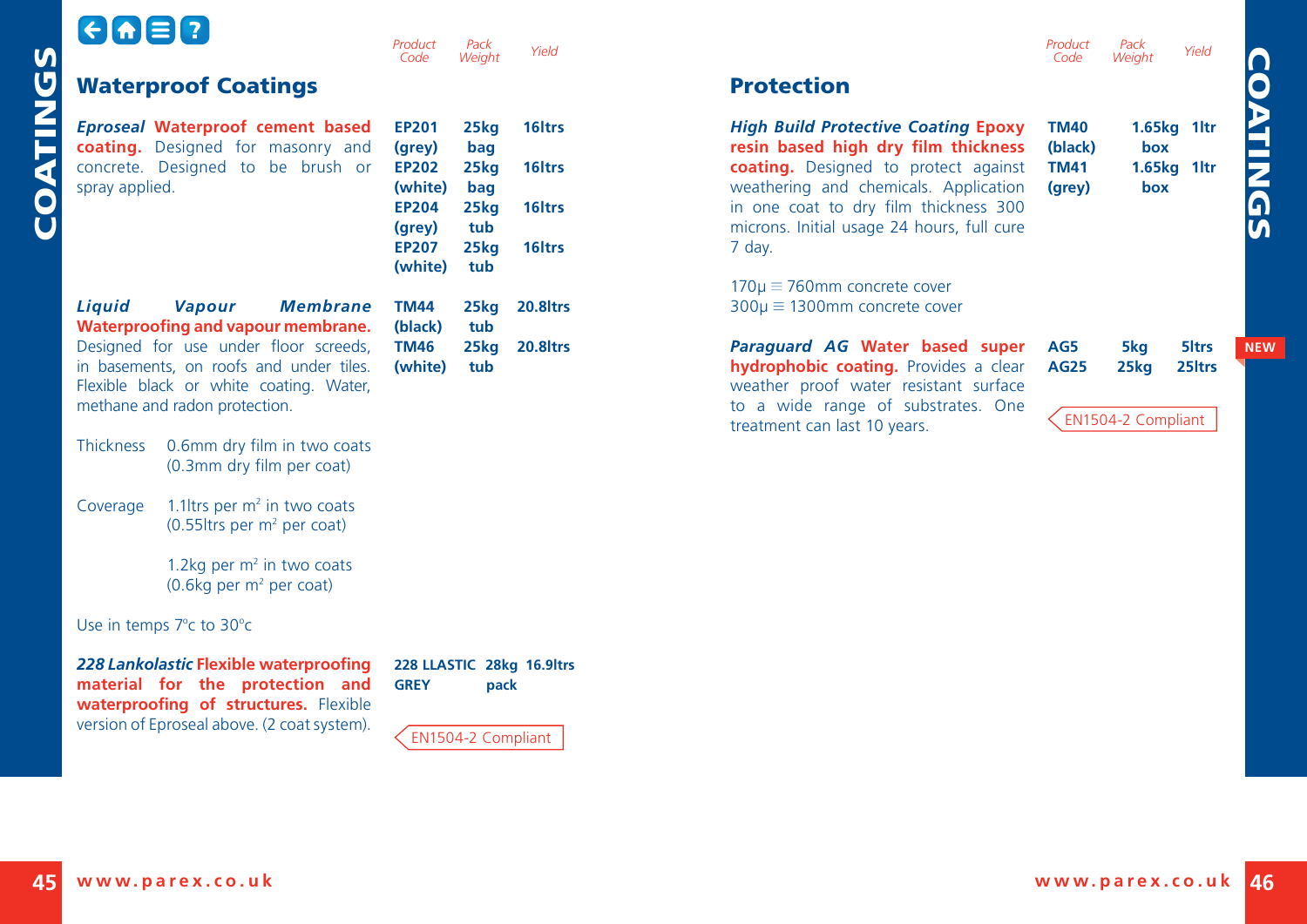<span id="page-24-0"></span>

|          | $\Theta$ $\blacksquare$                                                                                                                                                                                                                                                                                                        | Product<br>Code            | Pack<br>Weight                          | Yield                                   |                                                                                                                                                                                                                                                       | Product<br>Code                  | Pack<br>Weight            | Yield                              |
|----------|--------------------------------------------------------------------------------------------------------------------------------------------------------------------------------------------------------------------------------------------------------------------------------------------------------------------------------|----------------------------|-----------------------------------------|-----------------------------------------|-------------------------------------------------------------------------------------------------------------------------------------------------------------------------------------------------------------------------------------------------------|----------------------------------|---------------------------|------------------------------------|
|          | <b>Trafficking</b>                                                                                                                                                                                                                                                                                                             |                            |                                         |                                         | <b>SBR Friction Coat Polymer reinforced</b><br>cement based anti-skid surfacing.                                                                                                                                                                      | <b>TF26</b>                      | tub                       | 27.5kg 13.5ltrs                    |
| COATINGS | Acrylic Sealer Water based acrylic<br>resin. Designed to reinforce and seal<br>concrete floors that are dusting. Provides<br>protection from mild chemicals. Fills<br>cracks and cracking in pc and rc units.<br>Used for uprating strength of lime/sand<br>mortars and plaster.                                               | <b>TF08</b><br><b>TF29</b> | 5kg<br>polybottle<br>25kg<br>polybottle | 5 <sub>ltrs</sub><br>25 <sub>ltrs</sub> | Thin overlay designed to reduce vehicular<br>skidding. Suitable for road junctions,<br>ramps. Road opening 24 hours (at 20°C).<br>Thickness 5mm to 10mm<br>7°C min laying temperature.<br><b>SBR Level Coat Protective aesthetic</b>                  | <b>TF32</b>                      | 15kg                      | 7.5 <sub>ltrs</sub>                |
|          | Florflex Heavy duty floor joint sealant<br>Based on epoxy-polyurethane resin.<br>Protects floor slab joint arrises. Placed<br>by pouring. Time to traffic floor depends                                                                                                                                                        | <b>TF45</b>                | 5kg<br>box                              | 3.9 <sub>ltrs</sub>                     | coating for concrete, blockwork and<br>masonry. For the aesthetic coating of PC<br>and in situ concrete. Range of colours.                                                                                                                            | (grey)<br><b>TF23</b><br>(white) | 3ka                       | 1.5 <sub>ltrs</sub>                |
|          | on usage. Self levelling flooring material.<br>Standard colour grey.<br>24hrs<br>Light<br>48hrs<br>Moderate<br>Heavy<br>7 days                                                                                                                                                                                                 |                            |                                         |                                         | Silicate Floor Hardener Surface<br>hardener and dust proofer. Designed<br>to improve abrasion resistance to concrete<br>surfaces. Ready for use after 24 hours<br>(at $20^{\circ}$ C).<br>Powerfloated concrete: 1 coat                               | <b>TF16</b><br><b>TF17</b>       | 7kg<br>polybottle<br>drum | 5 <sub>ltrs</sub><br>287kg 205ltrs |
|          | <b>LA Floor Screed Semi-self smoothing</b><br>floor screed. Low alkali screed reduces<br>the risk of alkali aggregate reaction<br>in flooring substrate. May be placed<br>over a full range of traffic conditions or<br>overlaying badly worn concrete surfaces.<br>(Use in association with Bondcoat UF or<br>Acrylic Latex). | <b>TF50</b>                | 25kg<br>box                             | 12.5ltrs                                | Dense concrete:<br>2 coats<br>Porous concrete:<br>3 coats<br>Super Screed High early strength<br>screed. Designed for toppings to floor<br>slabs on car-parks, forecourts, loading<br>bays, workshops and other areas of<br>high impact and abrasion. | <b>AF06</b>                      | 25kg<br>bag               | 11 <sub>ltrs</sub>                 |
|          | 1day $15N/mm^2$<br>Strength<br>28day 65N/mm <sup>2</sup>                                                                                                                                                                                                                                                                       |                            |                                         |                                         | 1day 28N/mm <sup>2</sup><br>Strength<br>28day 75N/mm <sup>2</sup>                                                                                                                                                                                     |                                  |                           |                                    |
|          | <b>Thickness</b><br>10mm to 70mm                                                                                                                                                                                                                                                                                               |                            |                                         |                                         | <b>Thickness</b><br>20mm to 50mm                                                                                                                                                                                                                      |                                  |                           |                                    |
|          |                                                                                                                                                                                                                                                                                                                                |                            |                                         |                                         | Tecflor Trugrip E System Non Slip<br>Flooring System. NWR approved, non<br>slip system for stairs, landings, walkways<br>and pits.                                                                                                                    | information                      | <b>Contact for more</b>   |                                    |
| 47 I     | www.parex.co.uk                                                                                                                                                                                                                                                                                                                |                            |                                         |                                         |                                                                                                                                                                                                                                                       | www.parex.co.uk                  |                           |                                    |

**NEW**

**COATINGS**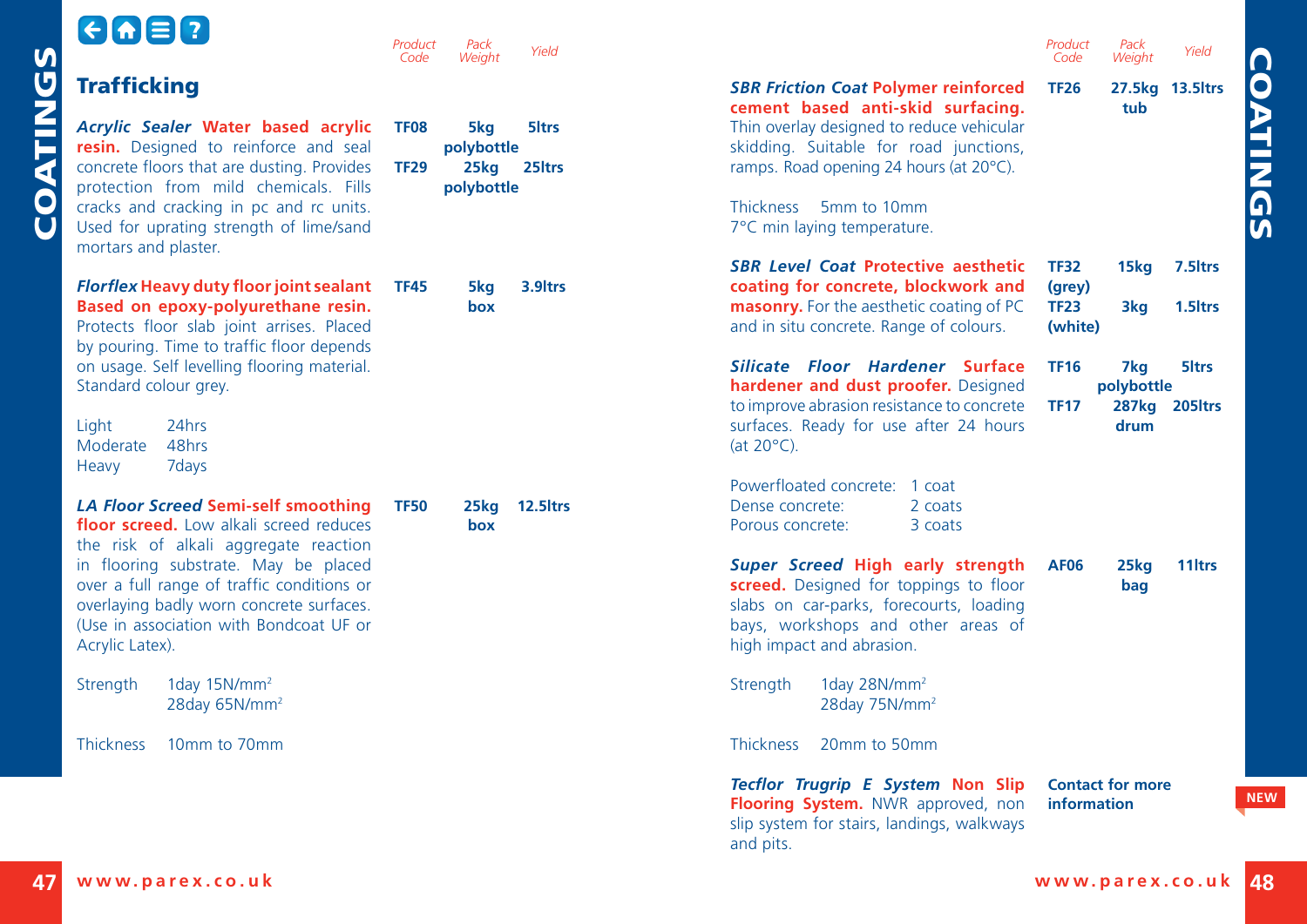<span id="page-25-0"></span>

|             | 6080                                                                                                                                                                                                                                                                                                                                                                                                                                                                            | Product<br>Pack<br>Yield<br>Code<br>Weight        |                                                                                                                                                                                                                                                                                                                                   | Product<br>Code                          | Pack<br>Weight                                     | Yield                                       |
|-------------|---------------------------------------------------------------------------------------------------------------------------------------------------------------------------------------------------------------------------------------------------------------------------------------------------------------------------------------------------------------------------------------------------------------------------------------------------------------------------------|---------------------------------------------------|-----------------------------------------------------------------------------------------------------------------------------------------------------------------------------------------------------------------------------------------------------------------------------------------------------------------------------------|------------------------------------------|----------------------------------------------------|---------------------------------------------|
|             | <b>GROUND</b><br><b>ENGINEERING</b>                                                                                                                                                                                                                                                                                                                                                                                                                                             |                                                   | Terracaulk 40AAF used for infilling of<br>wedgeblocks. Key voids in segmental<br>tunnels specifically in overhead locations.                                                                                                                                                                                                      | <b>TCK21</b>                             | 25kg<br>bag                                        | <b>18.75 ltrs</b>                           |
| ENGINEERING | Spraycrete MEF70 High strength wet-<br>process sprayed concrete. Designed<br>for limited access sprayed concrete<br>applications where high ultimate strength<br>is required. The product is suitable for use<br>in conjunction with in-line acceleration<br>to produce a long pumping life - fast<br>setting material for stabilising tunnel<br>walls prior to insertion of segments. The<br>mix design contains Portland cement,<br>carefully graded aggregates, plus special | TP136 1.25tonne 0.6m <sup>3</sup><br>bag          | Terrapatch High strength repair<br>mortar. Used to repair damaged<br>concrete tunnel segments. Mix design<br>contains Portland cement, graded silica<br>sands, rapid setting additives plus special<br>mixing and placing additives.<br>1hr $7N/mm2$<br>Strength<br>28day 60N/mm <sup>2</sup><br>TerraPoint Mortars Wide range of | <b>TSRM01 10kg</b><br><b>TSRM02 25kg</b> | tub<br>tub<br>Various - enquire at our             | 4.6 <sub>ltrs</sub><br>11.5 <sub>ltrs</sub> |
| GROUND      | consistency modifying admixtures and<br>polypropylene fibres.<br><b>Strenath</b><br>1day 25N/mm <sup>2</sup><br>(un-accelerated)<br>28day 70N/mm <sup>2</sup>                                                                                                                                                                                                                                                                                                                   |                                                   | gun applied or machine applied grey<br>pointing mortars. Designed for tunnels<br>and other civil/structural purposes.<br>Terraplug Hand applied plugging                                                                                                                                                                          | sales office<br>TCK03                    |                                                    | 6 <sub>ltrs</sub>                           |
|             | <b>Terracaulk 30 Hand applied caulking</b><br>mortar. Used to improve water-<br>resistance to segmental tunnel joints. Mix<br>design contains Portland cement, graded<br>PFA and silica sands plus special mixing<br>and placing additives.<br>1day 7N/mm <sup>2</sup><br>Strength<br>28day 23N/mm <sup>2</sup>                                                                                                                                                                 | TCK01 25kg 0.64m <sup>3</sup> per<br>bag<br>tonne | mortar. Designed for sealing leaks in<br>concrete tunnel segments, section joints<br>and pipes. Mix design contains Portland<br>cement, graded silica sands plus special<br>mixing and rapid setting additives.<br>Can stop gushing water in 5 mins.<br>1hr $15N/mm^2$<br>Strength<br>1day 30N/mm <sup>2</sup>                    | TCK04                                    | 10 <sub>kg</sub><br>tub<br>25 <sub>kg</sub><br>tub | 15 <sub>ltrs</sub>                          |
|             | Terracaulk 40AF purpose designed<br>caulking mortar, Portland cement<br><b>based.</b> Fibre (content 0.781kg/m3)<br>and polymer reinforced, shrinkage<br>compensated mortar.                                                                                                                                                                                                                                                                                                    | TCK08<br>25kg<br>16 <sub>ltrs</sub><br>bag        | 28day 60N/mm <sup>2</sup>                                                                                                                                                                                                                                                                                                         |                                          |                                                    |                                             |
| 49          | www.parex.co.uk                                                                                                                                                                                                                                                                                                                                                                                                                                                                 |                                                   |                                                                                                                                                                                                                                                                                                                                   |                                          | www.parex.co.uk                                    |                                             |

**GROUND ENGINEERING**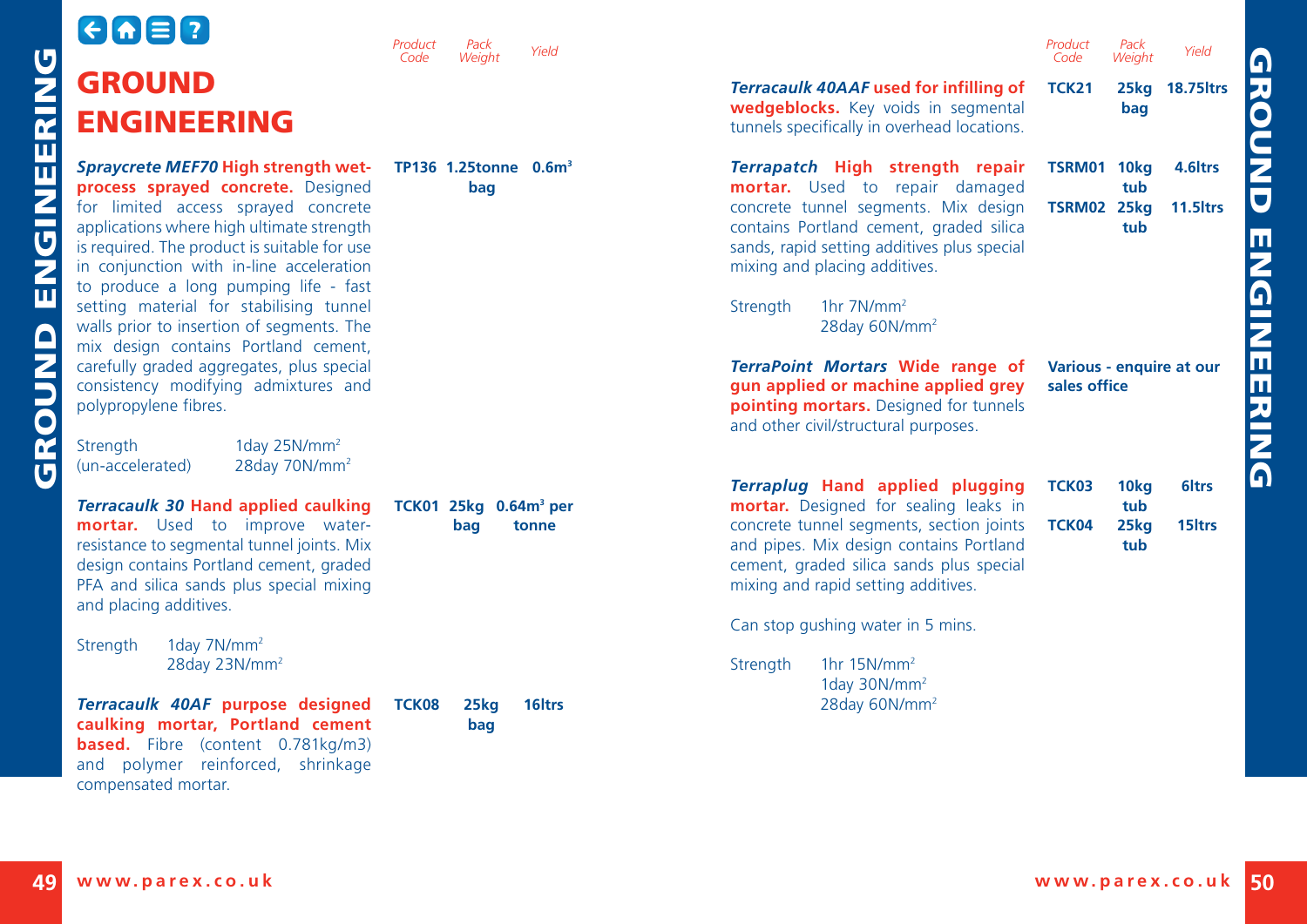*Product Code*

| -d |                |                     |                   |
|----|----------------|---------------------|-------------------|
| al | <b>TP83</b>    | N/A                 | N/A               |
| n. |                | (PPM, Gun)          |                   |
| эf | <b>TP81</b>    | N/A                 | N/A               |
|    |                | (PPM, Cartridge)    |                   |
|    | <b>TP80</b>    | N/A                 | N/A               |
|    |                | (PPM, Gun complete) |                   |
|    | as <b>TM02</b> | 5kg                 | 5 <sub>ltrs</sub> |
| /e |                | tin                 |                   |

<span id="page-26-0"></span>

|          |                                                                                                                                                                                                                          | Product<br>Code                           | Pack<br>Weight                                                             | Yield                                 |                                                                                                                      | Product<br>Code              | Pack<br>Yield<br>Weight                                            |
|----------|--------------------------------------------------------------------------------------------------------------------------------------------------------------------------------------------------------------------------|-------------------------------------------|----------------------------------------------------------------------------|---------------------------------------|----------------------------------------------------------------------------------------------------------------------|------------------------------|--------------------------------------------------------------------|
| PRODUCTS | <b>ANCILLARY</b><br><b>PRODUCTS</b>                                                                                                                                                                                      |                                           |                                                                            |                                       | <b>Tecgrip Gun For placement of Tecgrip</b><br>polyester anchors.                                                    | <b>TGR06</b><br>TGR07        | N/A<br>N/A<br>(Tecgrip, Gun)<br>N/A<br>N/A<br>(Tecgrip, Cartridge) |
|          | <b>Bleedtube for expelling air in</b><br>enclosed grouting situations.                                                                                                                                                   | <b>TG150</b>                              | $N/A$ $N/A$                                                                |                                       | <b>Tecsolv EB For Elastometric Bearing</b><br>preparation. Cleaning and activating                                   | <b>TM60</b>                  | N/A<br>1ltr                                                        |
|          | <b>Grout Injection Coupler</b><br><b>Grout Injection Nipple</b>                                                                                                                                                          | <b>TG128</b><br><b>TM36</b>               | $N/A$ $N/A$<br>N/A                                                         | N/A                                   | solvent for 'low energy' surfaces such<br>as rubber.<br><b>Paracleaner 80 Formulated acid</b>                        | <b>8-PC80</b>                | 5 litre<br>N/A                                                     |
|          | <b>Grout Injection Pipe 8/6</b><br><b>Grout Stirrer Helical strirrer.</b> Designed                                                                                                                                       | <b>TG129</b><br><b>TM81</b>               | $N/A$ $N/A$<br>N/A                                                         | N/A                                   | <b>cleaner.</b> Used for removal of concrete<br>deposits or producing an etched finish<br>to precast concrete units. |                              |                                                                    |
| NCILLARY | for use in drills with Jacobs chucks. Use<br>to mix grouts needing a vortex from the<br>top of the mix to the bottom to achieve<br>a homogeneous dispersion.                                                             | <b>TM82</b>                               | (80mm dia)<br>N/A<br>(100mm)                                               | N/A                                   | <b>Push Pump for anchor hole</b><br>preparation.                                                                     |                              | <b>TGR60 190mm</b>                                                 |
| ₫        | Mortar Stirrer Helical strirrer.<br>Designed for use in drills with Jacobs<br>chucks. Use to mix mortars needing<br>'draw up' of powder from the bottom<br>of the mix to the top to achieve a<br>homogeneous dispersion. | <b>TM83</b><br><b>TM84</b>                | N/A<br>(80mm dia)<br>N/A<br>(100mm)                                        | N/A<br>N/A                            | Wire brush for anchor hole<br>preparation.                                                                           | <b>TGR58</b><br><b>TGR59</b> | 13x80x300mm<br>18x80x300mm                                         |
|          | Pumpable Mortar Gun General<br>purpose qun and cartridge system.<br>For placement and pointing of<br>cementitious pumpable mortars.                                                                                      | <b>TP83</b><br><b>TP81</b><br><b>TP80</b> | N/A<br>(PPM, Gun)<br>N/A<br>(PPM, Cartridge)<br>N/A<br>(PPM, Gun complete) | N/A<br>N/A<br>N/A                     |                                                                                                                      |                              |                                                                    |
|          | Solvent Formulated solvent. Used as<br>trowelling aid and cleaner to remove<br>uncured epoxy and polyester products<br>from tools.                                                                                       | <b>TM02</b><br><b>TM08</b>                | 5kg<br>tin<br>1kg<br>tin                                                   | 5 <sub>ltrs</sub><br>1 <sub>ltr</sub> |                                                                                                                      |                              |                                                                    |
| 51       | www.parex.co.uk                                                                                                                                                                                                          |                                           |                                                                            |                                       |                                                                                                                      |                              | www.parex.co.uk                                                    |

*Pack*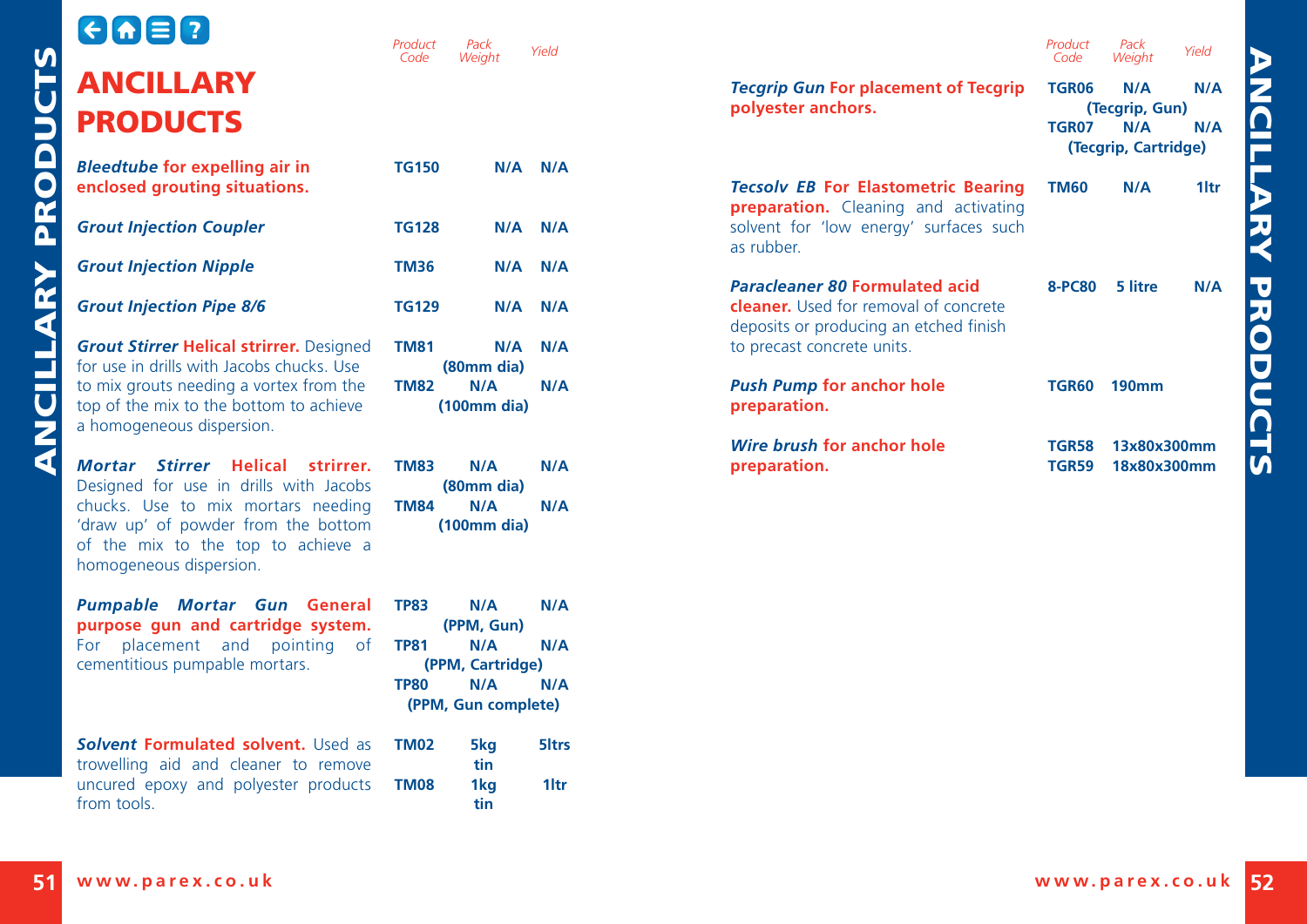

#### PAREX STREETSCAPE

The Parex Streetscape range offers mortars for: bedding, bonding and jointing which combine to form systems which meet every need in modern hard landscaping design.

Products comply with the relevant part of BS 7533 for: natural stone, clay and concrete block paving.

The range is comprised of advanced materials specially formulated to be cost-effective, easy to use and to speed up some of the more labour-intensive aspects of hard landscaping by minimising labour requirement on site and maximising efficiency.

The Parex Streetscape range is supplemented by high performance materials for finishing works including: manhole, kerb and street furniture placement, making Parex a single source supplier for all hard landscaping needs.

A team of sector experts based across the UK can advise on the most suitable materials for specific tasks, provide CAD details where required and also practical on-site training backed by a contractor training scheme. CPD seminars for professionals are also available.

The Parex Streetscape range has now been extended to include an ECO range of bedding and jointing mortars which contain recycled aggregate to reduce embodied energy.

The reduced carbon footprint offers a more sustainable option for designers and helps conserve valuable natural resources.

Bespoke mortars to meet the modern demands of hard landscaping projects are available upon request.

*[Fine Bedding Concrete](http://www.parex.co.uk/prod-link/85.aspx) (FBC):* **A BS 7533 compliant bedding mortar for hard landscaping available in:** 25kg bulk bags and, for larger schemes, in replenishable site-based bulk silos. The mix includes added polymers to provide a strong and stable bedding mortar for the bedding of natural stone paving units.

*[Granatech:](http://www.parex.co.uk/prod-link/94.aspx)* **Is an easy-to-use BS 7533 compliant slurry-applied jointing mortar ideal for use with all types of paving units in hard landscaping projects.** It is ready for on-site mixing with the addition of water and is compatible with Parex FBC bedding mortar and Bond Plus priming mortar. Granatech can be speedily applied over large areas for the fast and cost-effective jointing of all paving units wherever there is a large proportion of jointing material to paving unit.

<span id="page-27-0"></span>**53 EXECTS ARRESTS ARRESTS ARRESTS ARRESTS ARRESTS ARRESTS ARRESTS ARRESTS ARRESTS ARRESTS ARRESTS ARRESTS ARRESTS ARRESTS ARRESTS ARRESTS ARRESTS ARRESTS ARRESTS ARRESTS ARRESTS ARRESTS ARRESTS ARRESTS ARRESTS ARRESTS A** *[SettPoint](http://www.parex.co.uk/prod-link/153.aspx):* **SettPoint is ideal for traditional natural stone setts requiring an aesthetically pleasing wide joint.** SettPoint provides a free-flowing solution which can be poured into gaps to provide a high strength, durable finish. The BS 7533 compliant grout-based formulation is self-smoothing, exceptionally strong and contains a special agent to compensate for shrinkage to ensure that finished joints will not shrink or crack.

*[Bond Plus](http://www.parex.co.uk/prod-link/40.aspx):* **Designed for use as a "Primer" to improve the adhesion between the paving units and the underlying bedding mortar.** Bond Plus Priming Mortar is fully compliant with the requirements of the relevant parts of BS 7533. The pre-blended product is ready for on-site mixing and only requires the measured addition of water. It has been formulated for use with other materials in the Streetscape range.

*[Standard Mortar:](http://www.parex.co.uk/prod-link/67.aspx)* **Is a gun-injectable high strength mortar which is BS 7533 compliant for the jointing of slabs and other larger element paving materials.** It is extremely durable and the gun injection process speeds up outputs and completion times on site when using only semi-skilled labour.

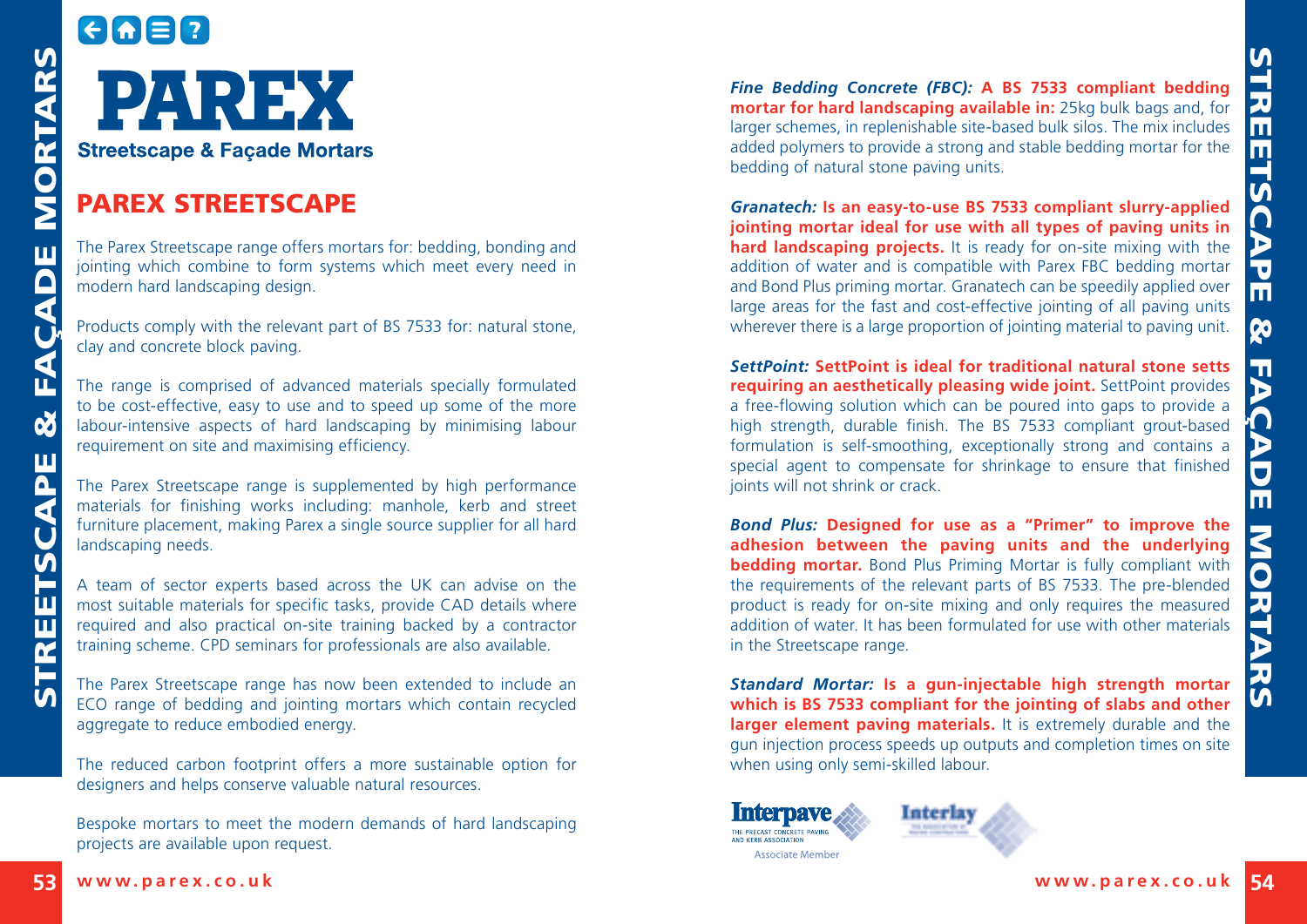# GAER

#### PAREX FAÇADE MORTARS

Parex is the leading manufacturer of Specialist re-pointing mortars, supplying four main types of mortar systems.

- **• Standard** Portland Cement Mortar
- **• Marine** Cementitious based, for use above and below the water line
- **• Historic** Cement free Hydrated Lime Mortar
- **• Restoration** Natural Hydraulic Lime Mortar

Parex also manufacture a Restoration Natural Hydraulic Lime Flowable Grout, which can be either pumped or gravity fed into voids within stone structures, such as rubble walling which was used to construct historic buildings, castles and cathedrals etc.

Parex's success is based, not only on the way the mortars work and a proven track record which goes back some 25 years, but on the level of support we offer specifiers and contractors – ranging from technical support to on-site support and training.

> Further details are available by contacting Streetscape & Façade Mortars on: **01257 224900**

> > or visit our website at: **[www.parex.co.uk](http://www.parex.co.uk)**



Proven in many years' use throughout Europe the PAREX Renders and Façade Solutions portfolio encompasses a complete range of renders, both traditional and advanced single-coat materials.

PAREX is at the forefront of External Wall Insulation Systems (EWI) where its PAREXTHERM systems offer solutions for new-build and retro-fit thermal upgrades, available with any colour, all types of insulation and the broadest choice of finishes.

PAREX are members of the Insulated Cladding Association (INCA), and the PAREXTHERM EWI systems are fully compliant with Ofgem and Green Deal requirements.

PAREXTHERM & PAREXDIRECT render systems offer a range of unique solutions featuring traditional mineral & dash finishes to advanced acrylic and brick slip finishes suitable for a wide range of traditional masonry substrates and modern construction techniques e.g. ICF, timber & steel frame structures.

Many products and systems in the range hold BBA, IAB and European approvals, LABC & LABSS robust details accreditation and system approvals with major organisations, e.g. Premier Guarantee.

<span id="page-28-0"></span>**EXAMPLE PROPERTIES**<br> **EXAMPLE AND CONTANTS CONSULTER CONTAINS CONTAINS CONTAINS CONTAINS CONTAINS CONTAINS CONTAINS CONTAINS CONTAINS CONTAINS CONTAINS CONTAINS CONTAINS CONTAINS CONTAINS CONTAINS CONTAINS CONTAINS CONTAI** The brick slip system range now includes a wide choice of brick finishes, together with a simulated masonry system for creating façades with the appearance of high quality brick, a wide range of traditional mineral and lime-base renders, together with a wide choice of repair mortars, reinforcing meshes and admixtures.

For existing and new build masonry structures we can offer a wide choice of high performance through coloured mineral and lime based renders that can be hand or spray machine applied.

All Parex façades products are offered with a 10 year manufacturers guarantee and 25 year system guarantees are available.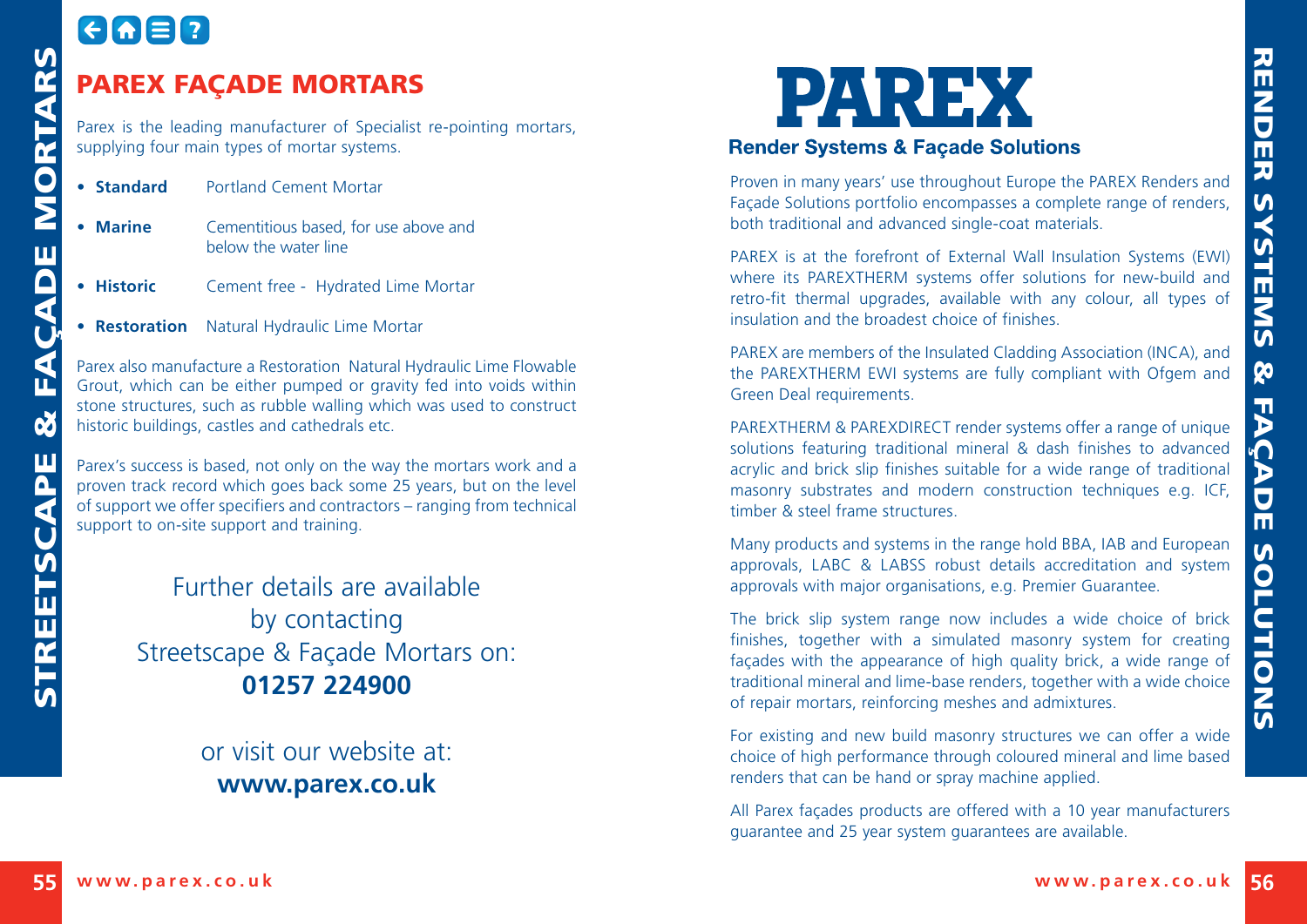## GAER

#### **Key products in the range include:**

*[PAREXTHERM Render Systems:](http://www.parex.co.uk/External_Walling_Systems/Insulated_Render_Systems)* **Mineral, Acrylic, dash, brick slip, polymer modified high performance finishes.** Applied to a range of specialist insulations that can be applied to all masonry, ICF and to specialist render boards that can be applied to timber and steel frame substrates.

*[PAREXDIRECT Render Systems](http://www.parex.co.uk/External_Walling_Systems/Non_Insulated_Render_Systems):* **Mineral, Acrylic, dash, brick slip, polymer modified high performance finishes.** Applied to a range of specialist render board that can be applied to all masonry, ICF and to specialist render boards that can be applied to steel and timber frame structures.

*[Monorex](http://www.parex.co.uk/prod-link/119.aspx) GM & GF:* **Single-coat, breathable weather resistant and decorative render for internal and external masonry and concrete walls.** It can be used on walls constructed from concrete blocks, clay bricks, lightweight blocks or Durisol units. Can be hand or machine applied and worked to a wide range of finishes. Available in 48 standard colours.

*[Monoblanco](http://www.parex.co.uk/prod-link/221.aspx):* **Single-coat, breathable weather resistant and decorative render for internal and external masonry and concrete walls.** A bright white version of Monorex.

*[Monogris E:](http://www.parex.co.uk/prod-link/240.aspx)* **Polymer modified, breathable, weather resistant, grey, one-coat base and finishing render.** A high performance base coat render for equalising suction on mixed substrates suitable for concrete blocks, clay bricks, lightweight blocks or Durisol units. Finish in its natural grey state, or overcoat with Monorex or Monoblanco.

*[Parmurex](http://www.parex.co.uk/prod-link/135.aspx):* **Single-coat, breathable, weather resistant grey render which can be used as a base render or as a finishing coat internally or externally.** Suitable for concrete blocks or precast concrete substrates. Incorporating dust reduction technology and suitable for use with a wide range of PAREX decorative finishes.

*[Blanc du Littoral:](http://www.parex.co.uk/prod-link/39.aspx)* **A bright white, breathable, one-coat weather resistant and decorative cement/lime render.** Suitable for both internal and dense concrete blockwork wall. May be applied by manually or by spray machine directly onto substrate or over Parmurex.

*[Micro Gobetis 3000](http://www.parex.co.uk/prod-link/118.aspx):* **A bonding coat used to improve the adhesion of renders on surfaces.** Specifically designed for suction control and to improve adhesion on dense and high suction substrates including concrete, engineering bricks and lightweight blocks. Applied by brush or roller.

*[751 Lankolatex](http://www.parex.co.uk/prod-link/24.aspx):* **A liquid admixture used for key coat preparation.** Suitable for using with one-coat renders and to improve bonding and waterproofing for all types of render.

*[Paraguard AG](http://www.parex.co.uk/prod-link/238.aspx):* **A multi-purpose weatherproof coating suitable**  for a wide variety of substrates. Provides a water resistant surface. The non-staining clear, natural coating repels water and dirt.

Full details of all PAREX Render Systems & Façade Solutions can be found at: www.parex.co.uk

<span id="page-29-0"></span>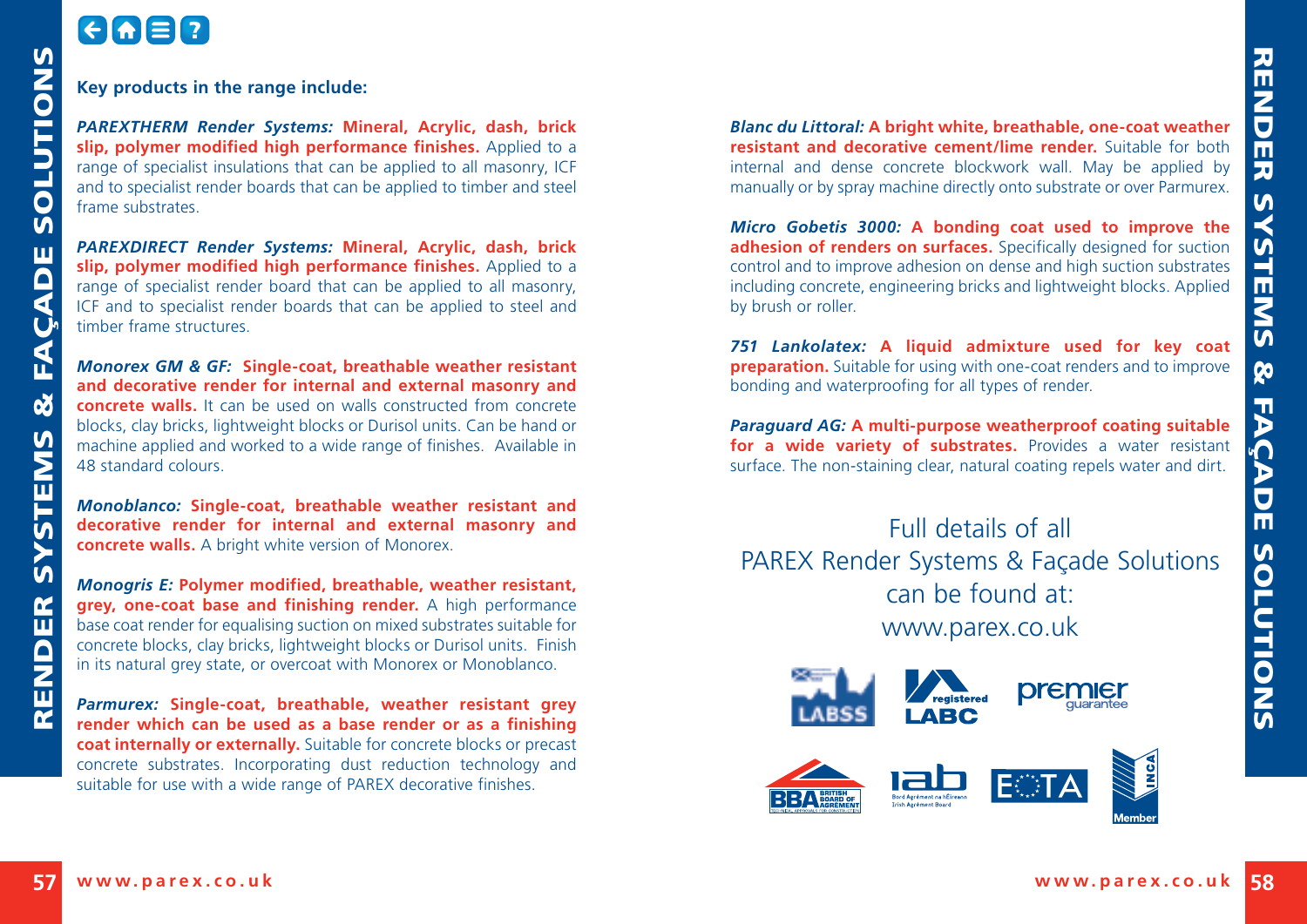## <span id="page-30-0"></span>GOED

*1.* **Rectangular Prism (or Cuboid)** Volume  $=$   $\ell$  x b x h Total Surface Area =  $2(bh + h' + b)$ 

*2.* **Pyramid** If area of base = A and perpendicular height = h the Volume =  $1/3 \times A \times h$ 

*3.* **Frustum of a Cone** Volume =  $1/3$  πh (R<sup>2</sup> + Rr + r<sup>2</sup>) Curved surface area =  $\pi/(R + r)$ Total surface area =  $π/(R + r) + πr^2 + πR^2$ 

*4.* **Cone** Volume =  $1/3$  πr<sup>2</sup>h Curved surface area  $= πr/$ Total surface area =  $πr' + πr^2$ 

*5.* **Cylinder** Volume =  $πr<sup>2</sup>h$ Total surface area =  $2πrh + 2πr<sup>2</sup>$ 

*6.* **Volume** 1000 $\text{cm}^3$  = 1 litre, 1000 litre = 1 cubic metre 1 litre = 1 square metre at 1mm thick

#### *7.* **Circles**

Circumference of a circle=  $\pi d$  Area of a circle=  $\pi r^2$  $π= 3.14159$ 

#### **Temperature Conversion**

|  |  | 14°F 23°F 32°F 41°F 50°F 59°F 68°F 77°F 86°F 95°F |  |  |  |
|--|--|---------------------------------------------------|--|--|--|
|  |  |                                                   |  |  |  |
|  |  | -10°C -5°C 0°C 5°C 10°C 15°C 20°C 25°C 30°C 35°C  |  |  |  |





 $\overline{3}$ 

 $\overline{4}$ 

 $\overline{\mathbf{S}}$ 





## NO. OF BAGS PER CUBIC METRE

| Yield<br>Ltrs per bag | <b>Bags per</b><br>cubic metre |
|-----------------------|--------------------------------|
| 10.00                 | 100.0                          |
| 10.25                 | 97.6                           |
| 10.50                 | 95.2                           |
| 10.75                 | 93.0                           |
| 11.00                 | 90.9                           |
| 11.25                 | 88.9                           |
| 11.50                 | 87.0                           |
| 11.75                 | 85.1                           |
| 12.00                 | 83.3                           |
| 12.25                 | 81.6                           |
| 12.50                 | 80.0                           |
| 12.75                 | 78.4                           |
| 13.00                 | 76.9                           |
| 13.25                 | 75.5                           |
| 13.50                 | 74.1                           |
| 13.75                 | 72.7                           |
| 14.00                 | 71.4                           |
| 14.25                 | 70.2                           |
| 14.50                 | 69.0                           |
| 14.75                 | 67.8                           |
| 15.00                 | 66.7                           |
|                       |                                |

#### *Note: 1 cubic metre = 1,000 litres*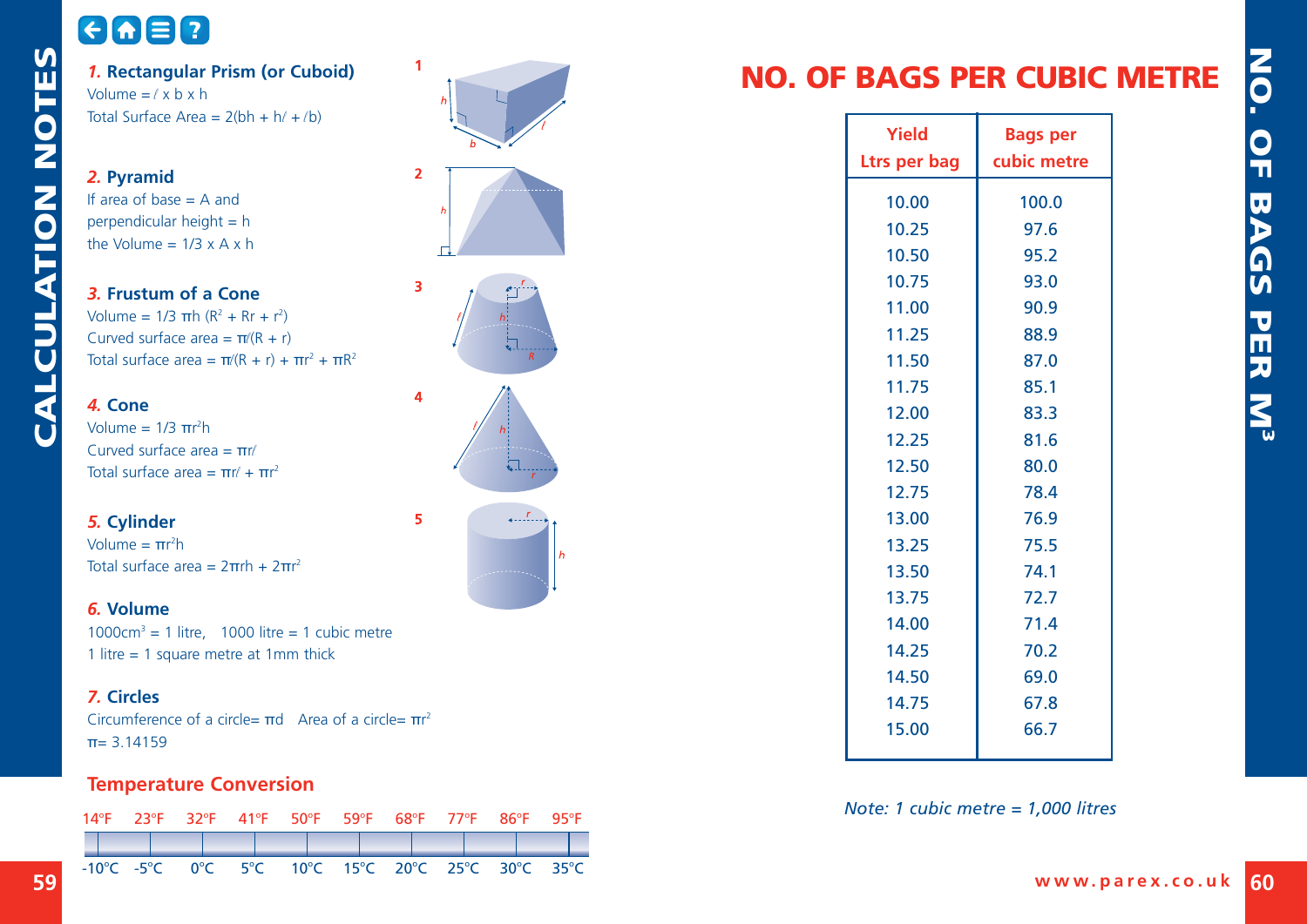## <span id="page-31-0"></span>**CAB?** COVERAGE PER 25KG BAG IN SQUARE METRES

(Tabulation of yield per bag at various thickness')

| <b>Yield</b> | <b>Depth</b> |                 |                  |      |                  |      |
|--------------|--------------|-----------------|------------------|------|------------------|------|
| Ltrs per bag | <b>3mm</b>   | 5 <sub>mm</sub> | 10 <sub>mm</sub> | 15mm | 20 <sub>mm</sub> | 25mm |
| 10.00        | 3.33         | 2.00            | 1.00             | 0.67 | 0.50             | 0.40 |
| 10.25        | 3.42         | 2.05            | 1.03             | 0.68 | 0.51             | 0.41 |
| 10.50        | 3.50         | 2.10            | 1.05             | 0.70 | 0.53             | 0.42 |
| 10.75        | 3.58         | 2.15            | 1.08             | 0.72 | 0.54             | 0.43 |
| 11.00        | 3.67         | 2.20            | 1.10             | 0.73 | 0.55             | 0.44 |
| 11.25        | 3.75         | 2.25            | 1.13             | 0.75 | 0.56             | 0.45 |
| 11.50        | 3.83         | 2.30            | 1.15             | 0.77 | 0.58             | 0.46 |
| 11.75        | 3.92         | 2.35            | 1.18             | 0.78 | 0.59             | 0.47 |
| 12.00        | 4.00         | 2.40            | 1.20             | 0.80 | 0.60             | 0.48 |
| 12.25        | 4.08         | 2.45            | 1.23             | 0.82 | 0.61             | 0.49 |
| 12.50        | 4.17         | 2.50            | 1.25             | 0.83 | 0.63             | 0.50 |
| 12.75        | 4.25         | 2.55            | 1.28             | 0.85 | 0.64             | 0.51 |
| 13.00        | 4.33         | 2.60            | 1.30             | 0.87 | 0.65             | 0.52 |
| 13.25        | 4.42         | 2.65            | 1.33             | 0.88 | 0.66             | 0.53 |
| 13.50        | 4.50         | 2.70            | 1.35             | 0.90 | 0.68             | 0.54 |
| 13.75        | 4.58         | 2.75            | 1.38             | 0.92 | 0.69             | 0.55 |
| 14.00        | 4.67         | 2.80            | 1.40             | 0.93 | 0.70             | 0.56 |
| 14.25        | 4.75         | 2.85            | 1.43             | 0.95 | 0.71             | 0.57 |
| 14.50        | 4.83         | 2.90            | 1.45             | 0.97 | 0.73             | 0.58 |
| 14.75        | 4.92         | 2.95            | 1.48             | 0.98 | 0.74             | 0.59 |
| 15.00        | 5.00         | 3.00            | 1.50             | 1.00 | 0.75             | 0.60 |

## NUMBER OF 25KG BAGS PER SQUARE METRE

(Tabulation of yield per bag at various thickness')

| Yield        | <b>Depth</b> |                 |                  |      |                  |      |  |
|--------------|--------------|-----------------|------------------|------|------------------|------|--|
| Ltrs per bag | <b>3mm</b>   | 5 <sub>mm</sub> | 10 <sub>mm</sub> | 15mm | 20 <sub>mm</sub> | 25mm |  |
| 10.00        | 0.30         | 0.50            | 1.00             | 1.50 | 2.00             | 2.50 |  |
| 10.25        | 0.29         | 0.49            | 0.98             | 1.46 | 1.95             | 2.44 |  |
| 10.50        | 0.29         | 0.48            | 0.95             | 1.43 | 1.90             | 2.38 |  |
| 10.75        | 0.28         | 0.47            | 0.93             | 1.40 | 1.86             | 2.33 |  |
| 11.00        | 0.27         | 0.45            | 0.91             | 1.36 | 1.82             | 2.27 |  |
| 11.25        | 0.27         | 0.44            | 0.89             | 1.33 | 1.78             | 2.22 |  |
| 11.50        | 0.26         | 0.43            | 0.87             | 1.30 | 1.74             | 2.17 |  |
| 11.75        | 0.26         | 0.43            | 0.85             | 1.28 | 1.70             | 2.13 |  |
| 12.00        | 0.25         | 0.42            | 0.83             | 1.25 | 1.67             | 2.08 |  |
| 12.25        | 0.24         | 0.41            | 0.82             | 1.22 | 1.63             | 2.04 |  |
| 12.50        | 0.24         | 0.40            | 0.80             | 1.20 | 1.60             | 2.00 |  |
| 12.75        | 0.24         | 0.39            | 0.78             | 1.18 | 1.57             | 1.96 |  |
| 13.00        | 0.23         | 0.38            | 0.77             | 1.15 | 1.54             | 1.92 |  |
| 13.25        | 0.23         | 0.38            | 0.75             | 1.13 | 1.51             | 1.89 |  |
| 13.50        | 0.22         | 0.37            | 0.74             | 1.11 | 1.48             | 1.85 |  |
| 13.75        | 0.22         | 0.36            | 0.73             | 1.09 | 1.45             | 1.82 |  |
| 14.00        | 0.21         | 0.36            | 0.71             | 1.07 | 1.43             | 1.79 |  |
| 14.25        | 0.21         | 0.35            | 0.70             | 1.05 | 1.40             | 1.75 |  |
| 14.50        | 0.21         | 0.34            | 0.69             | 1.03 | 1.38             | 1.72 |  |
| 14.75        | 0.20         | 0.34            | 0.68             | 1.02 | 1.36             | 1.69 |  |
| 15.00        | 0.20         | 0.33            | 0.67             | 1.00 | 1.33             | 1.67 |  |

*Number of Bags Required*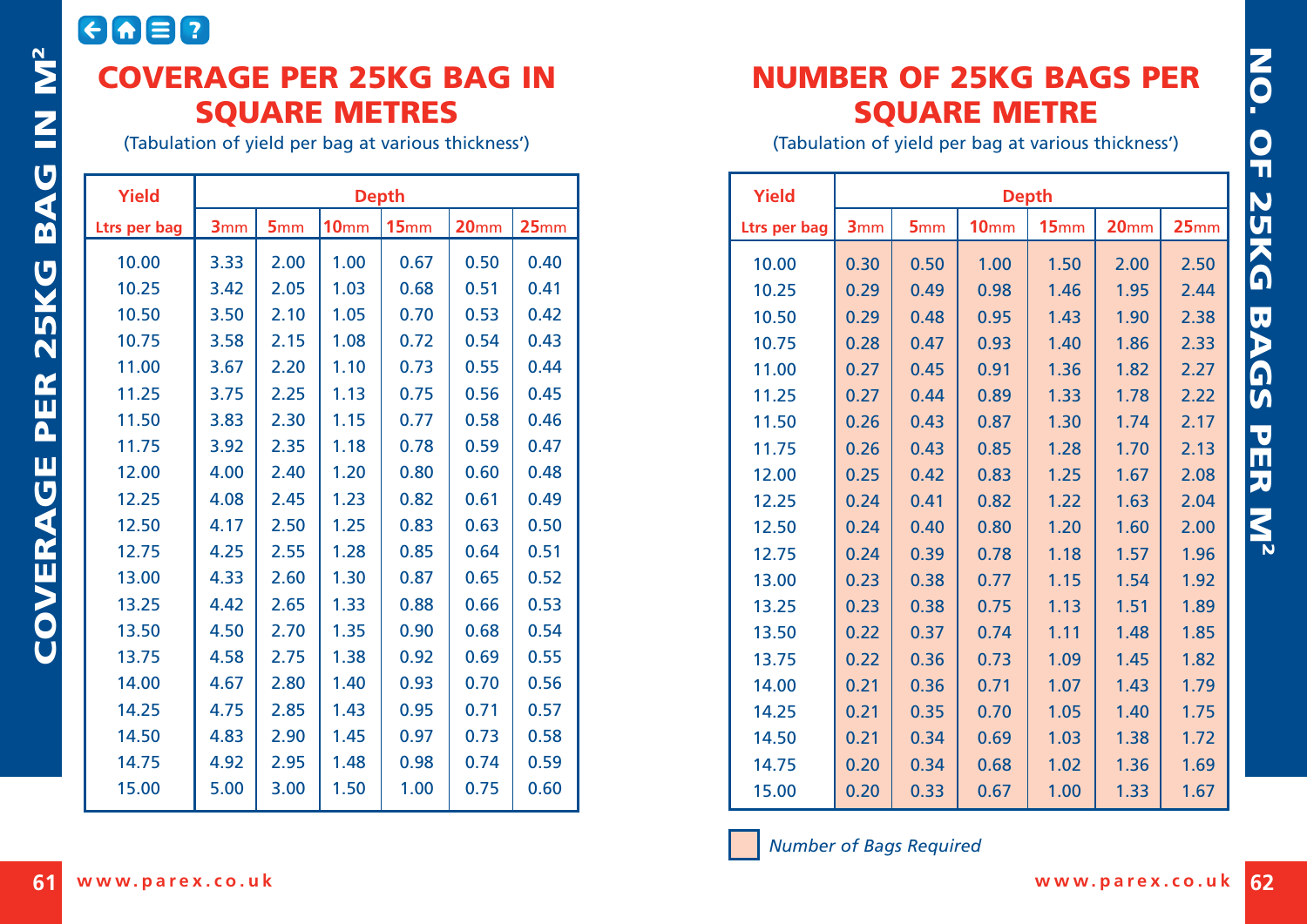## <span id="page-32-0"></span>8088 ANCHOR GROUT REQUIREMENTS

| Hole<br><b>Diameter</b><br>(mm) | <b>Bar</b><br><b>Diameter</b><br>(mm) | <b>Depth</b><br>(mm) | CC<br>per hole | <b>Holes</b><br>per litre |
|---------------------------------|---------------------------------------|----------------------|----------------|---------------------------|
| 10                              | 8                                     | 80                   | 2.3            | 434                       |
| 10                              | 8                                     | 100                  | 2.8            | 354                       |
| 10                              | 8                                     | 120                  | 3.4            | 295                       |
| 12                              | 10                                    | 90                   | 3.1            | 322                       |
| 12                              | 10                                    | 110                  | 3.8            | 263                       |
| 12                              | 10                                    | 130                  | 4.5            | 223                       |
| 15                              | 12                                    | 110                  | 7.0            | 143                       |
| 15                              | 12                                    | 130                  | 8.3            | 121                       |
| 15                              | 12                                    | 150                  | 9.5            | 105                       |
| 20                              | 16                                    | 125                  | 14.1           | 71                        |
| 20                              | 16                                    | 145                  | 16.4           | 61                        |
| 20                              | 16                                    | 165                  | 18.7           | 54                        |
| 25                              | 20                                    | 170                  | 30.0           | 33                        |
| 25                              | 20                                    | 190                  | 33.6           | 30                        |
| 25                              | 20                                    | 210                  | 37.1           | 27                        |
| 32                              | 25                                    | 210                  | 65.8           | 15                        |
| 32                              | 25                                    | 230                  | 72.1           | 14                        |
| 32                              | 25                                    | 250                  | 78.3           | 13                        |

*\* NB Contact technical department for advice on TecGrip V, VL,VXL and TecGrip H, HL & HXL*

*\*\* Columns 4 & 5 allow for zero wastage*

#### **NOTES**

NOTES

**NOTES**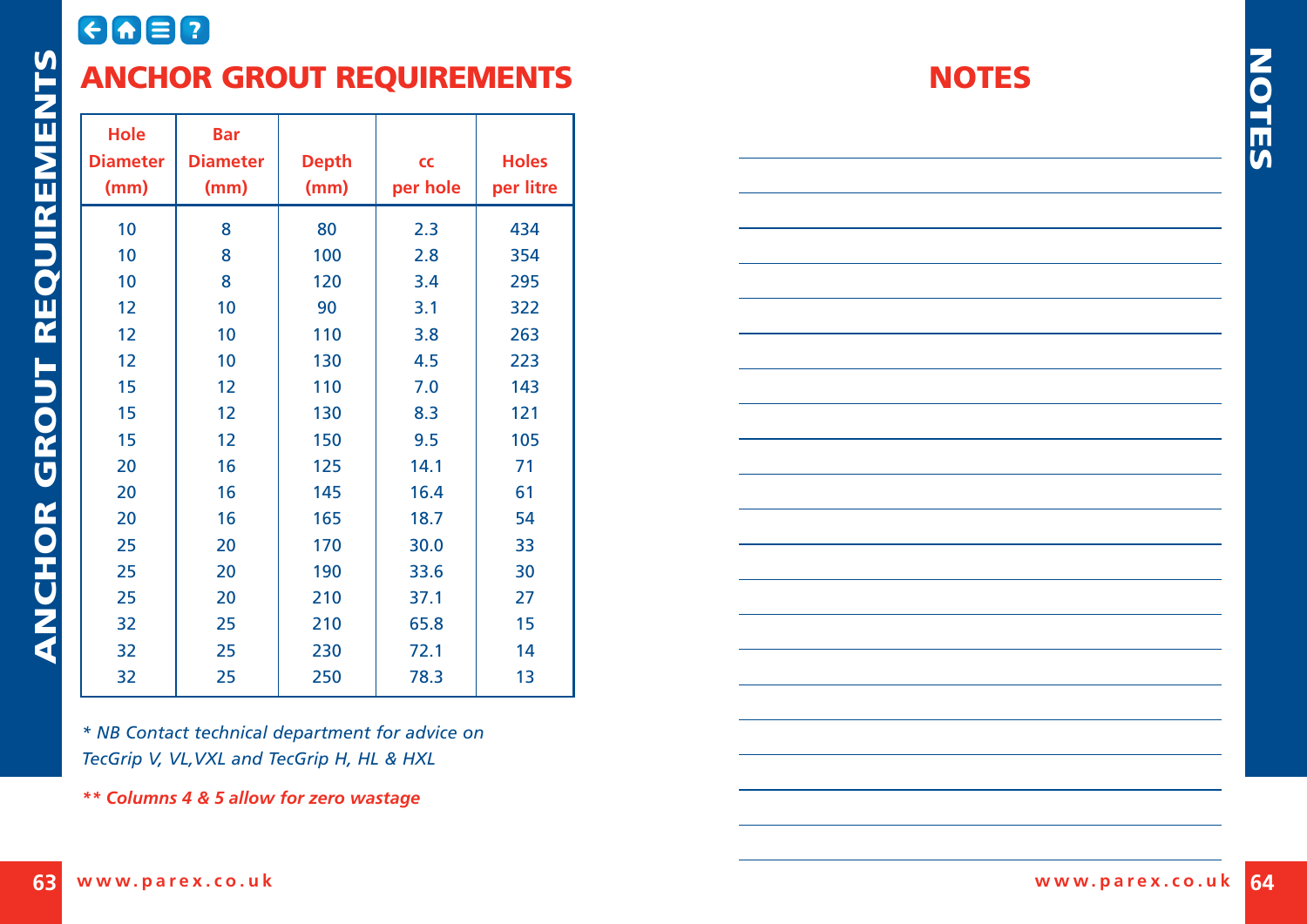| $\overline{5}$ | 6088<br><b>NOTES</b> | <b>NOTES</b> | Ź        |
|----------------|----------------------|--------------|----------|
| O<br>Z         |                      |              | <u>။</u> |
|                |                      |              |          |
|                |                      |              |          |
|                |                      |              |          |
|                |                      |              |          |
|                |                      |              |          |
|                |                      |              |          |
|                |                      |              |          |
|                |                      |              |          |
|                |                      |              |          |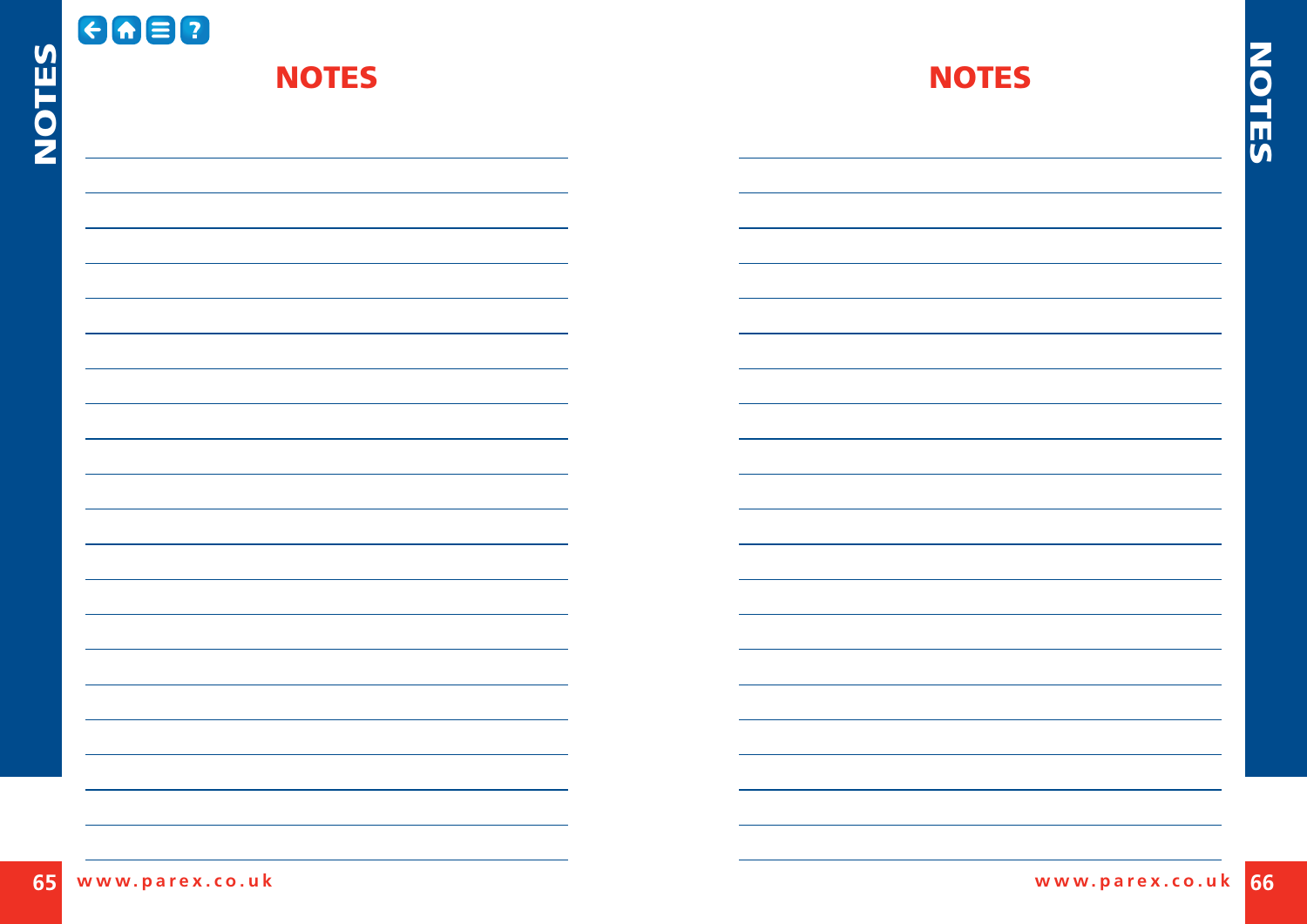| <b>GGB0</b><br>NOTES  | <b>NOTES</b> | ╱ |                                                                  |                                            |
|-----------------------|--------------|---|------------------------------------------------------------------|--------------------------------------------|
|                       |              |   |                                                                  | BUSINESS REPLY SERVICE<br>Licence No.CV786 |
|                       |              |   | <b>WARWICKSHIRE</b><br>PAREX LTD<br>CV9 2QZ<br><b>ATHERSTONE</b> |                                            |
|                       |              |   | <b>HOLLY LANE INDUSTRIAL</b>                                     |                                            |
|                       |              |   |                                                                  |                                            |
|                       |              |   | ESTATE                                                           |                                            |
|                       |              |   |                                                                  |                                            |
|                       |              |   |                                                                  |                                            |
| 67<br>www.parex.co.uk |              |   |                                                                  |                                            |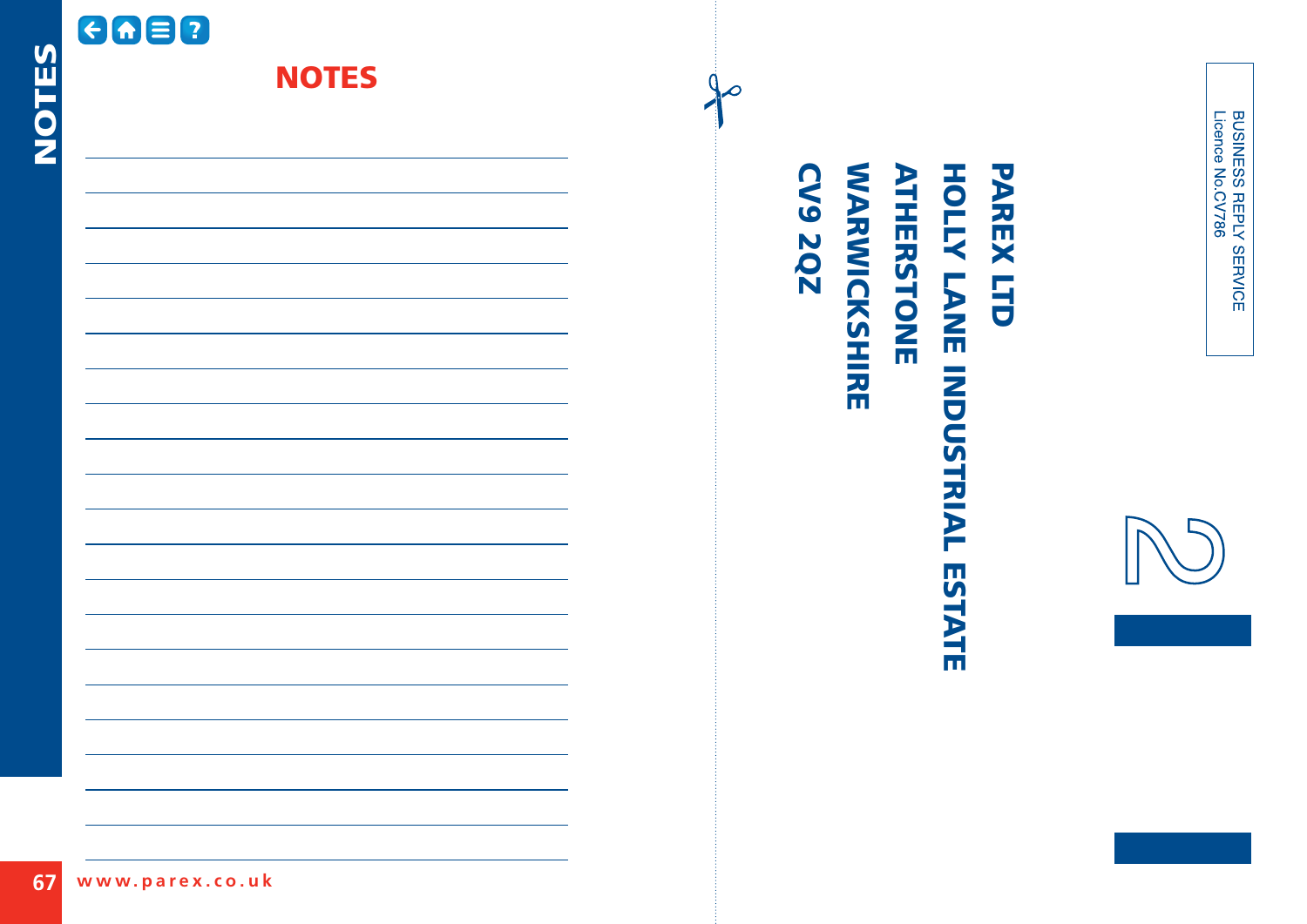

# PAREX

We wish to be included on your mailing list for the next issue of the PAREX Pocket Guide

| <b>Name:</b> |  |
|--------------|--|
|              |  |

Position: **Provide a contract of the contract of the contract of the contract of the contract of the contract of the contract of the contract of the contract of the contract of the contract of the contract of the contract** 

| <b>Company:</b> |  |
|-----------------|--|
|                 |  |

| Address: |  |
|----------|--|
|          |  |

| Tel:        |  |  |  |  |
|-------------|--|--|--|--|
|             |  |  |  |  |
| <b>Fax:</b> |  |  |  |  |

| <b>Contact:</b> |  |
|-----------------|--|
|                 |  |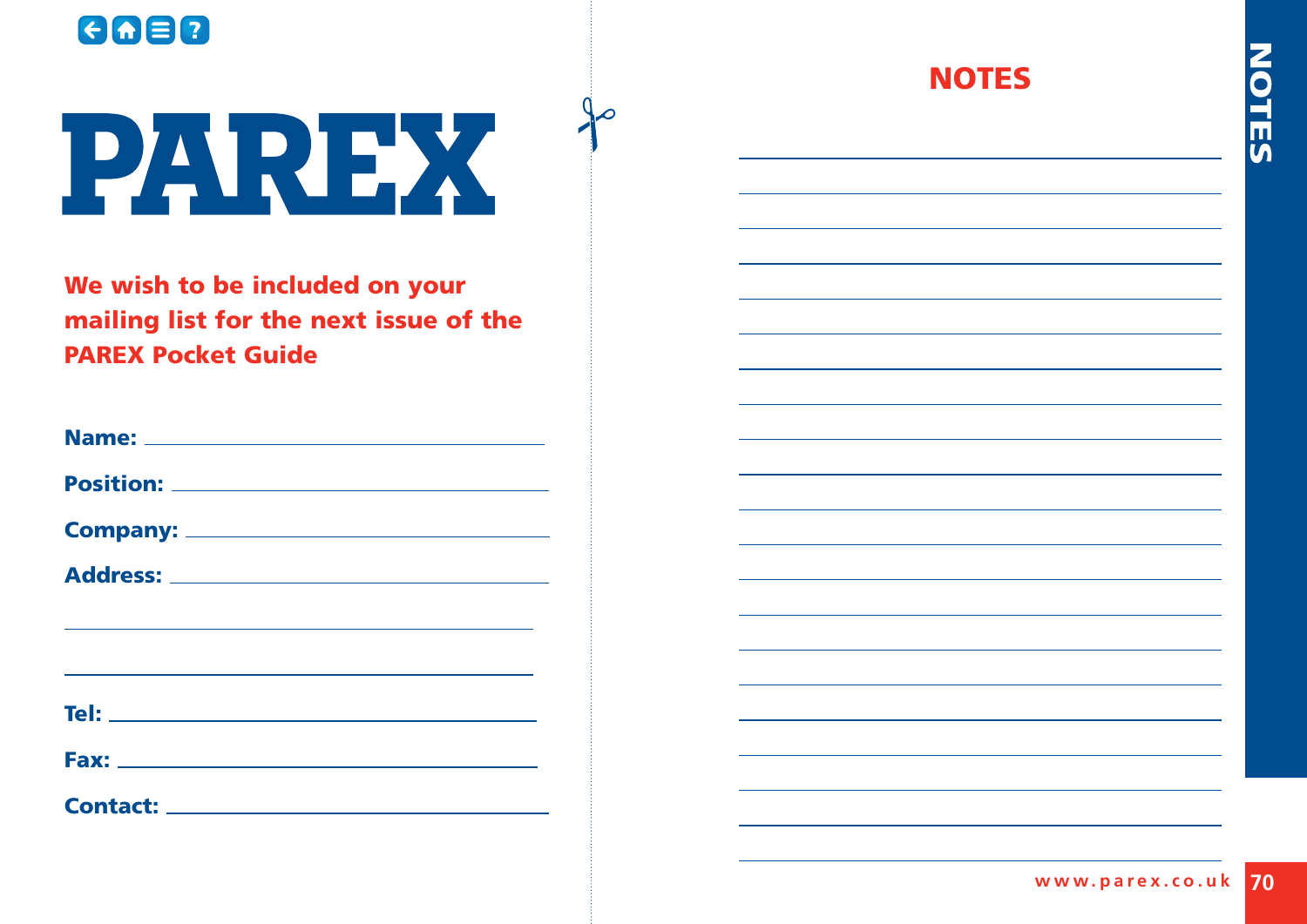<span id="page-36-0"></span>

|                         | <b>ADER</b>                       |           |                                          |  |  |
|-------------------------|-----------------------------------|-----------|------------------------------------------|--|--|
| ⋒                       | A-C                               |           | $D-E$                                    |  |  |
| $\overline{\mathsf{D}}$ | <b>100 NEWTON GROUT (AW)</b>      | 6, 9      | <b>DECTECK F</b>                         |  |  |
| 2                       | <b>228 LANKOLASTIC</b>            | 45        | <b>DECTECK S</b>                         |  |  |
| ᆖ                       | <b>731/732 LANKOREP</b>           | 28        | <b>DECTECK W</b>                         |  |  |
| پ                       | <b>751 LANKOLATEX</b>             | 58        | <b>DRY PACK C</b>                        |  |  |
| ◀                       | <b>760 LANKOPASSIV</b>            | 32        | <b>E20 EPOXY GROUT</b>                   |  |  |
| Ù                       | <b>761 LANKOSTEEL</b>             | 32        | <b>E33 EPOXY GROUT</b>                   |  |  |
| Ĕ                       | <b>ACRYLIC LATEX</b>              | 21        | <b>E70 EPOXY GROUT</b>                   |  |  |
| 5                       | <b>ACRYLIC MORTAR</b>             | 22        | <b>E140 EPOXY GROUT</b>                  |  |  |
| $\overline{\mathbf{b}}$ | <b>ACRYLIC SEALER</b>             | 47        | <b>EPOXY 200 EPOXY GROUT</b>             |  |  |
|                         | A GROUT                           | 9         | <b>EPOXY ADHESIVE 305</b>                |  |  |
|                         | <b>AQUAPLUG</b>                   | 22        | <b>EPOXY CONCRETE</b>                    |  |  |
| AHAI                    | <b>AQUATIC MORTAR ACCELERATED</b> | 22        | <b>EPOXY INJECTION GROUT</b>             |  |  |
| 크                       | <b>BEDDING MORTAR SF</b>          | 6, 16     | <b>EPOXY MORTAR E</b>                    |  |  |
| ∢                       | <b>BLANC DU LITTORAL</b>          | 58        | <b>EPOXY MORTAR E FINE GRADE</b>         |  |  |
|                         | <b>BLEEDTUBE</b>                  | 51        | <b>EPOXY MORTAR ET</b>                   |  |  |
|                         | <b>BONDCOAT UF</b>                | 21        | <b>EPOXY PUTTY</b>                       |  |  |
|                         | <b>BOND PLUS</b>                  | 6, 54     | <b>EPOXY PUTTY LS</b>                    |  |  |
|                         | <b>CABLE GROUT</b>                | 6, 9      | <b>EPOXY THIXOTROPIC CRACK BONDER</b>    |  |  |
|                         | <b>CAS GUN</b>                    | 34        | <b>EPOXY THIXOTROPIC INJECTION GROUT</b> |  |  |
|                         | <b>CAS NOZZLE MIXER</b>           | 34        | <b>EPROPATCH</b>                         |  |  |
|                         | <b>CASTLESTONE REPAIR MORTARS</b> | 31        | <b>EPROSEAL</b>                          |  |  |
|                         | <b>CR MORTAR</b>                  | 23        | <b>EPROSKIM</b>                          |  |  |
|                         | <b>CR MORTAR FINE</b>             | 23        |                                          |  |  |
|                         | <b>CS CONCRETE</b>                | 10        |                                          |  |  |
|                         | <b>CS CONCRETE 2400</b>           | 10        |                                          |  |  |
|                         | <b>CS GROUT</b>                   | 6, 10, 37 |                                          |  |  |
|                         | <b>CSU GROUT</b>                  | 10        |                                          |  |  |
|                         | <b>CSW GROUT</b>                  | 10        |                                          |  |  |

----

*Always ask sales or technical support for specials to standard products.*

ALPHABETICAL INDEX PHABETICA F **INDEX**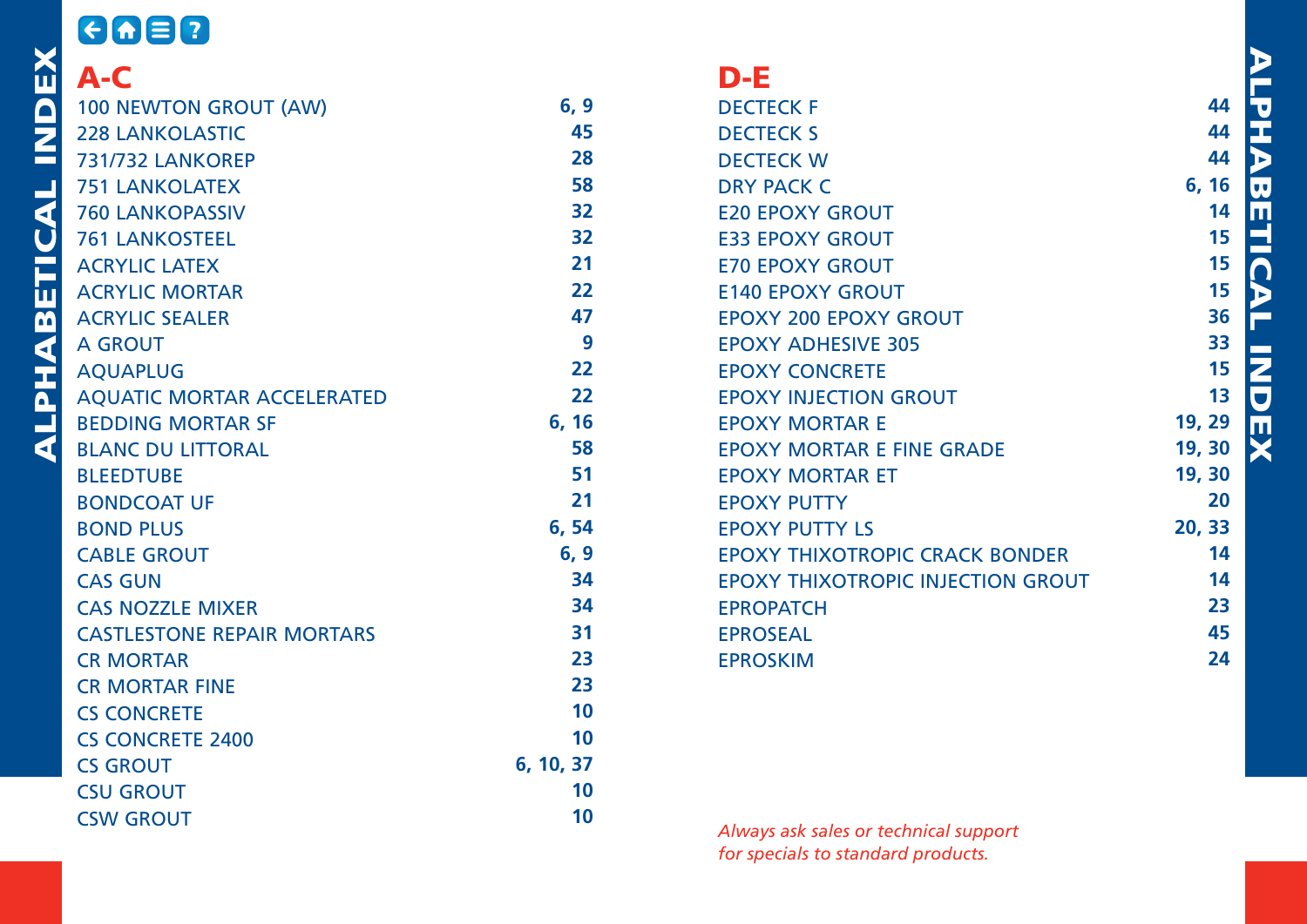| $G \cap B$                                                                                                                                                                                                                                                      |           |
|-----------------------------------------------------------------------------------------------------------------------------------------------------------------------------------------------------------------------------------------------------------------|-----------|
| <b>ENTRANET SEED AND THE SED OF LORFLEX</b><br>FRAMEFIX GROUT<br>FRAMEFIX MORTAR<br>FRAMEFIX UF<br>FRAMEFIX UF<br>FRAMEFIX UF<br>FRAMEFIX UF<br>FRAMEFIX UF<br>FRAMEFIX UF<br>FRAMATECH<br>GROUT INJEC<br>GROUT INJEC<br>GROUT INJEC<br>GROUT INJEC<br>GROUT IN |           |
| <b>FINE BEDDING CONCRETE</b>                                                                                                                                                                                                                                    | 54        |
|                                                                                                                                                                                                                                                                 | 47        |
|                                                                                                                                                                                                                                                                 | 43        |
|                                                                                                                                                                                                                                                                 | 43        |
|                                                                                                                                                                                                                                                                 | 38, 42    |
|                                                                                                                                                                                                                                                                 | 38, 40    |
|                                                                                                                                                                                                                                                                 | 41        |
|                                                                                                                                                                                                                                                                 | 24        |
|                                                                                                                                                                                                                                                                 | 11        |
|                                                                                                                                                                                                                                                                 | 54        |
| <b>GROUT INJECTION COUPLER</b>                                                                                                                                                                                                                                  | 51        |
| <b>GROUT INJECTION NIPPLE</b>                                                                                                                                                                                                                                   | 51        |
| <b>GROUT INJECTION PIPE 8/6</b>                                                                                                                                                                                                                                 | 51        |
|                                                                                                                                                                                                                                                                 | 51        |
|                                                                                                                                                                                                                                                                 | 6, 11     |
| <b>HIGH BUILD MORTAR</b>                                                                                                                                                                                                                                        | 16        |
| HIGH BUILD PROTECTIVE COATING                                                                                                                                                                                                                                   | 46        |
| <b>HIGHWAY C2</b>                                                                                                                                                                                                                                               | 6, 38, 40 |
| <b>HIGHWAY CA1</b>                                                                                                                                                                                                                                              | 6, 38, 39 |
| <b>HIGHWAY CA45</b>                                                                                                                                                                                                                                             | 6, 38, 39 |
| <b>HIGHWAY FAST PATCH</b>                                                                                                                                                                                                                                       | 40        |
| <b>HISTORIC MORTAR</b>                                                                                                                                                                                                                                          | 6,55      |
| <b>HISTORIC KL</b>                                                                                                                                                                                                                                              | 6,55      |
| <b>KERBFIX</b>                                                                                                                                                                                                                                                  | 43        |
| <b>KWIKPATCH</b>                                                                                                                                                                                                                                                | 24        |

#### L-P

| <b>LA FLOOR SCREED</b>            |
|-----------------------------------|
| <b>L.A. REPAIR CONCRETE</b>       |
| <b>LIGHTWEIGHT MORTAR 14</b>      |
| <b>LIGHTWEIGHT MORTAR 18</b>      |
| <b>LIGHTWEIGHT MORTAR RAPID</b>   |
| <b>LIOUID VAPOUR MEMBRANE</b>     |
| <b>MICRO GOBETIS 3000</b>         |
| <b>MONOBLANCO</b>                 |
| <b>MONOGRIS E</b>                 |
| <b>MONOREX GM &amp; GF</b>        |
| <b>MORTAR STIRRER</b>             |
| <b>PARACLEANER 80</b>             |
| <b>PARAGUARD AG</b>               |
| <b>PAREXDIRECT RENDER SYSTEMS</b> |
| <b>PAREX LATEX</b>                |
| <b>PAREXTHERM RENDER SYSTEMS</b>  |
| <b>PARMUREX</b>                   |
| <b>POLYCURE</b>                   |
| <b>POLYESTER CONCRETE</b>         |
| <b>POLYESTER GROUT</b>            |
| <b>POLYESTER MORTAR</b>           |
| <b>POLYESTER PUTTY</b>            |
| POURING CONCRETE                  |
| <b>PUMPABLE MORTAR</b>            |
| <b>PUMPABLE MORTAR GUN</b>        |
| <b>PUSH PUMP</b>                  |
|                                   |

*Always ask sales or technical support for specials to standard products.*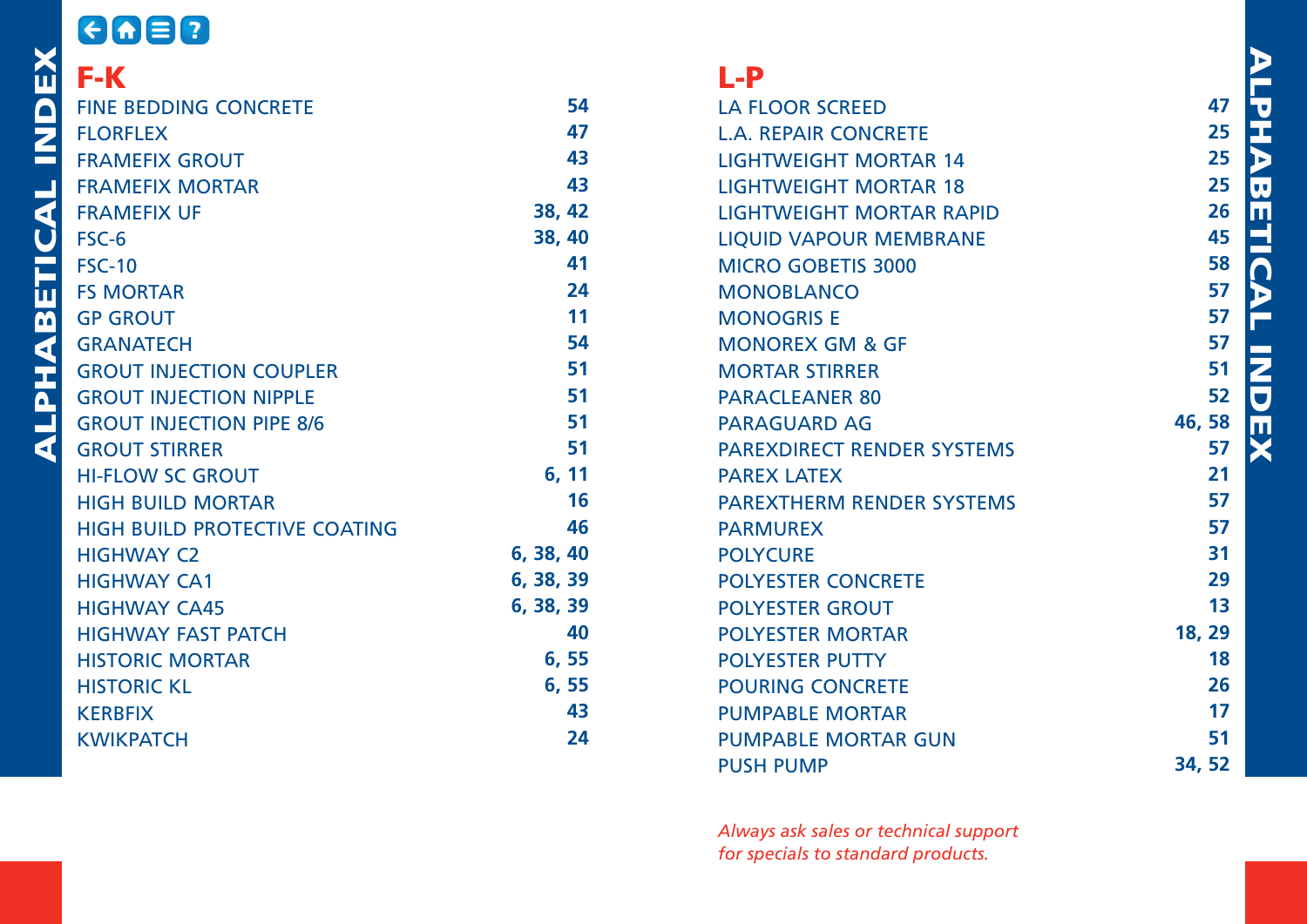#### 8088 **R-S<br>
RALLEY RAPID<br>
RAPID SBR FE SBR FE SETTP(SILICAL SKIMC SPEED SPEED SPRAY SPRAY STAND** [RAILFAST GROUT](#page-7-0) **13** [RAPID MORTAR](#page-13-0) **26 48** [SBR FRICTION COAT](#page-24-0) **48** [SBR LEVEL COAT](#page-24-0) [SETTPOINT](#page-27-0) **6, 54** [SILICATE FLOOR HARDENER](#page-24-0) **48** [SKIMCOAT PLUS](#page-14-0)  **27 51** [SOLVENT](#page-26-0) [SPEEDCRETE S ACRYLIC](#page-14-0) **27** [SPEEDSURE S GROUT](#page-6-0) **11** [SPRAYCRETE](#page-15-0) **30** [SPRAYCRETE MEF70](#page-25-0) **49** [SPRAYDECK RAPID](#page-16-0) **31** [STANDARD MORTAR](#page-27-0) **6, 54** [STEEL PRIMER](#page-11-0)  **21** [SUPER C](#page-21-0) **41** [SUPER FG](#page-14-0) **27**

[SUPER SCREED](#page-24-0)

# T-W

**48**

| $T-10$                             |
|------------------------------------|
| <b>TECFAST CONCRETE</b>            |
| <b>TECFLOR TRUGRIP E SYSTEM</b>    |
| <b>TECGRIP C</b>                   |
| <b>TECGRIP CAS CARTRIDGE</b>       |
| <b>TECGRIP CAS EPOXY CARTRIDGE</b> |
| <b>TECGRIP CAS EXTENSION TUBE</b>  |
| <b>TECGRIP CAS VINYL ESTER</b>     |
| <b>TECGRIP GUN</b>                 |
| <b>TECGRIP H. HL &amp; HXL</b>     |
| <b>TECGRIP V VL VXL</b>            |
| <b>TECSOLV EB</b>                  |
| <b>TERRACAULK 30</b>               |
| <b>TERRACAULK 40AAF</b>            |
| <b>TERRACAULK 40AF</b>             |
| <b>TERRAPATCH</b>                  |
| <b>TERRAPLUG</b>                   |
| <b>TERRAPOINT MORTARS</b>          |
| <b>THIXOPUMP S GROUT</b>           |
| <b>THIXOTROPIC JOINT FILLER</b>    |
| <b>TILE BOND</b>                   |
| <b>TRAD-DASH TOP COAT</b>          |
| <b>TRAD-DASH BASE COAT</b>         |
| <b>TRAD-DASH WET COAT</b>          |
| <b>TS GROUT</b>                    |
| <b>WHITE CS GROUT</b>              |
| <b>WIRE BRUSH</b>                  |
|                                    |

*Always ask sales or technical support for specials to standard products.*

ALPHABETICAL INDEX **PHA BETIC** Ъ E **NDE** ×